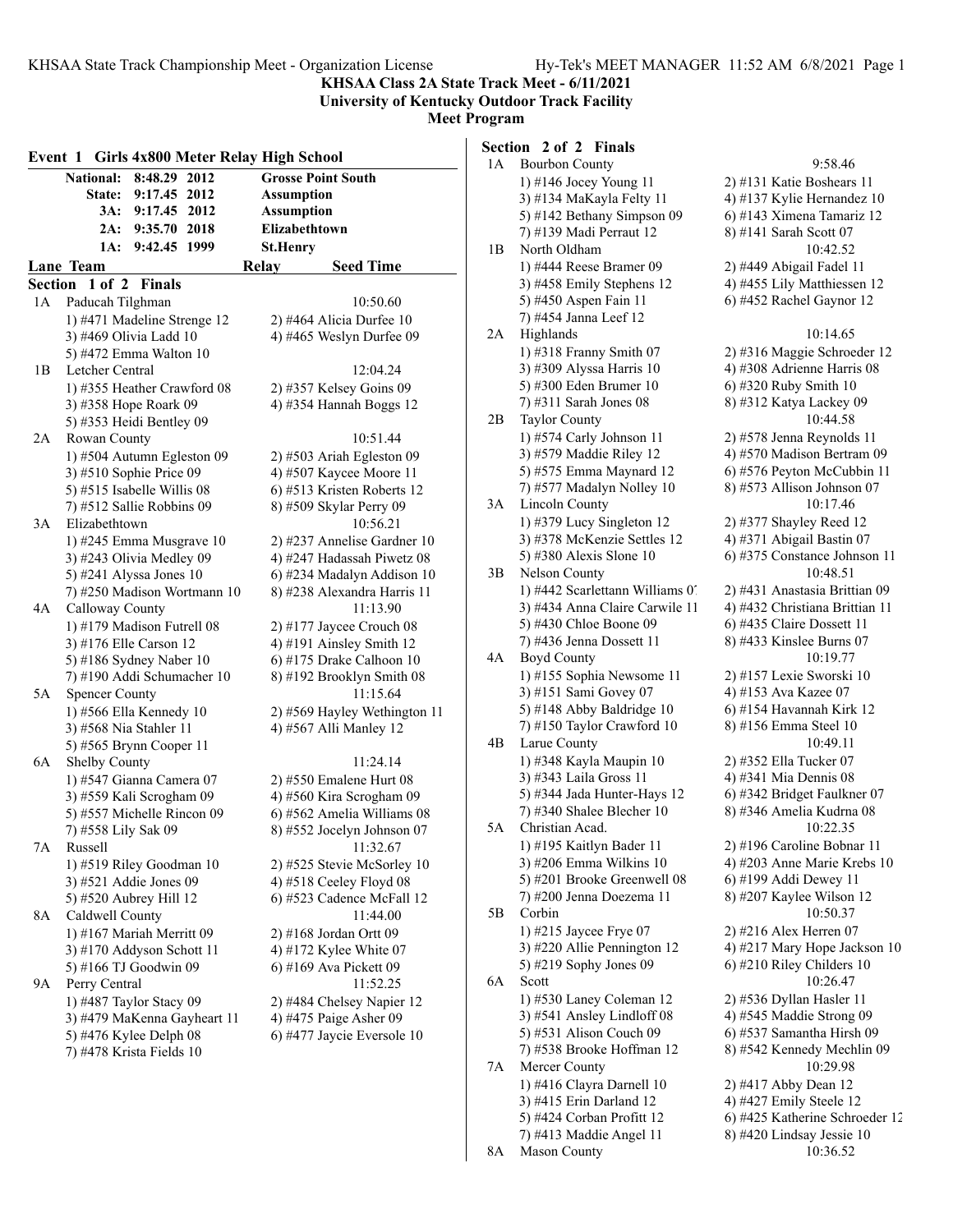**KHSAA Class 2A State Track Meet - 6/11/2021 University of Kentucky Outdoor Track Facility Meet Program**

## **Section 2 of 2 Finals**

|    | 1) #405 Kynedee Maunney 09  | $(2)$ #396 Paige Decker 10    |
|----|-----------------------------|-------------------------------|
|    | 3) #397 Hayden Faris 12     | 4) #400 Layla Henderson 10    |
|    | 5) #392 Alyssa Bisotti 11   | 6) #403 Elizabeth Lavinder 10 |
|    | $(7)$ #395 Alexis Decker 10 | 8) #404 Hadley Maher 10       |
| 9Α | Bardstown                   | 10:39.71                      |
|    | 1) $\#120$ Kaylie Hurst 11  | $2)$ #121 Carlie King 08      |
|    | 3) #113 Mia Burress $08$    | 4) #127 Campbell Roby 12      |
|    | 5) #126 Ainsley Roby 09     | $6$ ) #124 Antavia Morton 08  |
|    | $(7)$ #117 Stiles Crume 07  | 8) #123 Laken Lucas 08        |
|    |                             |                               |

# **Event 2 Boys 4x800 Meter Relay High School**

|         | $\sim$ 2010 12000 1110101 11                    |      | $m_{\rm B}$ "    |                               |
|---------|-------------------------------------------------|------|------------------|-------------------------------|
|         | 7:33.48 2009<br><b>National:</b>                |      |                  | <b>Warrington Central</b>     |
|         | State:<br>7:50.03 2016                          |      |                  | <b>Central Hardin</b>         |
|         | 3A:<br>7:50.03 2016                             |      |                  | <b>Central Hardin</b>         |
|         | 2A:<br>7:59.75 1998                             |      |                  | <b>Union County</b>           |
|         | 1A:<br>8:08.22                                  | 2008 | <b>St. Henry</b> |                               |
|         | Lane Team                                       |      | Relay            | <b>Seed Time</b>              |
| Section | 1 of 2<br>Finals                                |      |                  |                               |
| 1A      | Russell                                         |      |                  | 8:49.54                       |
|         | 1) #1060 Nate Sabotchick 11                     |      |                  | 2) #1058 Elijah Pridemore 12  |
|         | 3) #1050 Elijah Grubb 11                        |      |                  | 4) #1048 Davis Brown 11       |
|         | 5) #1055 Xander Lemaster 09                     |      |                  | 6) #1059 Connor Ryan 10       |
|         | 7) #1061 jayden swimm 09                        |      |                  | 8) #1051 Isaiah Hammond 09    |
| 1B      | Pike Central                                    |      |                  | 9:31.55                       |
|         | 1) #1023 William Burchett 09                    |      |                  | 2) #1024 Tyler Hughes 11      |
|         | 3) #1026 Collin Ramey 11                        |      |                  | 4) #1027 Connor Ramey 09      |
|         | 5) #1025 Lawrence Pugh 11                       |      |                  | 6) #1022 Justin Adkins 11     |
| 2A      | Paducah Tilghman                                |      |                  | 8:53.60                       |
|         | 1) #1002 Myles Middleton 11                     |      |                  | 2) #1004 Jake Taylor 12       |
|         | 3) #993 Liam Black 12                           |      |                  | 4) #994 Bishop Christ 12      |
|         | 5) #1008 Clayton Williams 12                    |      |                  | 6) #999 Reed Harris 11        |
| 3A      | <b>Spencer County</b>                           |      |                  | 8:54.39                       |
|         | 1) #1090 Samuel Conley 12                       |      |                  | $2)$ #1092 Casey Desilvey 08  |
|         | 3) #1091 Hunter Derouck 12                      |      |                  | 4) #1097 Carter Ward 11       |
|         | 5) #1096 Will Moore 10                          |      |                  | 6) #1094 Kellen Marksbury 09  |
| 4A      | Harrison County                                 |      |                  | 8:56.07                       |
|         | 1) #821 Ryan Anness 11                          |      |                  | 2) #824 Kaydon Custard 09     |
|         | 3) #826 Dylan Duckworth 10                      |      |                  | 4) #831 Jerred Roberts 11     |
|         | 5) #833 tanner tumey 08                         |      |                  | 6) #830 jack howard 08        |
|         | 7) #828 Nathaniel Garcia 09                     |      |                  | 8) #832 Alex Sledd 11         |
| 5A      | Webster County                                  |      |                  | 9:00.90                       |
|         | 1) #1157 Garrett West 10                        |      |                  | 2) #1158 Aidan Whitsell 10    |
|         | 3) #1154 Ryan Roland 12                         |      |                  | 4) #1156 Grant Warren 12      |
|         | 5) #1155 Ethan Starks 11                        |      |                  | 6) #1152 Preston Glassco 09   |
|         | 7) #1151 Trevor Baker 11                        |      |                  | 8) #1153 Braden Nelson 10     |
| 6A      | <b>Ashland Blazer</b>                           |      |                  | 9:01.53                       |
|         | 1) #624 Dalton Gray 10                          |      |                  | 2) #629 Luke Skaggs 12        |
|         | 3) #625 Landon Griffith 09                      |      |                  | 4) #617 Eli Aldridge 12       |
|         | 5) #619 Camron Babcock 09                       |      |                  | 6) #623 Elliot Fosterwelsh 09 |
|         | 7) #621 Chandler Boyle 11                       |      |                  |                               |
| 7Α      | Rowan County                                    |      |                  | 9:02.29                       |
|         | 1) #1031 Aj Barker 11                           |      |                  | 2) #1033 Trad Egleston 12     |
|         | 3) #1044 George Thacker 11                      |      |                  | 4) #1042 Jonah Stanley 12     |
|         | 5) #1045 Jonathon Thacker 09                    |      |                  | $6$ ) #1043 Carlos Suarez 11  |
|         | 7) #1039 Cohen Perkins 09                       |      |                  | 8) #1034 Trevor Gibson 09     |
| 8A      | Christian Acad.                                 |      |                  | 9:04.17                       |
|         | 1) #720 Joshua Jorden 10                        |      |                  | 2) #724 Josh Schroering $10$  |
|         | 3) #726 Cameron Tapp 12<br>5) #722 Tommy Ott 11 |      |                  | 4) #719 Samuel Herbig 08      |
|         |                                                 |      |                  | 6) #716 Drew Bryan 11         |

- 9A Letcher Central<br>1) #908 Javier Polly 11
	- 5) #907 Pierce Osborne 09
- 8) #723 Matt Rosenbaum 10<br>9:17.89 2) #902 Trevor Branham 12<br>4) #910 Seth Terry 12 3) #911 Micah Turner 10  $\begin{array}{r} 4$  +910 Seth Terry 12<br>5) #907 Pierce Osborne 09  $\begin{array}{r} 6$  +900 Kadan Barnett 12
	-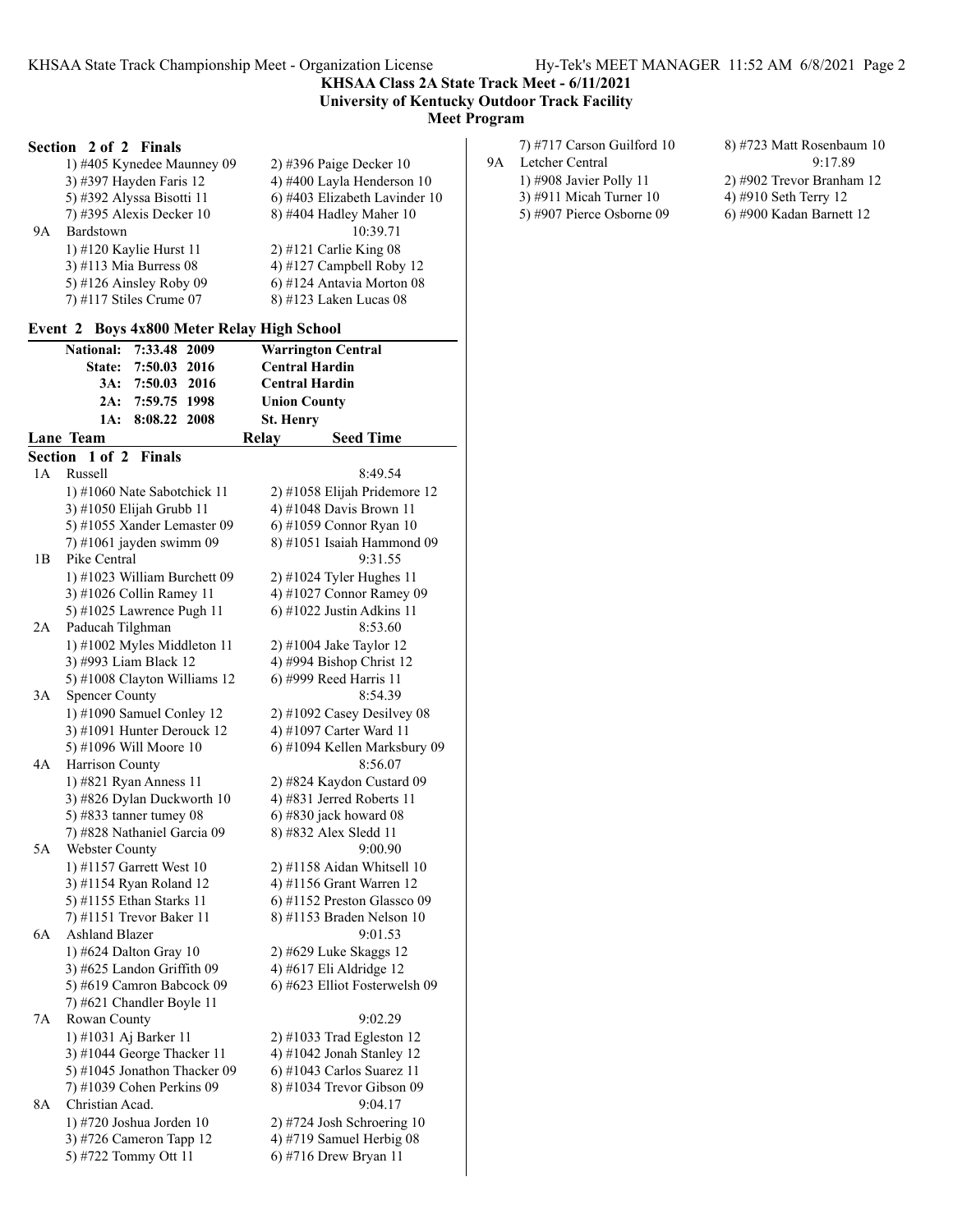**KHSAA Class 2A State Track Meet - 6/11/2021 University of Kentucky Outdoor Track Facility**

**Meet Program**

| 1A | Highlands                                               | Section 2 of 2 Finals(Event 2 Boys 4x800 Meter Relay High<br>8:22.82 |    | 3) #1062 Blake Bolin 10<br>5) #1068 Braxton Walters 09 | 4) #1066 Justin Stearns 12<br>6) #1065 Antonio Noyola 10 |
|----|---------------------------------------------------------|----------------------------------------------------------------------|----|--------------------------------------------------------|----------------------------------------------------------|
|    | 1) #843 Will Griffith 12                                | 2) #842 Thomas Gray-Torsell 1                                        | 9A | <b>Trigg County</b>                                    | 8:45.90                                                  |
|    | 3) #851 Alex Lacourt 10                                 | 4) #838 Jack Banks 12                                                |    | 1) #1127 Ryan Simpson 12                               | 2) #1124 Marshall Jenkins 11                             |
|    | 5) #846 Jack Haggard 09                                 | 6) #849 Sam Jones 11                                                 |    | 3) #1128 Riley Thompson 09                             | 4) #1123 Austin Cavanaugh 10                             |
|    | 7) #857 Malcolm Robertson 09                            | 8) #848 Sam Hopper 10                                                |    |                                                        |                                                          |
| 1B | Elizabethtown                                           | 8:46.33                                                              |    |                                                        |                                                          |
|    | 1) #766 Logan Helton 11                                 | 2) #772 Jonah Shirts 11                                              |    |                                                        |                                                          |
|    | 3) #760 Donovan Adams 11                                | 4) #764 Alex Curto 10                                                |    |                                                        |                                                          |
|    | 5) #769 Lance Logan 09                                  | 6) #770 Cameron McCullough                                           |    |                                                        |                                                          |
| 2A | 7) #763 Gavin Breunig $10$<br>Corbin                    | 8:26.51                                                              |    |                                                        |                                                          |
|    | 1) #729 Andon Asher 11                                  | 2) #739 Connor Messer 09                                             |    |                                                        |                                                          |
|    | 3) #731 John Hail 10                                    | 4) #743 Sean Simons 11                                               |    |                                                        |                                                          |
|    | 5) #730 Jonah Black 11                                  | 6) #746 Austin Terrell $12$                                          |    |                                                        |                                                          |
| 2B | Western Hills                                           | 8:46.50                                                              |    |                                                        |                                                          |
|    | 1) #1160 Joshua Downey 12                               | $2)$ #1161 Jon Eades 10                                              |    |                                                        |                                                          |
|    | 3) #1165 Matthias Jones 09                              | 4) #1170 Griffin Staude 12                                           |    |                                                        |                                                          |
|    | 5) #1168 Grant Parsley 09                               | 6) #1166 Steven Myers 09                                             |    |                                                        |                                                          |
| 3A | North Oldham                                            | 8:26.53                                                              |    |                                                        |                                                          |
|    | 1) #986 Brendan Ruggles 09                              | 2) #988 Micah Steineker 10                                           |    |                                                        |                                                          |
|    | 3) #972 Joseph Boyd 12<br>5) #983 Evan Patel 11         | 4) #974 Andrew Chesser $10$<br>6) #990 Skylar Taylor 11              |    |                                                        |                                                          |
|    | 7) #978 Michael Lee 09                                  | 8) #980 Sean Murphy 11                                               |    |                                                        |                                                          |
| 3B | Mercer County                                           | 8:47.84                                                              |    |                                                        |                                                          |
|    | 1) #941 Brady Howard 10                                 | 2) #957 Elijah Profitt 10                                            |    |                                                        |                                                          |
|    | 3) #958 Kyler Sallee 09                                 | 4) #946 Jonah Lewis 11                                               |    |                                                        |                                                          |
|    | 5) #937 Noah Davis 12                                   | 6) #947 Sam Lewis 09                                                 |    |                                                        |                                                          |
|    | 7) #951 Chase Mobley 11                                 | 8) #945 Nathan King 10                                               |    |                                                        |                                                          |
| 4A | <b>Boyd County</b>                                      | 8:34.49                                                              |    |                                                        |                                                          |
|    | 1) #658 Gavin Brock 11                                  | 2) #659 Grant Chaffin 11<br>4) #1173 JB Terrill 11                   |    |                                                        |                                                          |
|    | 3) #660 Hudson Cox 10<br>5) #662 Mason Newsome 09       | 6) #664 Waylon Smith $11$                                            |    |                                                        |                                                          |
|    | 7) #661 Spenser Elswick 11                              | 8) #665 Adam Sworski 09                                              |    |                                                        |                                                          |
| 4B | <b>Boyle County</b>                                     | 8:48.31                                                              |    |                                                        |                                                          |
|    | 1) #683 Connor Young 09                                 | 2) #672 Max Germann 09                                               |    |                                                        |                                                          |
|    | 3) #679 Austin Rice 11                                  | 4) #682 Baron Wiley 10                                               |    |                                                        |                                                          |
|    | 5) #669 Cannon Bostick 09                               |                                                                      |    |                                                        |                                                          |
| 5A | Harlan County                                           | 8:37.15                                                              |    |                                                        |                                                          |
|    | 1) #815 Caleb Rigney 12                                 | $2)$ #819 Andrew Yeary 08<br>4) #811 Daniel Joseph 11                |    |                                                        |                                                          |
|    | 3) #807 Austin Crain 10<br>5) #810 Logan Hensley 09     | 6) #813 Cooper Mchargue 10                                           |    |                                                        |                                                          |
|    | 7) #809 Lucas Epperson 11                               | 8) #817 Hunter Smith 09                                              |    |                                                        |                                                          |
| 5B | <b>Butler County</b>                                    | 8:48.57                                                              |    |                                                        |                                                          |
|    | 1) #691 Trey Stovall 11                                 | 2) #692 Wyatt Stratton 12                                            |    |                                                        |                                                          |
|    | 3) #685 Jacob Camp 12                                   | 4) #686 Bowen Kirby 12                                               |    |                                                        |                                                          |
|    | 5) #687 Luke laughing 11                                | $(6)$ #690 Walker Smith 10                                           |    |                                                        |                                                          |
|    | 7) #689 Parker Smith 09                                 |                                                                      |    |                                                        |                                                          |
| 6A | <b>Bourbon County</b><br>1) #652 Jesus Mendoza-solis 08 | 8:37.26                                                              |    |                                                        |                                                          |
|    | 3) #653 Andrew Perraut 10                               | $2)$ #654 John Perraut 10<br>4) #645 jaden commodore 10              |    |                                                        |                                                          |
|    | 5) #657 Bryce Watkins 10                                | 6) #643 Nate Berry $10$                                              |    |                                                        |                                                          |
|    | 7) #651 Conner McKinzie 11                              | 8) #646 Miles Ezell 10                                               |    |                                                        |                                                          |
| 7A | Thomas Nelson                                           | 8:38.10                                                              |    |                                                        |                                                          |
|    | 1) #1121 Ethan Vance 12                                 | 2) #1114 Jackson Hughes 12                                           |    |                                                        |                                                          |
|    | 3) #1115 JT Livers 09                                   | 4) #1113 Lane Hoyes 11                                               |    |                                                        |                                                          |
|    | 5) #1107 Grant Amshoff 12                               | 6) #1116 Cameron Mattingly 12                                        |    |                                                        |                                                          |
|    | 7) #1122 Ian Wooten 09                                  | 8) #1118 Sam Mouser 09                                               |    |                                                        |                                                          |
| 8A | Russell County<br>1) #1064 Tyler Lulek 12               | 8:43.43                                                              |    |                                                        |                                                          |
|    |                                                         | $2)$ #1067 Clayton Trosper 10                                        |    |                                                        |                                                          |
|    |                                                         |                                                                      |    |                                                        |                                                          |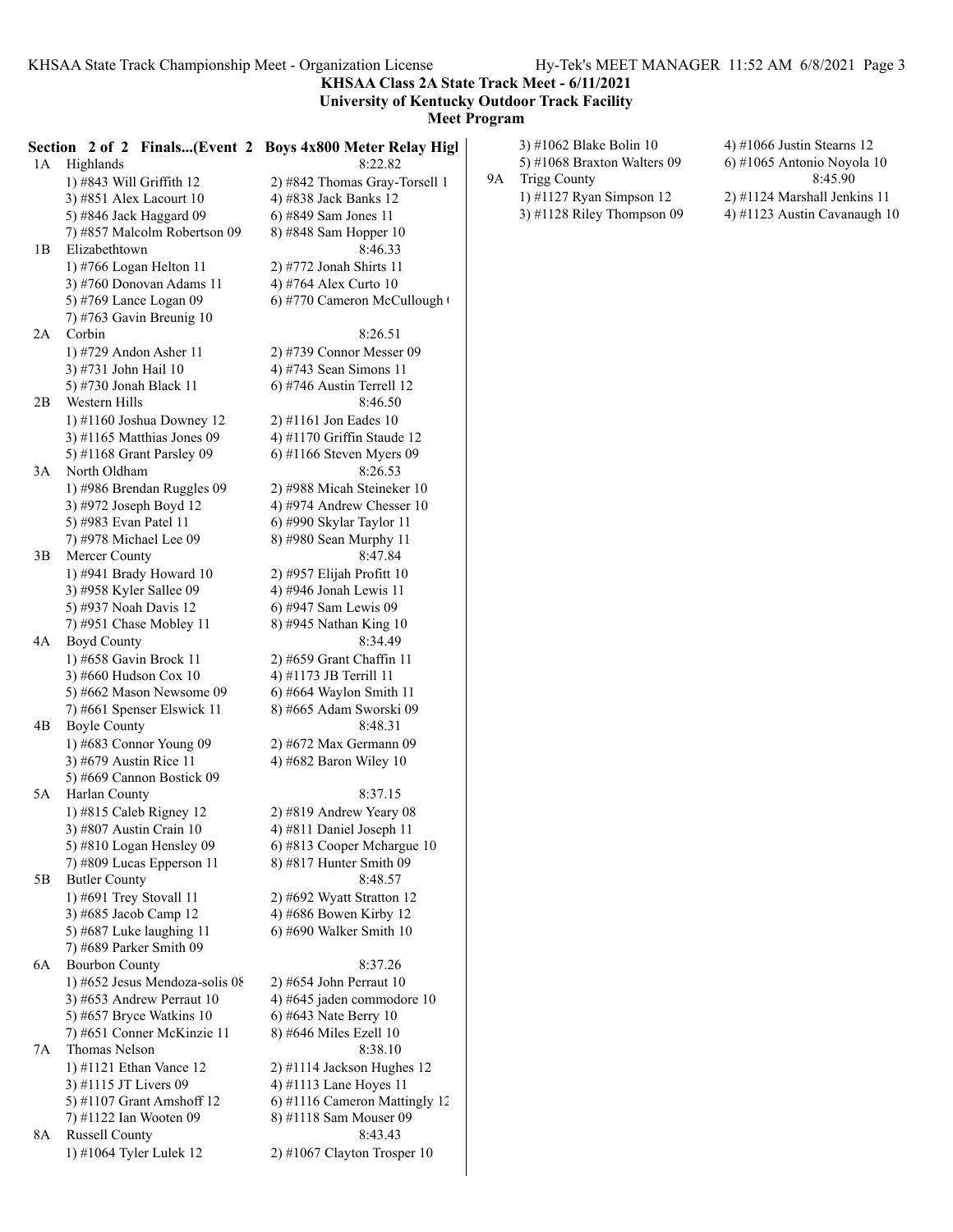**KHSAA Class 2A State Track Meet - 6/11/2021**

**University of Kentucky Outdoor Track Facility**

**Meet Program**

| Event 3 Girls 100 Meter Hurdles High School |                       |               |      |    |                                            |                  |
|---------------------------------------------|-----------------------|---------------|------|----|--------------------------------------------|------------------|
|                                             | <b>National:</b>      | 13.03 2007    |      |    | <b>Vashti Thomas</b>                       |                  |
|                                             | State:                | 14.03 1998    |      |    | <b>Danielle Carruthers</b>                 |                  |
|                                             | 3A:                   | 14.29 1992    |      |    | <b>Shandy Boyd</b>                         |                  |
|                                             | 3A:                   | 14.29 2014    |      |    | Kianna Gray                                |                  |
|                                             | 2A:                   | 14.03 1998    |      |    | <b>Danielle Carruthers</b>                 |                  |
|                                             | 1A:                   | 14.63         | 2018 |    | <b>Melanie Welsing</b>                     |                  |
|                                             | <b>Lane Name</b>      |               |      |    | Yr School                                  | <b>Seed Time</b> |
|                                             | Section 1 of 3        | <b>Finals</b> |      |    |                                            |                  |
| 3                                           | 387 Stephanie Helton  |               |      |    | 12 Magoffin County                         | 18.97            |
| $\overline{4}$                              | 460 Kiersa Atnip      |               |      |    | 10 Paducah Tilghma                         | 18.68            |
| 5                                           | 224 Alexis Baker      |               |      |    | 11 East Jessamine                          | 18.41            |
| 6                                           | 135 Ashleigh Gambill  |               |      |    | 09 Bourbon County                          | 18.62            |
| $\sqrt{ }$                                  | 279 Mekenzie Cornett  |               |      |    | 12 Harlan County                           | 18.86            |
| 8                                           | 482 Khaci Jett        |               |      |    | 12 Perry Central                           | 19.33            |
| Section                                     | 2 of 3 Finals         |               |      |    |                                            |                  |
| 1                                           | 470 faith magee       |               |      |    | 12 Paducah Tilghma                         | 18.33            |
| $\overline{c}$                              | 438 Audrey Larue      |               |      |    | 11 Nelson County                           | 18.29            |
| 3                                           | 289 Makenna Dennie    |               |      |    | 09 Harrison County                         | 18.05            |
| 4                                           | 440 Michelle Mingus   |               |      |    | 12 Nelson County                           | 17.81            |
| 5                                           | 112 Tate Blincoe      |               |      |    | 09 Bardstown                               | 17.61            |
| 6                                           | 600 Jillian Harrell   |               |      |    | 12 Warren East                             | 17.61            |
| 7                                           | 297 Isabel Bankemper  |               |      |    | 12 Highlands                               | 17.94            |
| 8                                           | 173 Olivia Anderson   |               |      |    | 09 Calloway Count                          | 18.17            |
| 9                                           | 583 Riley Brame       |               |      | 09 | <b>Trigg County</b>                        | 18.32            |
|                                             | Section 3 of 3 Finals |               |      |    |                                            |                  |
| 1                                           | 426 Harlee Settles    |               |      |    | 12 Mercer County                           | 17.56            |
| 2                                           | 253 Erin Pease        |               |      |    | 10 Fleming County                          | 17.11            |
| 3                                           | 406 Rachel Payne      |               |      |    | 12 Mason County                            | 16.91            |
| $\overline{4}$                              | 443 Makiyah Allen     |               |      |    | 11 North Oldham                            | 16.84            |
| 5                                           | 422 Jai Maria Piazza  |               |      |    | 10 Mercer County                           | 15.96            |
| 6                                           | 276 Caroline Murphy   |               |      |    | 10 Glasgow                                 | 16.57            |
| 7                                           | 451 Asia Franzel      |               |      |    | 12 North Oldham                            | 16.88            |
| 8                                           | 259 Laken Ellis       |               |      |    | 12 Franklin County                         | 17.08            |
| 9                                           | 610 Tayanah Woods     |               |      |    | 09 Warren East                             | 17.14            |
|                                             |                       |               |      |    | Event 4 Boys 110 Meter Hurdles High School |                  |
|                                             | <b>National:</b>      | 13.10         | 1980 |    | <b>Dennis Brantley</b>                     |                  |
|                                             | State:                | 13.76         | 2017 |    | <b>Isaiah McCall</b>                       |                  |
|                                             | 3A:                   | 13.76         | 2017 |    | Isaiah McCall                              |                  |
|                                             | $2A$ :                | 13.90         | 1964 |    | <b>Larry White</b>                         |                  |
|                                             | 1A:                   | 14.40         | 1979 |    | <b>Jay Sprague</b>                         |                  |
|                                             | <b>Lane Name</b>      |               |      |    | Yr School                                  | <b>Seed Time</b> |
| Section                                     | 1 of 3                | <b>Finals</b> |      |    |                                            |                  |
| 3                                           | 1016 Kobee Eldridge   |               |      | 11 | Perry Central                              | 20.58            |
| 4                                           | 800 Ike Henderson     |               |      |    | 09 Greenup County                          | 17.94            |
| 5                                           | 820 Matt Yeary        |               |      |    | 11 Harlan County                           | 17.62            |
| 6                                           | 640 Marcus Chaney     |               |      |    | 12 Bell County                             | 17.74            |
| 7                                           | 713 Tate Weatherley   |               |      |    | 09 Calloway Count                          | 18.26            |
| 8                                           | 1014 Brady Adams      |               |      |    | 12 Perry Central                           | 21.17            |
|                                             |                       |               |      |    |                                            |                  |

# **Section 2 of 3 Finals...(Event 4 Boys 110 Meter Hurdles High**

| 1 | 1085 Shawn Thompson          | 10  | Shelby County        | 17.32 |
|---|------------------------------|-----|----------------------|-------|
| 2 | 740 Alex Miller              | 11  | Corbin               | 16.94 |
| 3 | 836 Garrett Wilson           | 09. | Harrison County      | 16.54 |
| 4 | 750 David Hutchinson         | 11  | East Carter          | 16.43 |
| 5 | 684 Landon Binion            | 12  | Butler County        | 16.39 |
| 6 | 893 Aidan Hunter-William     | 11  | Larue County         | 16.43 |
| 7 | 822 Alex Beam                | 11  | Harrison County      | 16.51 |
| 8 | 854 Aiden Nevels             | 10  | Highlands            | 16.72 |
| 9 | 735 Camden Mackey            |     | 12 Corbin            | 17.01 |
|   | <b>Section 3 of 3 Finals</b> |     |                      |       |
| 1 | 1054 Matthew Jones           | 12  | Russell              | 16.38 |
| 2 | 1104 Zane Parker             | 11  | <b>Taylor County</b> | 16.32 |
| 3 | 784 Logan Pinkley            | 11  | Fleming County       | 16.20 |
| 4 | 944 James Johnston           | 12  | Mercer County        | 15.99 |
| 5 | 715 Trystan Wright           | 11  | Calloway Count       | 15.62 |
| 6 | 975 Hayden Cox               | 12  | North Oldham         | 15.78 |
| 7 | 950 Thaddeus Mays            | 10  | Mercer County        | 16.10 |
| 8 |                              | 12  | Franklin County      | 16.21 |
|   | 788 Henry Nsiah              |     |                      |       |

## **Event 5 Girls 100 Meter Dash High School**

|                         | <b>National:</b>      | 11.14 1992    |    | <b>Marion Jones</b>           |                  |
|-------------------------|-----------------------|---------------|----|-------------------------------|------------------|
|                         | State:                | 11.69 2019    |    | <b>Rosalynd Hollingsworth</b> |                  |
|                         | 3A:                   | 11.69 2019    |    | <b>Rosalynd Hollingsworth</b> |                  |
|                         | $2A$ :                | 11.97 1998    |    | <b>Danielle Carruthers</b>    |                  |
|                         | 1A:                   | 12.20 1980    |    | <b>Angela Payne</b>           |                  |
|                         | <b>Lane Name</b>      |               |    | Yr School                     | <b>Seed Time</b> |
| Section                 | $1$ of $3$            | <b>Finals</b> |    |                               |                  |
| 3                       | 480 Zoe Holbrook      |               | 11 | Perry Central                 | 13.90            |
| 4                       | 539 Gabby Kallmeyer   |               |    | 12 Scott                      | 13.33            |
| 5                       | 205 Mia Schoenbeck    |               |    | 10 Christian Acad.            | 13.24            |
| 6                       | 164 Molly Wise        |               |    | 11 Boyle County               | 13.32            |
| 7                       | 443 Makiyah Allen     |               |    | 11 North Oldham               | 13.41            |
| 8                       | 485 Brooklynn Sandlin |               |    | 07 Perry Central              | 13.91            |
|                         | Section 2 of 3 Finals |               |    |                               |                  |
| 1                       | 265 Bria Wilson       |               |    | 09 Franklin County            | 13.20            |
| 2                       | 171 Tamia Walker      |               |    | 12 Caldwell County            | 13.20            |
| 3                       | 500 Emma Watson       |               |    | 10 Rockcastle Co.             | 13.18            |
| $\overline{4}$          | 178 McKenzie Davis    |               |    | 11 Calloway Count             | 13.15            |
| 5                       | 526 Shaelyn Steele    |               |    | 09 Russell                    | 13.02            |
| 6                       | 326 Antaya Epps       |               |    | 10 Holmes                     | 13.04            |
| 7                       | 254 Kalynn Pease      |               |    | 08 Fleming County             | 13.17            |
| 8                       | 612 Carson Graves     |               |    | 12 Western Hills              | 13.19            |
| 9                       | 130 MaTija Yocum      |               |    | 12 Bardstown                  | 13.20            |
|                         | Section 3 of 3 Finals |               |    |                               |                  |
| 1                       | 598 Amiyah Carter     |               |    | 09 Warren East                | 13.01            |
| $\overline{\mathbf{c}}$ | 391 Karis Applegate   |               |    | 11 Mason County               | 12.93            |
| 3                       | 461 Jaaliyah Biggers  |               |    | 11 Paducah Tilghma            | 12.83            |
| $\overline{4}$          | 429 Timberlynn Yeast  |               |    | 10 Mercer County              | 12.48            |
| 5                       | 615 Madelyn Muller    |               |    | 11 Western Hills              | 12.36            |
| 6                       | 260 Shavi Kennedy     |               |    | 11 Franklin County            | 12.43            |
| 7                       | 109 Lillian Sebastian |               |    | 11 Ashland Blazer             | 12.77            |
| 8                       | 592 La'Auhnni Lewis   |               |    | 12 Warren Central             | 12.89            |
| 9                       | 468 Massie Harris     |               | 11 | Paducah Tilghma               | 12.94            |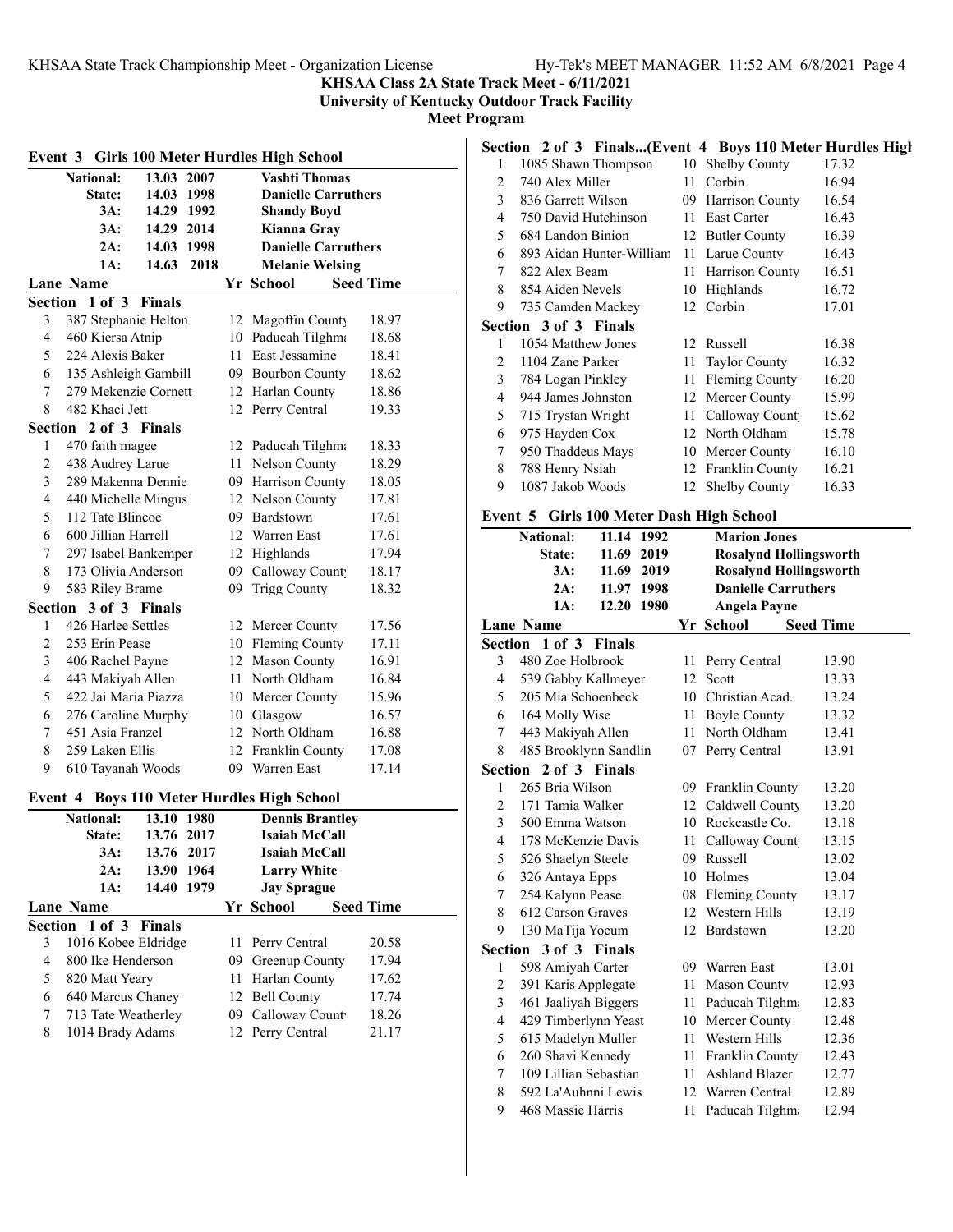## **KHSAA Class 2A State Track Meet - 6/11/2021**

**University of Kentucky Outdoor Track Facility**

**Meet Program**

|                | Event 6 Boys 100 Meter Dash High School |  |    |                         |                  |  |  |
|----------------|-----------------------------------------|--|----|-------------------------|------------------|--|--|
|                | National:<br>10.15 2011                 |  |    | <b>Jaylon Hicks</b>     |                  |  |  |
|                | State:<br>10.23 2019                    |  |    | <b>Langston Jackson</b> |                  |  |  |
|                | 3A:<br>10.23 2019                       |  |    | <b>Langston Jackson</b> |                  |  |  |
|                | 2A:<br>10.61 1996                       |  |    | <b>Josh Ellis</b>       |                  |  |  |
|                | 10.70 1985<br>1A:                       |  |    | <b>Al Baker</b>         |                  |  |  |
|                | <b>Lane Name</b>                        |  |    | Yr School               | <b>Seed Time</b> |  |  |
|                | Section 1 of 3 Finals                   |  |    |                         |                  |  |  |
| $\overline{2}$ | 912 Austin Howard                       |  | 11 | Lewis County            | 11.85            |  |  |
| 3              | 795 Jamarri Mack                        |  |    | 12 Glasgow              | 11.61            |  |  |
| $\overline{4}$ | 953 Jackson Peavler                     |  | 11 | Mercer County           | 11.53            |  |  |
| 5              | 655 Amir Roberts-Hassan                 |  | 11 | <b>Bourbon County</b>   | 11.51            |  |  |
| 6              | 778 Noah Lutes                          |  | 11 | <b>Estill County</b>    | 11.51            |  |  |
| 7              | 1003 Joemari Starks                     |  |    | 10 Paducah Tilghma      | 11.53            |  |  |
| 8              | 725 Evan Surran                         |  | 12 | Christian Acad.         | 11.77            |  |  |
|                | Section 2 of 3 Finals                   |  |    |                         |                  |  |  |
| 1              | 1035 Louis Hayes                        |  |    | 10 Rowan County         | 11.49            |  |  |
| $\overline{2}$ | 840 Jake Dedeker                        |  | 11 | Highlands               | 11.47            |  |  |
| 3              | 1030 Nikolas Chasteen                   |  |    | 12 Rockcastle Co.       | 11.40            |  |  |
| $\overline{4}$ | 1020 Kaige Witt                         |  |    | 12 Perry Central        | 11.38            |  |  |
| 5              | 1029 Larry Shifflet                     |  |    | 10 Powell County        | 11.35            |  |  |
| 6              | 790 Bryce Tucker                        |  |    | 12 Franklin County      | 11.37            |  |  |
| 7              | 734 Treyveon Longmire                   |  | 11 | Corbin                  | 11.39            |  |  |
| 8              | 699 Ethan Weatherspoon                  |  | 11 | Caldwell County         | 11.46            |  |  |
| 9              | 991 Blake Wetzel                        |  | 11 | North Oldham            | 11.47            |  |  |
|                | Section 3 of 3 Finals                   |  |    |                         |                  |  |  |
| 1              | 738 Evan McCrickard                     |  |    | 12 Corbin               | 11.34            |  |  |
| $\overline{2}$ | 1125 JaQuellus Martin                   |  |    | 12 Trigg County         | 11.27            |  |  |
| 3              | 992 Luke Birdsong                       |  | 11 | Paducah Tilghma         | 11.22            |  |  |
| $\overline{4}$ | 861 Jake Welch                          |  | 11 | Highlands               | 11.21            |  |  |
| 5              | 872 Abdul Salaah                        |  | 12 | Holmes                  | 11.08            |  |  |
| 6              | 867 Curtez Hill                         |  | 10 | Holmes                  | 11.09            |  |  |
| 7              | 885 Kelvion Wilson                      |  | 12 | John Hardin             | 11.21            |  |  |
| 8              | 935 Beau Brown                          |  |    | 10 Mercer County        | 11.26            |  |  |
| 9              | 706 Aaron Fennel                        |  |    | 12 Calloway Count       | 11.29            |  |  |

| <b>Girls 4x200 Meter Relay High School</b><br>Event 7 |                                |               |      |                     |                              |
|-------------------------------------------------------|--------------------------------|---------------|------|---------------------|------------------------------|
|                                                       | <b>National:</b>               | 1:33.87       | 2004 |                     | <b>Long Beach Poly</b>       |
|                                                       | State:                         | 1:39.30 2019  |      | <b>Tates Creek</b>  |                              |
|                                                       | $3A$ :                         | 1:39.30       | 2019 | <b>Tates Creek</b>  |                              |
|                                                       | 2A:                            | 1:42.76       | 2019 | <b>Boyle County</b> |                              |
|                                                       | 1A:                            | 1:43.30       | 1982 | <b>Trigg County</b> |                              |
|                                                       | Lane Team                      |               |      | Relay               | <b>Seed Time</b>             |
| Section                                               | $1$ of $3$                     | <b>Finals</b> |      |                     |                              |
| 3                                                     | Perry Central                  |               |      |                     | 1:58.17                      |
|                                                       | 1) #476 Kylee Delph 08         |               |      |                     | 2) #475 Paige Asher 09       |
|                                                       | 3) #480 Zoe Holbrook 11        |               |      |                     | 4) #485 Brooklynn Sandlin 07 |
|                                                       | 5) #481 Abigail Hudson 12      |               |      |                     | 6) #482 Khaci Jett 12        |
|                                                       | 7) #486 Mayci Schlichter 12    |               |      |                     | 8) #477 Jaycie Eversole 10   |
| 4                                                     | Lex. Catholic                  |               |      |                     | 1:55.68                      |
|                                                       | 1) #361 Ellie Hanna 10         |               |      |                     | 2) #367 Katie Seitz 10       |
|                                                       | 3) #365 Sophee Opalka 10       |               |      |                     | 4) #369 Molly Thompson 10    |
|                                                       | 5) #362 Sky Howell 10          |               |      |                     | 6) #368 Monica Seitz 12      |
|                                                       | 7) #363 Nina Jazdzewski 12     |               |      |                     | 8) #370 Kat Woodall 10       |
| 5                                                     | East Jessamine                 |               |      |                     | 1:55.42                      |
|                                                       | 1) #229 Reece Evans 10         |               |      |                     | 2) #225 Kendall Bretz 10     |
|                                                       | 3) #227 Jameka Campbell 10     |               |      |                     | 4) #230 Emilea Moore 09      |
|                                                       | 5) #224 Alexis Baker 11        |               |      |                     | 6) #226 Mackinze Bretz 10    |
|                                                       | 7) #228 Alexandria Deering 08  |               |      |                     | 8) #232 Taylor Roberts 08    |
| 6                                                     | Lincoln County                 |               |      |                     | 1:55.67                      |
|                                                       | 1) #375 Constance Johnson 11   |               |      |                     | 2) #382 Bailey Story 11      |
|                                                       | 3) #381 Maddy Slone 11         |               |      |                     | 4) #378 McKenzie Settles 12  |
|                                                       | 5) #372 Jae Cox 09             |               |      |                     | 6) #374 Mayci Godbey 11      |
|                                                       | 7) #377 Shayley Reed 12        |               |      |                     |                              |
| 7                                                     | Larue County                   |               |      |                     | 1:56.13                      |
|                                                       | 1) #345 Kaitlyn Hunter-Rose 10 |               |      |                     | 2) #344 Jada Hunter-Hays 12  |
|                                                       | 3) #349 Claire McFelia 09      |               |      |                     | 4) #351 Isabella Rivera 09   |
|                                                       | 5) #340 Shalee Blecher $10$    |               |      |                     | 6) #347 Kailynd Lewis 11     |
|                                                       | 7) #341 Mia Dennis 08          |               |      |                     | 8) #350 Destiny Montgomery 0 |
| 8                                                     | Pike Central                   |               |      |                     | 2:11.01                      |
|                                                       | 1) #488 Katelyn Abshire 10     |               |      |                     | 2) #495 Jaden Ward 09        |
|                                                       | 3) #494 Kaitlyn Stepp 09       |               |      |                     | 4) #489 Khloe Adams 07       |
|                                                       | 5) #493 Kenzie Slone 08        |               |      |                     | 6) #491 Kaylee O'Neill 07    |
|                                                       | 7) #490 Tomie Allen 11         |               |      |                     | 8) #492 Kaitlyn Ray 10       |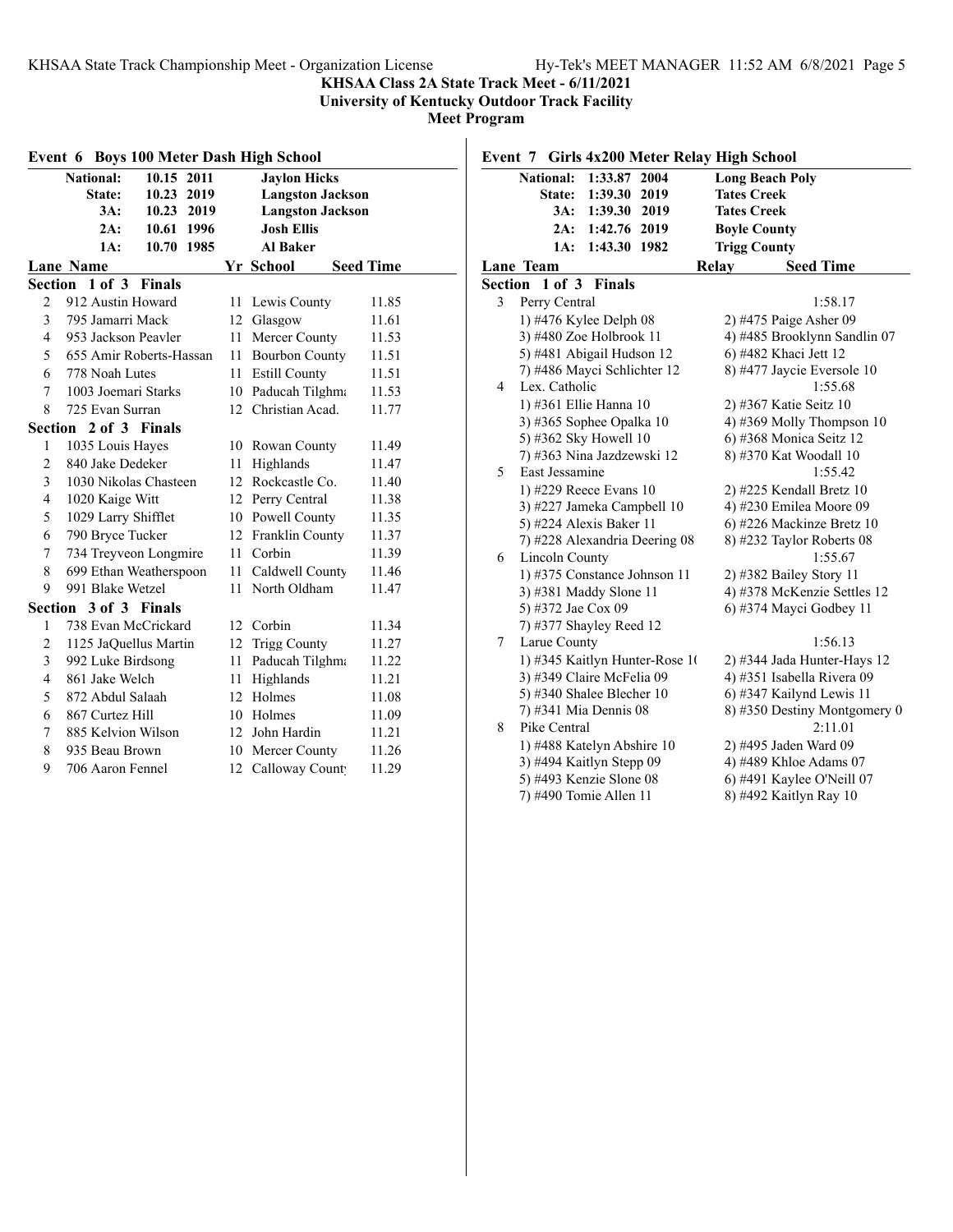**KHSAA Class 2A State Track Meet - 6/11/2021 University of Kentucky Outdoor Track Facility**

# **Meet Program**

#### **Section 2 of 3 Finals**

1 Corbin 1:55.10 1) #221 Maddie Jo Russell 09 2) #208 Emma Ashurst 10 3) #222 Lauren Steely 12  $\qquad \qquad$  4) #214 Taylor French 12 5) #213 Clara Finneseth 12  $\qquad$  6) #211 Cady Estep 12 7) #212 Lauren Faulkner 12 8) #218 Olivia M. Jones 10 2 Mason County 1:54.74 1) #394 Morgan Carpenter 10 2) #395 Alexis Decker 10 3) #393 Jennifer Buttery 09  $\qquad$  4) #409 Neveah Wright 10 5) #408 Avery Sims 10 6) #391 Karis Applegate 11 7) #399 Madison Hall 11 8) #406 Rachel Payne 12 3 John Hardin 1:53.70 1) #330 Quiona Clay 11 2) #331 Janiya Drain 10 3) #333 Brylynn Jackson 09 4) #337 Kiara Tucker 10 5) #329 Destiny Clark 12 6) #332 Ava Ferguson 09 7) #335 Paris Parker 10 8) #338 Laila Williams 08 4 Warren East 1:53.14 1) #608 Cheyenne Stark 10 2) #604 Reagan Lawson 10 3) #597 Natajia Alexander 09 4) #598 Amiyah Carter 09 5) #602 Kennedy Lawson 08 6) #609 Hayden Wolf 08 5 Calloway County 1:52.72 1) #177 Jaycee Crouch 08 2) #185 Lexi McClure 08 3) #188 Avery Poston 11  $\qquad \qquad$  4) #182 McKenzie Love 11 5) #178 McKenzie Davis 11 6) #176 Elle Carson 12 7) #190 Addi Schumacher 10 8) #187 Ella Phillips 12 6 Glasgow 1:53.13 1) #275 Kierra Green 12 2) #274 Mikiya Fogle 11 3) #273 Amara Contreras 10  $\qquad$  4) #272 Maryonna Bradley 11 7 Shelby County 1:53.51 1) #563 Jaci Woods 10 2) #549 Marea Hawkins 10 5) #555 Jayla Pruitt 12 6) #556 Maddie Reed 09 7) #554 Azana McDuffus 08 8) #553 Paris Klemz 12 8 Rowan County 1:54.21 1) #501 Ella Besant 10 2) #511 Madison Raines 10 3)  $#514$  Rachel Whelan 09  $4)$   $#507$  Kaycee Moore 11 5) #502 Katie Chandler 09 6) #505 Amanda Lyons 12 7) #509 Skylar Perry 09 8) #508 Madison Moore 09 9 Russell 1:55.00 1) #522 Wehrle Maggie 09 2) #523 Cadence McFall 12 3) #520 Aubrey Hill 12 4) #526 Shaelyn Steele 09 5) #521 Addie Jones 09 6) #517 Eva Blanke 09

3) #548 Cassie Dale 08 4) #561 Shawnacee Thompson 7) #516 Mattea Alger 09 8) #524 Hollis McFall 09

|   |                                                   |                              | Section 3 of 3 Finals(Event 7 Girls 4x200 Meter Relay Hig |  |
|---|---------------------------------------------------|------------------------------|-----------------------------------------------------------|--|
| 1 | Highlands                                         |                              | 1:51.89                                                   |  |
|   |                                                   | 1) #321 Jordan Stuempel 12   | 2) #324 Haley Zell 10                                     |  |
|   |                                                   | 3) #299 Emmie Brewer 11      | 4) #323 Sarah Thurnauer 11                                |  |
|   | 5) #319 Laney Smith 09                            |                              | 6) #305 Kate Fausz 08                                     |  |
|   |                                                   | 7) #297 Isabel Bankemper 12  | 8) #313 Bella Moreno 10                                   |  |
| 2 | Bardstown                                         |                              | 1:51.12                                                   |  |
|   | 1) #112 Tate Blincoe $09$                         |                              | $2)$ #115 Miyah Courtney 07                               |  |
|   |                                                   | 3) #116 Nariyah Crowe 08     | 4) #130 MaTija Yocum 12                                   |  |
|   |                                                   | 5) #122 Kadence Livers 08    | 6) #129 Rowan Walls 08                                    |  |
|   |                                                   | 7) #125 Zarionha Railley 07  | 8) #119 Kaia Grabbert 10                                  |  |
| 3 | <b>Trigg County</b>                               |                              | 1:50.58                                                   |  |
|   | 1) #584 Fatu Crain 10                             |                              | 2) #586 Alliyah Thomas 10                                 |  |
|   |                                                   | 3) #585 Iyana Grubbs 11      | 4) #582 DeDe Barbee 12                                    |  |
| 4 | North Oldham                                      |                              | 1:48.82                                                   |  |
|   |                                                   | 1) #457 Sarah Rankin 12      | 2) #445 Ryan Bramer 12                                    |  |
|   | 3) #447 Brynn Cole 11                             |                              | 4) #448 Hannah Everett 11                                 |  |
|   |                                                   | 5) #443 Makiyah Allen 11     | 6) #456 Cami Morgan 10                                    |  |
|   |                                                   | 7) #444 Reese Bramer 09      | 8) #453 Natalie Gross 11                                  |  |
| 5 | Paducah Tilghman                                  |                              | 1:47.73                                                   |  |
|   | 1) #463 Alec Coffie 09                            |                              | $2)$ #467 Diamond Gray 10                                 |  |
|   |                                                   | 3) #466 Dasia Garland 10     | 4) #468 Massie Harris 11                                  |  |
|   |                                                   | 5) #473 Kauri Whitfield 12   | 6) #460 Kiersa Atnip 10<br>1:47.73                        |  |
| 6 | Warren Central                                    |                              |                                                           |  |
|   | 1) #591 Kelsey Lazo 11<br>3) #595 Jaida Tooley 12 |                              | 2) #594 Ariana Simmons 11<br>4) #592 La'Auhnni Lewis 12   |  |
|   | 5) #589 Mia Cardillo 11                           |                              | 6) #596 Yapembe Yagabo 09                                 |  |
|   |                                                   | 7) #593 Shukuru M'Munga 08   | 8) #590 Asiah Lamberson 09                                |  |
| 7 | <b>Bourbon County</b>                             |                              | 1:49.31                                                   |  |
|   |                                                   | 1) #134 MaKayla Felty 11     | 2) #137 Kylie Hernandez 10                                |  |
|   | 3) #147 Tori Young 11                             |                              | 4) #145 Jennifer Wilson 11                                |  |
|   |                                                   | 5) #131 Katie Boshears 11    | 6) #135 Ashleigh Gambill 09                               |  |
|   |                                                   | 7) #140 Alana Puscus 09      | 8) #144 Sarah Wells 08                                    |  |
| 8 | Mercer County                                     |                              | 1:50.68                                                   |  |
|   |                                                   | 1) #426 Harlee Settles 12    | 2) #422 Jai Maria Piazza 10                               |  |
|   | 3) #419 Bella Garrett 12                          |                              | 4) #415 Erin Darland 12                                   |  |
|   | 5) #414 Jacey Catlett 12                          |                              | 6) #423 Ralasia Piazza 07                                 |  |
|   | 7) #428 Teigh Yeast 07                            |                              | 8) #429 Timberlynn Yeast 10                               |  |
| 9 | Elizabethtown                                     |                              | 1:51.46                                                   |  |
|   |                                                   | 1) #248 Langley Wallace 09   | 2) #245 Emma Musgrave 10                                  |  |
|   |                                                   | 3) #235 Jansen Cockerham 10  | 4) #240 Adelyn Inman 09                                   |  |
|   |                                                   | 5) #239 Yesenia Hernandez 11 | 6) #246 Charlotte Piwetz 10                               |  |
|   |                                                   | 7) #236 Brylee Davis 09      | 8) #242 Isabella Lewis 09                                 |  |
|   |                                                   |                              |                                                           |  |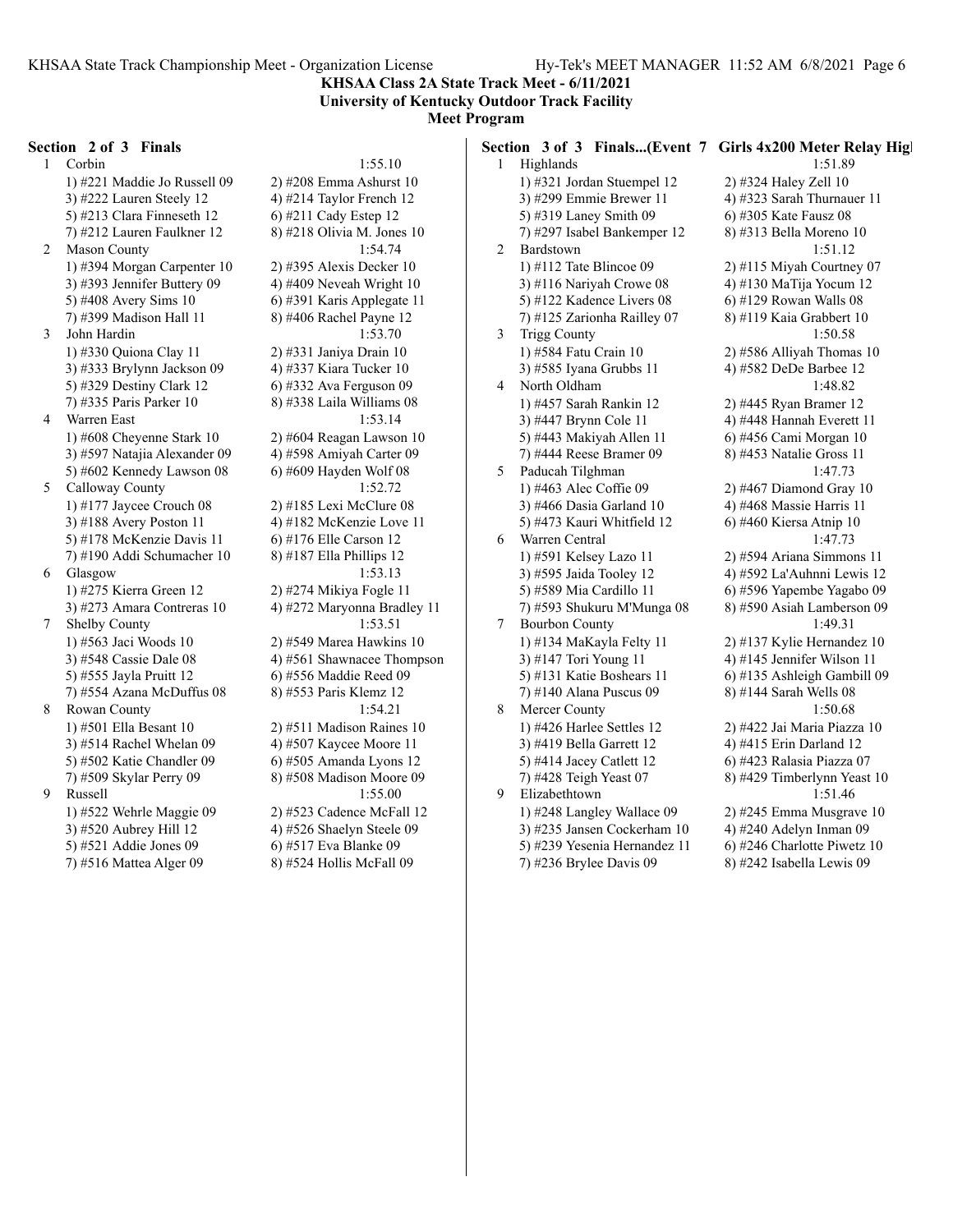**KHSAA Class 2A State Track Meet - 6/11/2021 University of Kentucky Outdoor Track Facility**

**Meet Program**

|   | Event 8 Boys 4x200 Meter Relay High School |                               | $\mathbf{1}$ | <b>Boyle County</b>                                                      | Section 2 of 3 Finals(Event 8 Boys 4x200 Meter Relay High<br>1:36.50 |
|---|--------------------------------------------|-------------------------------|--------------|--------------------------------------------------------------------------|----------------------------------------------------------------------|
|   | National: 1:23.52 2017                     | <b>Port Arthur Memorial</b>   |              | 1) #681 Eli Short 09                                                     | $2)$ #675 Andrew Leines 10                                           |
|   | State: 1:25.78 2015                        | <b>Henry Clay</b>             |              | 3) #677 Will McDaniel 12                                                 | 4) #680 Luke Sheperson 12                                            |
|   | 3A: 1:25.78 2015                           | <b>Henry Clay</b>             |              | 5) #668 William Alexander 10                                             | 6) #678 John Rahbany 10                                              |
|   | 2A: 1:28.76 2018                           | <b>Boyle County</b>           |              | 7) #674 Cole Lanter 11                                                   |                                                                      |
|   | 1A: 1:29.00 2018                           | <b>Fort Knox</b>              | 2            | Nelson County                                                            | 1:35.37                                                              |
|   | Lane Team                                  | <b>Seed Time</b><br>Relay     |              | 1) #965 Latavian Hamilton 11                                             | $2)$ #966 Tyler Hudson 12                                            |
|   | Section 1 of 3 Finals                      |                               |              | 3) #962 Trevor Beam 10                                                   | 4) #969 Conner Spalding 11                                           |
| 3 | <b>Estill County</b>                       | 1:37.49                       |              | 5) #964 Darrian Copeland 11                                              | 6) #968 Matthew Riley 10                                             |
|   | 1) #776 Caleb Knopp 11                     | 2) #782 Caleb Witt 10         |              | 7) #970 Gareth Stephenson 11                                             | 8) #967 Marvin Mayen 11                                              |
|   | 3) #778 Noah Lutes 11                      | 4) #780 Jon O'Hair 11         | 3            | Warren Central                                                           | 1:34.36                                                              |
|   | 5) #781 Jon Short 11                       | $6$ ) #775 Dustin Beeler 12   |              | 1) #1143 Izayiah Villafuerte 10                                          | $2)$ #1138 Malik Jefferson 10                                        |
| 4 | <b>Trigg County</b>                        | 1:36.74                       |              | 3) #1139 Summy Manirakiza 11                                             | 4) #1141 Deanglo Patterson 10                                        |
|   | 1) #1127 Ryan Simpson 12                   | $2)$ #1129 Peyton Williams 07 |              | 5) #1144 Damarion Walkup 10                                              | 6) #1137 Jace Carver 12                                              |
|   | 3) #1126 Kelsey Parham 10                  | 4) #1125 JaQuellus Martin 12  |              | 7) #1142 Nae Reh 11                                                      | $8)$ #1140 Jules Mlongeca 11                                         |
| 5 | Harrison County                            | 1:36.50                       | 4            | <b>Butler County</b>                                                     | 1:33.62                                                              |
|   | 1) #823 LaDarius Conner 12                 | 2) #829 Korbin Gilkey 09      |              | 1) #688 Josh Morris 12                                                   | 2) #692 Wyatt Stratton 12                                            |
|   | 3) #825 Tayshaun custard 12                | 4) #822 Alex Beam 11          |              | 3) #686 Bowen Kirby 12                                                   | 4) #684 Landon Binion 12                                             |
|   | 5) #833 tanner tumey $08$                  | 6) #836 Garrett Wilson 09     |              | 5) #691 Trey Stovall 11                                                  |                                                                      |
|   | 7) #824 Kaydon Custard 09                  | 8) #830 jack howard 08        | 5            | John Hardin                                                              | 1:33.31                                                              |
| 6 | <b>Spencer County</b>                      | 1:36.52                       |              | 1) #876 Markell Chatman 12                                               | 2) #878 Malakai Nation 12                                            |
|   | 1) #1098 Chris Yates 10                    | 2) #1094 Kellen Marksbury 09  |              | 3) #884 Kadon Wilson 12                                                  | 4) #885 Kelvion Wilson 12                                            |
|   | 3) #1090 Samuel Conley 12                  | 4) #1093 Wade Hutt 10         |              | 5) #882 Jybari Springs 12                                                | $6$ ) #880 Devon Rogers 11                                           |
|   | 5) #1089 Eli Ballard 10                    |                               |              | 7) #881 Jamal Smith 11                                                   | 8) #879 Cooper Otalora 12                                            |
| 7 | <b>Mason County</b>                        | 1:36.89                       | 6            | Elizabethtown                                                            | 1:33.57                                                              |
|   | 1) #929 Alix Flinders 11                   | 2) #926 Asher Braughton 12    |              | 1) #761 Tyrin Aguirre 11                                                 | 2) #765 Makyah Green 10                                              |
|   | 3) #932 Colton Riggs 12                    | 4) #931 Austin Moreland 10    |              | 3) #760 Donovan Adams 11                                                 | 4) #767 Griffin Inman 12                                             |
|   | 5) #930 Carson Hicks 10                    | 6) #927 Mathew Chambers 12    |              | 5) #774 Charles Tompkins 10                                              | 6) #762 Ali Ahmed 12                                                 |
|   | 7) #933 Brady Sanders 10                   | 8) #923 Carson Adams 12       |              | 7) #771 Matthew Musgrave 12                                              | 8) #773 Aiden Smith 10                                               |
| 8 | Letcher Central                            | 1:42.21                       | 7            | Shelby County                                                            | 1:33.64                                                              |
|   | 1) #906 Isaac Matthews 09                  | 2) #909 Gavin Ramsey 07       |              | 1) #1079 Zach Miracle 12                                                 | $2)$ #1086 Dustin Wells 10                                           |
|   | 3) #903 Peyton Combs 09                    | 4) #905 Dalton Honeycutt 12   |              | 3) #1076 Bishop Bale 09                                                  | 4) #1087 Jakob Woods 12                                              |
|   | 5) #900 Kadan Barnett 12                   | 6) #910 Seth Terry 12         |              | 5) #1082 Juan Rodriguez 10                                               | 6) #1083 Moctezumac Rodrigue                                         |
|   | 7) #901 Alex Blair 11                      | 8) #908 Javier Polly 11       |              | 7) #1085 Shawn Thompson $10$                                             | 8) #1088 Max Young 10                                                |
|   |                                            |                               | 8            | Warren East<br>13.0114.017<br>$\mathbb{R}^n$ . The set of $\mathbb{R}^n$ | 1:34.74<br>$21.111701$ $1.71$ $21.10$                                |
|   |                                            |                               |              |                                                                          |                                                                      |

 $4962$  Trevor Beam 10  $4)$  #969 Conner Spalding 11 5) #964 Darrian Copeland 11 6) #968 Matthew Riley 10 #970 Gareth Stephenson 11 8) #967 Marvin Mayen 11 arren Central 1:34.36 1) #1143 Izayiah Villafuerte 10 2) #1138 Malik Jefferson 10 #1139 Summy Manirakiza 11 4) #1141 Deanglo Patterson 10 #1144 Damarion Walkup  $10 \qquad 6$ ) #1137 Jace Carver 12 7) #1142 Nae Reh 11 8) #1140 Jules Mlongeca 11  $\text{tler County}$  1:33.62 1) #688 Josh Morris 12 2) #692 Wyatt Stratton 12 3) #686 Bowen Kirby 12 4) #684 Landon Binion 12 5) #691 Trey Stovall 11 n Hardin 1:33.31 1) #876 Markell Chatman 12 2) #878 Malakai Nation 12 3) #884 Kadon Wilson 12 4) #885 Kelvion Wilson 12 5) #882 Jybari Springs 12 6) #880 Devon Rogers 11 7) #881 Jamal Smith 11 8) #879 Cooper Otalora 12 zabethtown 1:33.57 1) #761 Tyrin Aguirre 11 2) #765 Makyah Green 10 #760 Donovan Adams 11  $\qquad$  4) #767 Griffin Inman 12 #774 Charles Tompkins  $10 \qquad 6)$  #762 Ali Ahmed  $12$ #771 Matthew Musgrave 12  $8)$  #773 Aiden Smith 10 elby County 1:33.64 1) #1079 Zach Miracle 12 2) #1086 Dustin Wells 10 #1076 Bishop Bale 09 4) #1087 Jakob Woods 12 5) #1082 Juan Rodriguez 10 6) #1083 Moctezumac Rodrigue #1085 Shawn Thompson 10 8) #1088 Max Young 10 a a Warren East 1:34.74 1) #1149 Kavon Faison 11 2) #1150 Isaiah Ghee 10 3) #1147 Damien Boards 11 4) #1148 Connor Doyle 10 5) #1145 Isaiah Andrews 10 9 Ashland Blazer 1:36.04 1) #631 Caleb Tackett 12 2) #626 Calyx Holmes 12 3)  $\#632$  Chris Thornburg 12 4)  $\#618$  Jack Alley 12 5) #620 Eric Billips 11 6) #630 Thomas Skaggs 12

1) #965 Latavian Hamilton 11 2) #966 Tyler Hudson 12

7) #628 Aris Pittman 09 8) #622 Jarod Brown 10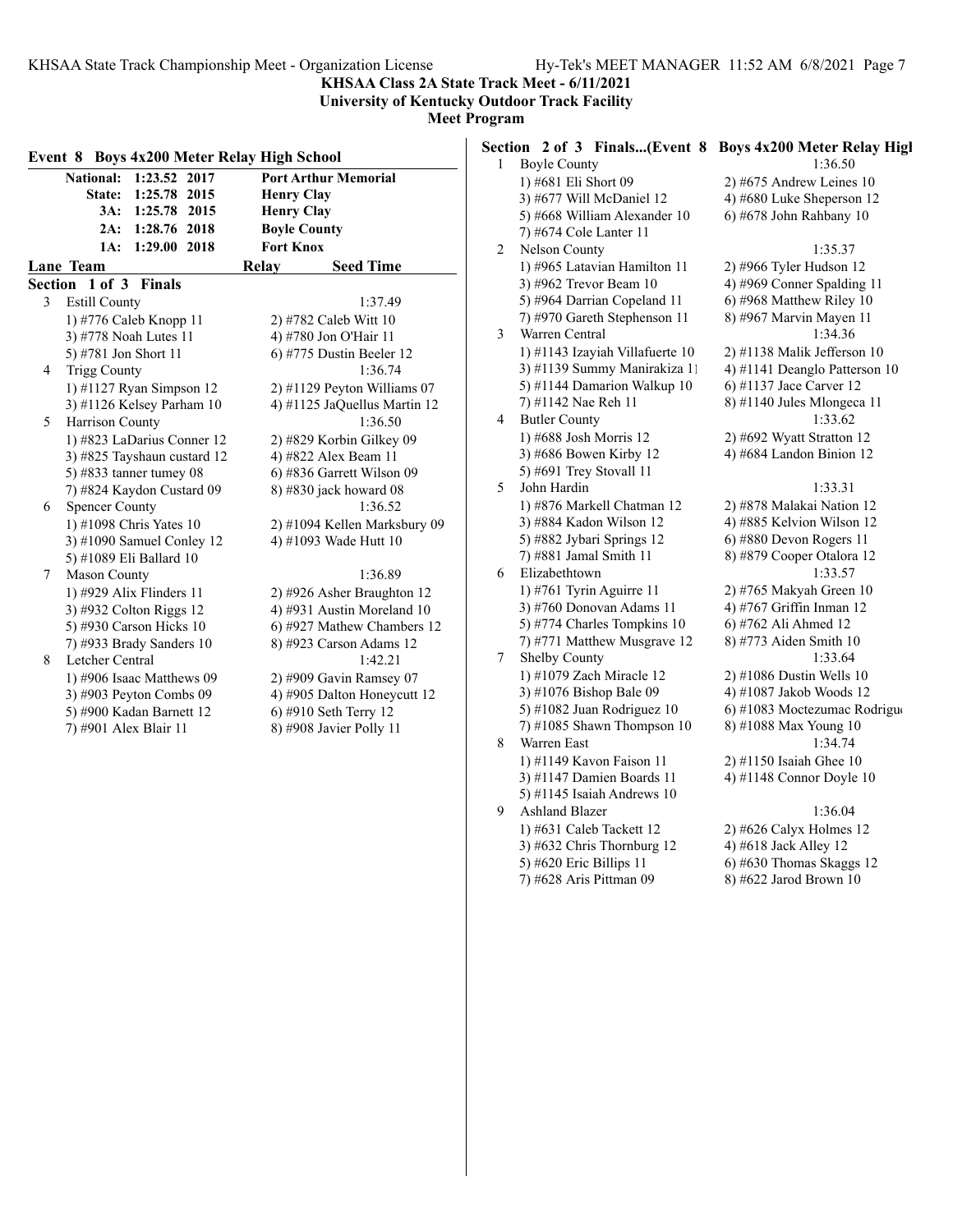#### **KHSAA Class 2A State Track Meet - 6/11/2021 University of Kentucky Outdoor Track Facility**

**Meet Program**

#### **Section 3 of 3 Finals**

1 Highlands 1:33.15 1) #854 Aiden Nevels 10 2) #840 Jake Dedeker 11 3) #845 Ben Hack 09 4) #861 Jake Welch 11 5) #860 Isaac Surrey 11 6) #841 Jake Fahlbusch 12 7) #862 Nate Welch 09 8) #847 Myles Harris 09 2 Holmes 1:32.70 1) #867 Curtez Hill 10 2) #873 Mayne White 09 3)  $\#865$  Tayquan Calloway 12  $\qquad$  4)  $\#872$  Abdul Salaah 12 5) #864 Josiah Burton 10 6) #874 Damarcus Winn 10 3 Caldwell County 1:32.35 3) #700 Baron Wells 12 4) #698 Blake Vivrette 11 5) #697 Elijah Shaheen 11 6) #693 Isaiah Joyner 11 7) #695 Canyon Richardson  $10 \qquad 8$ ) #694 Cooper Mobley 07 4 Paducah Tilghman 1:31.81 1) #992 Luke Birdsong 11 2) #1003 Joemari Starks 10 5) #1010 Dale Young 11 6) #1007 kylen ware 12 5 North Oldham 1:30.75 1) #971 Preston Boone 11 2) #991 Blake Wetzel 11 3) #987 Owen Ruggles 11  $\qquad$  4) #977 Alex Hope 12 5) #973 Clark Catchot 10 6) #976 Jackson Felts 12 6 Mercer County 1:31.00 1) #948 Jalen Lukitsch 12 2) #937 Noah Davis 12 3) #954 Riley Peavler 11 4) #935 Beau Brown 10 5) #944 James Johnston 12 6) #946 Jonah Lewis 11 7) #940 Myles Haygood 10 8) #953 Jackson Peavler 11 7 Glasgow 1:32.33 1) #796 Carter McKeever 12 2) #793 Rico Crowder 09 3) #795 Jamarri Mack 12 4) #794 Jay Long 12 8 Calloway County 1:32.42 1) #715 Trystan Wright 11 2) #704 Gabriel Carson 11 3) #709 Cohen McCartney 10  $\qquad$  4) #706 Aaron Fennel 12 5) #702 Timarian Bledsoe 11  $\qquad$  6) #713 Tate Weatherley 09 7) #714 Hunter Winebarger 10  $\qquad$  8) #703 Ethan Carson 10 9 Corbin 1:33.10 1) #745 Tye Stevens 10 2) #747 Kyle Webb 11 5) #734 Treyveon Longmire 11 6) #739 Connor Messer 09

7) #868 Royce Mount 07 8) #869 Damian Richardson 07 1) #696 Giovantie Riley 11 2) #699 Ethan Weatherspoon 11 3)  $\#1005$  Brian Thomas 12 4)  $\#998$  Jackson Goodwin 12 7) #985 Caden Reid 11 8) #989 Alejandro Tapia-Reyna 3) #737 Dylan Massengill 12 4) #738 Evan McCrickard 12

7) #732 Boston Hardesty 12 8) #741 Hunter Newberry 10

|                |                         |               |      |      | Event 9 Girls 1600 Meter Run High School |                  |  |
|----------------|-------------------------|---------------|------|------|------------------------------------------|------------------|--|
|                | <b>National:</b>        | 4:33.29       | 2014 |      | <b>Alexa Efraimson</b>                   |                  |  |
|                | State:                  | 4:53.45 2015  |      |      | <b>Gabriella Karas</b>                   |                  |  |
|                | 3A:                     | 4:53.66 2010  |      |      | <b>Emma Brink</b>                        |                  |  |
|                | 2A:                     | 4:53.45       | 2015 |      | <b>Gabriella Karas</b>                   |                  |  |
|                | 1A:                     | 5:02.25 1993  |      |      | Maureen Egan                             |                  |  |
|                | <b>Lane Name</b>        |               |      |      | Yr School                                | <b>Seed Time</b> |  |
| Section        |                         | 1 of 1 Finals |      |      |                                          |                  |  |
| 1 A            | 498 Alexis Dotson       |               |      |      | 09 Rockcastle Co.                        | 5:06.27          |  |
| 1B             | 106 Aubree Hay          |               |      | 10   | Ashland Blazer                           | 5:28.84          |  |
| 1 <sup>C</sup> | 153 Ava Kazee           |               |      |      | 07 Boyd County                           | 5:50.78          |  |
| 2A             | 199 Addi Dewey          |               |      |      | 11 Christian Acad.                       | 5:10.52          |  |
| 2B             | 155 Sophia Newsome      |               |      | 11 - | Boyd County                              | 5:31.07          |  |
| 2C             | 450 Aspen Fain          |               |      | 11   | North Oldham                             | 5:51.66          |  |
| 3A             | 207 Kaylee Wilson       |               |      |      | 12 Christian Acad.                       | 5:16.83          |  |
| 3B             | 143 Ximena Tamariz      |               |      | 12   | <b>Bourbon County</b>                    | 5:35.80          |  |
| 3C             | 191 Ainsley Smith       |               |      |      | 12 Calloway Count                        | 5:51.80          |  |
| 4A             | 416 Clayra Darnell      |               |      | 10   | Mercer County                            | 5:17.18          |  |
| 4B             | 536 Dyllan Hasler       |               |      | 11   | Scott                                    | 5:42.19          |  |
| 4C             | 172 Kylee White         |               |      |      | 07 Caldwell County                       | 5:58.10          |  |
| 5A             | 142 Bethany Simpson     |               |      |      | 09 Bourbon County                        | 5:19.77          |  |
| 5B             | 403 Elizabeth Lavinder  |               |      |      | 10 Mason County                          | 5:42.34          |  |
| 5C             | 479 MaKenna Gayheart    |               |      |      | 11 Perry Central                         | 6:27.47          |  |
| 6A             | 611 Emma Campbell       |               |      |      | 11 Western Hills                         | 5:21.25          |  |
| 6B             | 392 Alyssa Bisotti      |               |      | 11 - | <b>Mason County</b>                      | 5:46.02          |  |
| 6C             | 491 Kaylee O'Neill      |               |      |      | 07 Pike Central                          | 6:31.59          |  |
| 7A             | 316 Maggie Schroeder    |               |      | 12   | Highlands                                | 5:25.26          |  |
| 7B             | 432 Christiana Brittian |               |      | 11   | Nelson County                            | 5:46.29          |  |
| 8A             | 359 Joanna Bryant       |               |      |      | 07 Lex. Catholic                         | 5:26.57          |  |
| 8B             | 352 Ella Tucker         |               |      |      | 07 Larue County                          | 5:50.21          |  |
| 9Α             | 371 Abigail Bastin      |               |      | 07   | Lincoln County                           | 5:28.03          |  |
| 9 <sub>B</sub> | 215 Jaycee Frye         |               |      | 07   | Corbin                                   | 5:50.72          |  |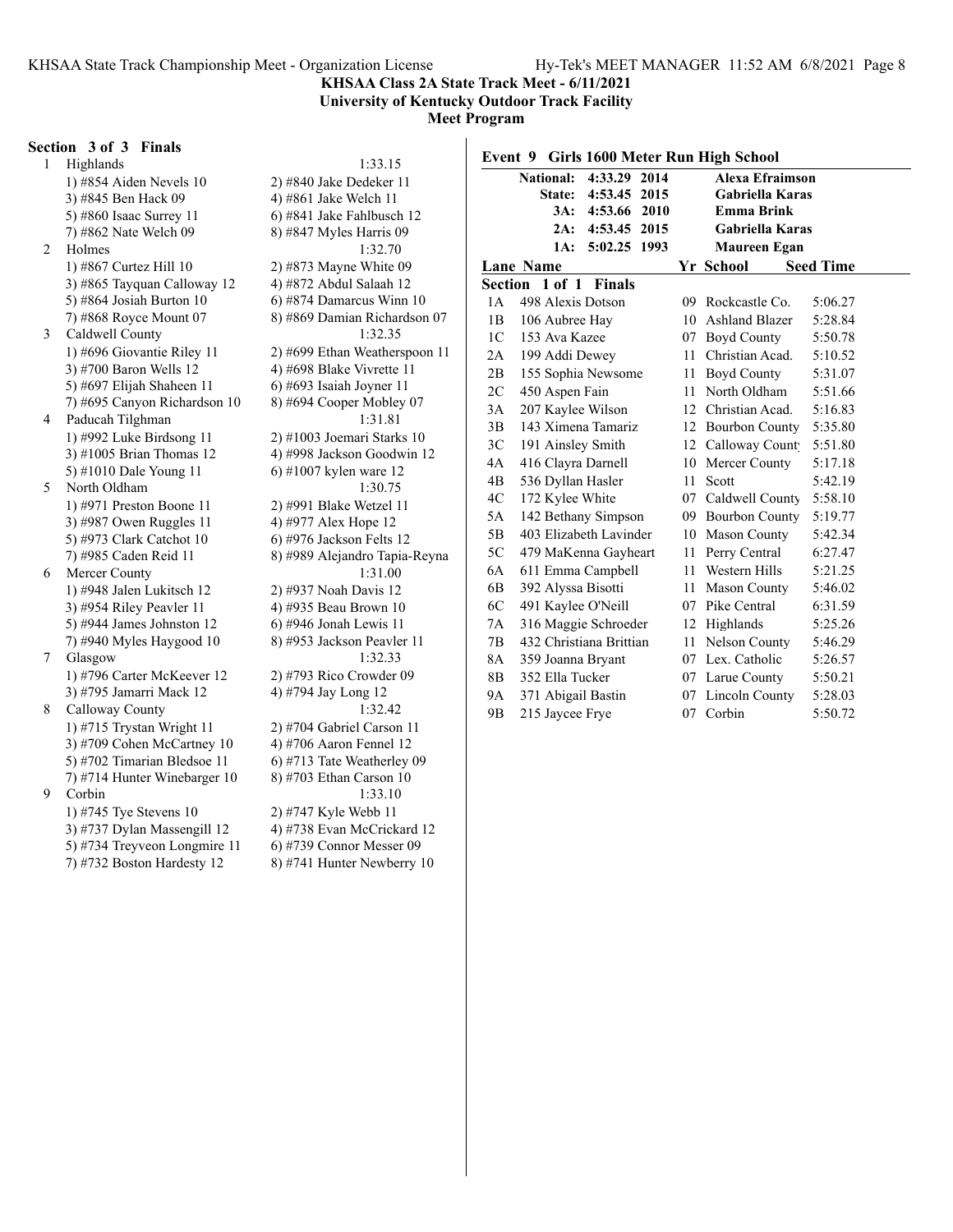**Event 11 Girls 4x100 Meter Relay High School**

#### **KHSAA Class 2A State Track Meet - 6/11/2021**

**University of Kentucky Outdoor Track Facility**

**Meet Program**

| Event 10 Boys 1600 Meter Run High School          |                                 |     |                       |         |  |  |  |  |
|---------------------------------------------------|---------------------------------|-----|-----------------------|---------|--|--|--|--|
|                                                   | National: 3:59.51 2001          |     | <b>Alan Webb</b>      |         |  |  |  |  |
|                                                   | 4:09.99 2013<br>State:          |     | <b>Jacob Thomson</b>  |         |  |  |  |  |
|                                                   | 3A:<br>4:10.15 2015             |     | <b>Ben Young</b>      |         |  |  |  |  |
|                                                   | 4:15.96<br>1996<br>2A:          |     | <b>La'Mone Owens</b>  |         |  |  |  |  |
|                                                   | 4:09.99<br>2013<br>1A:          |     | <b>Jacob Thomson</b>  |         |  |  |  |  |
| <b>Lane Name</b><br>Yr School<br><b>Seed Time</b> |                                 |     |                       |         |  |  |  |  |
|                                                   | Section 1 of 1<br><b>Finals</b> |     |                       |         |  |  |  |  |
| 1 A                                               | 642 Caden Miracle               | 10  | <b>Bell County</b>    | 4:23.23 |  |  |  |  |
| 1B                                                | 636 Eli Hill                    | 11  | Bardstown             | 4:42.10 |  |  |  |  |
| 1 <sup>C</sup>                                    | 667 Cayden Adams                | 11  | <b>Boyle County</b>   | 4:48.28 |  |  |  |  |
| 2A                                                | 815 Caleb Rigney                |     | 12 Harlan County      | 4:23.31 |  |  |  |  |
| 2B                                                | 722 Tommy Ott                   | 11  | Christian Acad.       | 4:42.93 |  |  |  |  |
| 2C                                                | 908 Javier Polly                | 11  | Letcher Central       | 4:48.49 |  |  |  |  |
| 3A                                                | 1113 Lane Hoves                 | 11  | Thomas Nelson         | 4:26.43 |  |  |  |  |
| 3B                                                | 983 Evan Patel                  | 11  | North Oldham          | 4:44.47 |  |  |  |  |
| 3 <sup>C</sup>                                    | 920 Baylor Mattingly            | 12  | Lincoln County        | 4:49.37 |  |  |  |  |
| 4A                                                | 1121 Ethan Vance                | 12. | Thomas Nelson         | 4:30.91 |  |  |  |  |
| 4B                                                | 1103 Dalton Nunn                | 12  | <b>Taylor County</b>  | 4:44.57 |  |  |  |  |
| 4C                                                | 1088 Max Young                  | 10  | Shelby County         | 4:49.48 |  |  |  |  |
| 5A                                                | 1173 JB Terrill                 | 11  | <b>Boyd County</b>    | 4:32.58 |  |  |  |  |
| 5B                                                | 730 Jonah Black                 | 11  | Corbin                | 4:46.02 |  |  |  |  |
| 5C                                                | 710 Landon McCartney            |     | 10 Calloway Count     | 4:49.81 |  |  |  |  |
| 6A                                                | 890 Chase Hines                 | 11  | Larue County          | 4:33.07 |  |  |  |  |
| 6B                                                | 1092 Casey Desilvey             | 08  | <b>Spencer County</b> | 4:46.20 |  |  |  |  |
| 6C                                                | 1024 Tyler Hughes               | 11  | Pike Central          | 4:50.70 |  |  |  |  |
| 7Α                                                | 1170 Griffin Staude             | 12  | Western Hills         | 4:33.93 |  |  |  |  |
| 7B                                                | 1042 Jonah Stanley              | 12  | Rowan County          | 4:46.95 |  |  |  |  |
| 8A                                                | 1048 Davis Brown                | 11  | Russell               | 4:36.58 |  |  |  |  |
| 8B                                                | 1123 Austin Cavanaugh           | 10  | Trigg County          | 4:47.92 |  |  |  |  |
| 9Α                                                | 919 John Reinhart               | 09  | Lex. Catholic         | 4:38.72 |  |  |  |  |
| 9 <sub>B</sub>                                    | 658 Gavin Brock                 | 11  | <b>Boyd County</b>    | 4:48.24 |  |  |  |  |

**National: 44.50 2004 Long Beach Poly State: 47.35 2018 Tates Creek 3A: 47.35 2018 Tates Creek 2A: 48.66 1991 Fort Campbell 1A: 49.75 2013 St. Henry Lane Team Relay Seed Time Section 1 of 3 Finals** 2 Magoffin County 57.72 1) #385 Kaddance Gasparac 11 2) #386 Natalie Gasparac 12 3) #387 Stephanie Helton 12 (4) #384 Alison Cantrell 10 5) #388 Peyton Howard 07 6) #390 Juliana Jordan 07 7) #389 Zoe Howard 11 8) #383 Haley Barnett 12 3 Harlan County 55.00 1) #281 Emilee Eldridge 10 2) #282 Taytum Griffin 10 3) #284 Ella Karst 09 4) #287 Paige Phillips 10 5) #288 Abby Vitatoe 12 6) #278 Taylor Clem 09 7) #279 Mekenzie Cornett 12 8) #280 Madison Daniels 08 4 Scott 54.99 1) #539 Gabby Kallmeyer 12 2) #538 Brooke Hoffman 12 3) #532 Avery Dawson 10 4) #540 Lacey Klare 09 5) #534 Anabella Giordano 12 6) #543 Loren Stacey 09 7) #537 Samantha Hirsh 09 8) #530 Laney Coleman 12 5 Shelby County 54.34 1) #555 Jayla Pruitt 12 2) #549 Marea Hawkins 10 3)  $#563$  Jaci Woods 10 4)  $#561$  Shawnacee Thompson 5) #548 Cassie Dale 08 6) #554 Azana McDuffus 08 7) #556 Maddie Reed 09 8) #551 Gabriella Jimenez 09 6 Ashland Blazer 54.59 1) #102 Josie Bevins 12 2) #103 Macie Bevins 09 3) #110 Emily Trogdon 12  $\qquad \qquad$  4) #107 Xy Holmes 09 5) #101 Milei Baker 09 6) #111 Emma Wiley 09 7) #104 Brooklyn Coburn 11 7 Garrard County 55.00 1) #270 Molly Morrow 11 2) #269 Grace Morrow 11 3) #267 Lexi Hale 12 4) #271 Jasmine Ward 11 8 Perry Central 56.42 1) #486 Mayci Schlichter 12 2) #476 Kylee Delph 08 3) #485 Brooklynn Sandlin  $07 \qquad 4$ ) #475 Paige Asher 09 5) #481 Abigail Hudson 12 6) #482 Khaci Jett 12<br>
7) #480 Zoe Holbrook 11 8) #477 Jaycie Everso 8) #477 Jaycie Eversole 10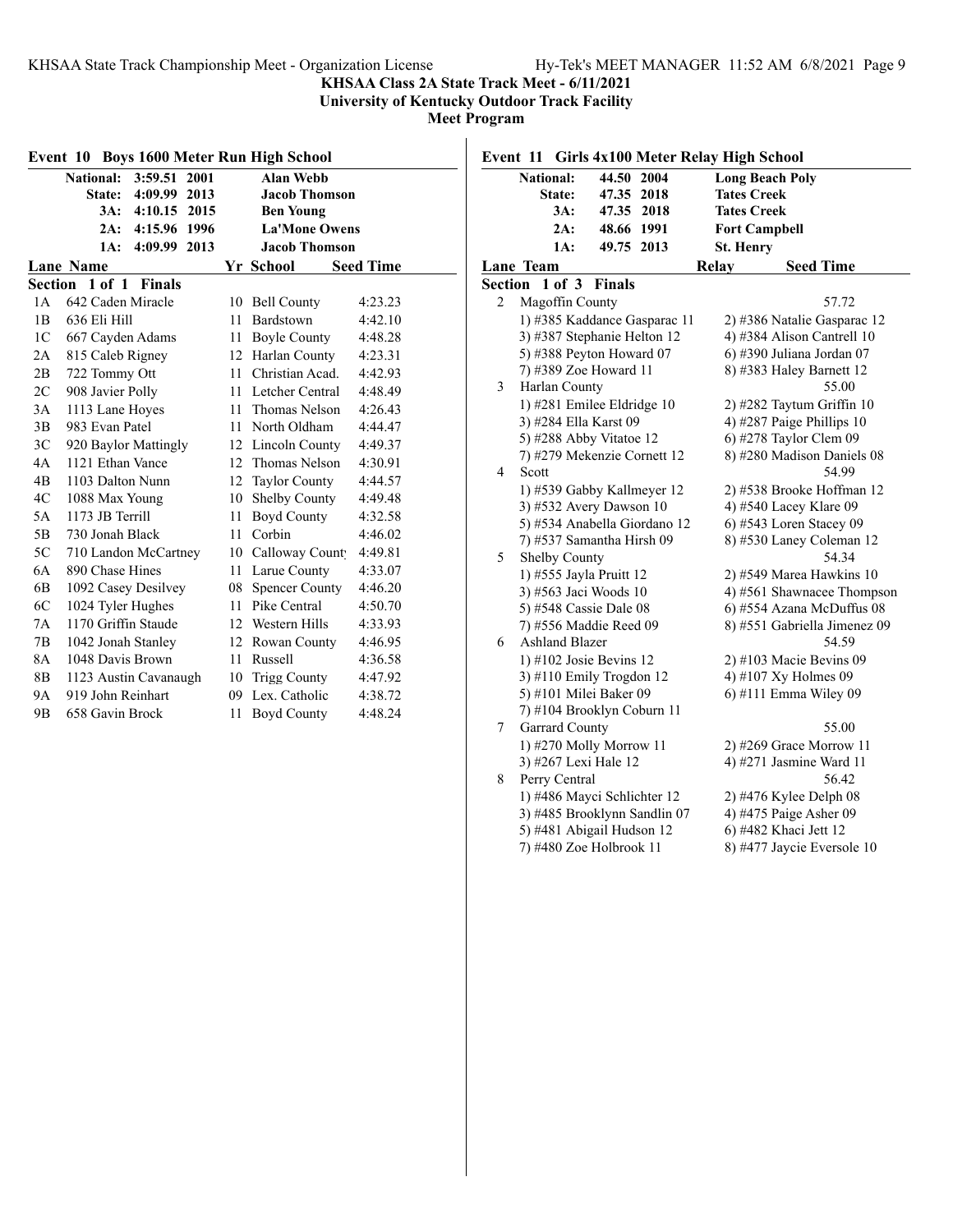**KHSAA Class 2A State Track Meet - 6/11/2021 University of Kentucky Outdoor Track Facility**

**Meet Program**

#### **Section 2 of 3 Finals**

1 Hart County 54.28 1) #295 Kennedy Reynolds 08 2) #292 Kiley Adcock 11 3) #296 Emma Smith 09 4) #293 Dea Bradley 09 5) #294 Wraylee Puckett 09 2 Bardstown 53.91 1) #112 Tate Blincoe 09 2) #122 Kadence Livers 08 3) #119 Kaia Grabbert 10  $\qquad \qquad$  4) #128 Whitney Rogers 10 5) #116 Nariyah Crowe 08 6) #125 Zarionha Railley 07 7) #115 Miyah Courtney 07 8) #130 MaTija Yocum 12 3 Corbin 53.61 1) #208 Emma Ashurst 10 2) #211 Cady Estep 12 3) #222 Lauren Steely 12  $\qquad \qquad$  4) #214 Taylor French 12 5) #221 Maddie Jo Russell 09  $\qquad$  6) #213 Clara Finneseth 12 7) #212 Lauren Faulkner 12 4 John Hardin 53.14 1) #330 Quiona Clay 11 2) #331 Janiya Drain 10 3) #333 Brylynn Jackson 09 4) #332 Ava Ferguson 09 5) #329 Destiny Clark 12 6) #337 Kiara Tucker 10 7) #335 Paris Parker 10 8) #338 Laila Williams 08 5 Trigg County 52.90 1) #585 Iyana Grubbs 11 2) #586 Alliyah Thomas 10 3) #583 Riley Brame 09 4) #584 Fatu Crain 10 6 North Oldham 53.13 1) #443 Makiyah Allen 11 2) #456 Cami Morgan 10 3) #445 Ryan Bramer 12 4) #448 Hannah Everett 11 5) #447 Brynn Cole 11 6) #459 Elle Turner 10 7) #453 Natalie Gross 11 7 Elizabethtown 53.52 1) #236 Brylee Davis 09 2) #240 Adelyn Inman 09 3) #248 Langley Wallace 09 4) #239 Yesenia Hernandez 11 5) #242 Isabella Lewis 09  $\qquad$  6) #246 Charlotte Piwetz 10 7) #247 Hadassah Piwetz 08 8) #249 Morgan Wise 11 8 Highlands 53.81 1) #323 Sarah Thurnauer 11 2) #299 Emmie Brewer 11 3) #321 Jordan Stuempel 12  $\qquad$  4) #305 Kate Fausz 08 5) #324 Haley Zell 10 6) #297 Isabel Bankemper 12 7) #303 Molly DeSola 09 8) #317 Shelby Shields 08 9 Mercer County 54.15 1) #423 Ralasia Piazza 07 2) #428 Teigh Yeast 07 3) #414 Jacey Catlett 12  $\qquad \qquad$  4) #415 Erin Darland 12 5) #419 Bella Garrett 12 6) #429 Timberlynn Yeast 10

- 
- 
- 7) #412 Aaliyah Alcorn 09 8) #422 Jai Maria Piazza 10

**Section 3 of 3 Finals...(Event 11 Girls 4x100 Meter Relay Hig** 1 Bourbon County 52.72 1) #134 MaKayla Felty 11 2) #140 Alana Puscus 09 3) #147 Tori Young 11  $\qquad \qquad$  4) #145 Jennifer Wilson 11 5) #137 Kylie Hernandez 10  $\qquad$  6) #135 Ashleigh Gambill 09 7) #133 Addison Felty 07 8) #136 Maggie Gambill 09 2 Warren East 52.21 1) #608 Cheyenne Stark 10 2) #600 Jillian Harrell 12 3) #597 Natajia Alexander 09  $\qquad$  4) #598 Amiyah Carter 09 5) #604 Reagan Lawson 10 6) #603 Madison Lawson 08 3 Warren Central 51.86 1) #591 Kelsey Lazo 11 2) #594 Ariana Simmons 11 3) #595 Jaida Tooley 12 4) #592 La'Auhnni Lewis 12 5) #589 Mia Cardillo 11 6) #596 Yapembe Yagabo 09 7) #593 Shukuru M'Munga 08 8) #590 Asiah Lamberson 09 4 Calloway County 51.60 1) #187 Ella Phillips 12 2) #176 Elle Carson 12 3) #182 McKenzie Love 11 4) #178 McKenzie Davis 11 5) #188 Avery Poston 11 6) #177 Jaycee Crouch  $08$ 7) #185 Lexi McClure 08 8) #173 Olivia Anderson 09 5 Paducah Tilghman 50.00 1) #463 Alec Coffie 09 2) #461 Jaaliyah Biggers 11 3) #467 Diamond Gray 10  $\qquad$  4) #468 Massie Harris 11 5) #473 Kauri Whitfield 12 6) #460 Kiersa Atnip 10 6 Glasgow 50.85 1) #275 Kierra Green 12 2) #274 Mikiya Fogle 11 3) #276 Caroline Murphy 10  $\qquad$  4) #272 Maryonna Bradley 11 7 Franklin County 51.68 1) #259 Laken Ellis 12 2) #265 Bria Wilson 09 3) #261 Taylor Manley 12  $\qquad \qquad$  4) #260 Shavi Kennedy 11 5) #264 Avery Sanford 11 6) #258 Jayden Dummitt 10 7) #256 Haven Baker 11 8) #263 Isabelle Powell 10 8 Mason County 51.91 1) #391 Karis Applegate 11 2) #398 Kenzi Gulley 08 3)  $\#399$  Madison Hall 11  $\qquad \qquad$  4)  $\#409$  Neveah Wright 10 5) #410 Lexi Young 07 6) #401 Cece Hiatt 08 7) #402 Madison Howard 08  $\hspace{1.6cm}$  8) #406 Rachel Payne 12 9 East Jessamine 52.35 1) #230 Emilea Moore 09 2) #227 Jameka Campbell 10 3) #233 Rachel Taylor 08 4) #229 Reece Evans 10 5) #225 Kendall Bretz 10 6) #228 Alexandria Deering 08 7) #232 Taylor Roberts 08 8) #224 Alexis Baker 11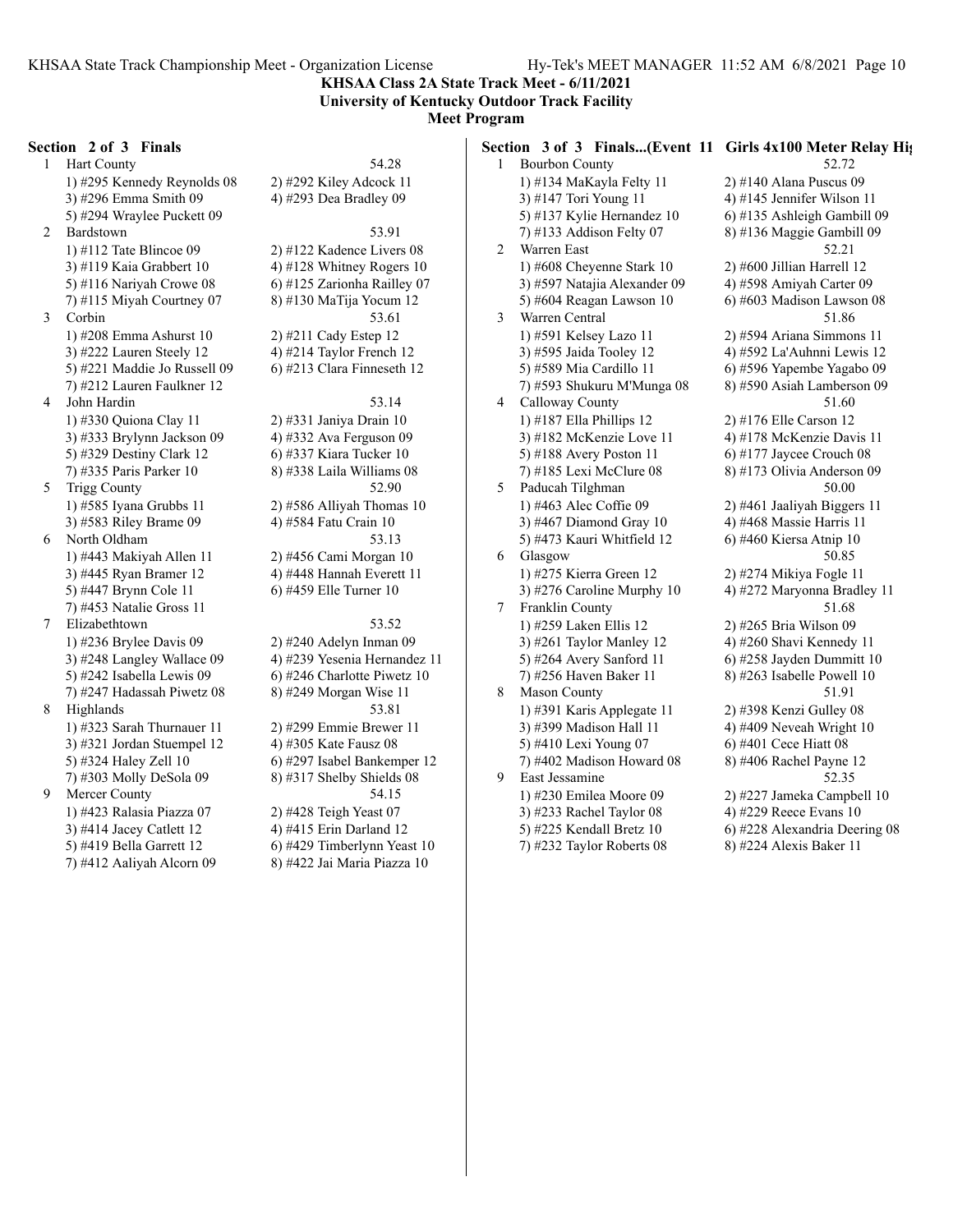**KHSAA Class 2A State Track Meet - 6/11/2021 University of Kentucky Outdoor Track Facility**

**Meet Program**

|                      | National:                | 39.76 1998                   |                           | Fort Worth - Wyatt High School |  |
|----------------------|--------------------------|------------------------------|---------------------------|--------------------------------|--|
| 41.10 2010<br>State: |                          | Male                         |                           |                                |  |
|                      | 3A:                      | 41.10 2010                   | Male                      |                                |  |
|                      | 2A:                      | 42.54 1986                   | <b>Fort Knox</b>          |                                |  |
|                      | 1A:                      | 42.95 2016                   | <b>Murray</b>             |                                |  |
|                      | Lane Team                |                              | Relay                     | <b>Seed Time</b>               |  |
|                      | Section 1 of 3 Finals    |                              |                           |                                |  |
| 3                    | <b>Boyle County</b>      |                              |                           | 46.57                          |  |
|                      |                          | 1) #668 William Alexander 10 |                           | 2) #677 Will McDaniel 12       |  |
|                      |                          | 3) #680 Luke Sheperson 12    |                           | 4) #681 Eli Short 09           |  |
|                      |                          | 5) #678 John Rahbany 10      |                           | 6) #674 Cole Lanter 11         |  |
| 4                    | East Jessamine           |                              |                           | 46.44                          |  |
|                      |                          | 1) #752 Tekenyon Braxton 10  |                           | 2) #759 Isaac Rocco 12         |  |
|                      | 3) #754 Tajii Jackson 11 |                              |                           | 4) #755 Andre Johnson 11       |  |
|                      |                          | 5) #756 Henry Logsdon 11     | 6) #753 Jaden Campbell 12 |                                |  |
|                      |                          | 7) #757 Derek Morton 07      | 8) #758 Myles Radford 08  |                                |  |
| 5                    | <b>Ashland Blazer</b>    |                              | 46.14                     |                                |  |
|                      |                          | 1) #631 Caleb Tackett 12     |                           | $2)$ #620 Eric Billips 11      |  |
|                      |                          | 3) #632 Chris Thornburg 12   |                           | 4) #618 Jack Alley 12          |  |
|                      |                          | 5) #630 Thomas Skaggs 12     |                           | 6) #626 Calyx Holmes $12$      |  |
|                      | 7) #628 Aris Pittman 09  |                              |                           | 8) #622 Jarod Brown 10         |  |
| 6                    | <b>Estill County</b>     |                              |                           | 46.26                          |  |
|                      | 1) #781 Jon Short 11     |                              |                           | 2) #776 Caleb Knopp 11         |  |
|                      | 3) #780 Jon O'Hair 11    |                              |                           | 4) #778 Noah Lutes 11          |  |
|                      | 5) #782 Caleb Witt 10    |                              |                           | 6) #775 Dustin Beeler 12       |  |
| 7                    | Larue County             |                              |                           | 46.46                          |  |
|                      |                          | 1) #892 Brandon Hollis 10    |                           | 2) #891 Charlie Hite 09        |  |
|                      | 3) #894 Reed Miller 11   |                              |                           | 4) #889 Kellen Bowen 11        |  |
|                      |                          | 5) #895 Carlos Munoz 08      |                           | 6) #896 Alec Silva 09          |  |
|                      |                          | 7) #899 Canaan Taylor 11     |                           | 8) #897 Ashton Silva 10        |  |
| 8                    | Perry Central            |                              |                           | 49.89                          |  |
|                      | 1) #1019 Ty Vinson 10    |                              |                           | 2) #1015 Matthew Campbell 09   |  |
|                      |                          | 3) #1016 Kobee Eldridge 11   |                           | 4) #1018 Jaden Sanders 12      |  |
|                      | 5) #1020 Kaige Witt 12   |                              |                           | 6) #1021 Kyler Witt 08         |  |

# **Section 2 of 3 Finals...(Event 12 Boys 4x100 Meter Relay Hig** 1 Shelby County 46.04

|   | 1) #1079 Zach Miracle 12        | 2) #1086 Dustin Wells 10      |
|---|---------------------------------|-------------------------------|
|   | 3) #1076 Bishop Bale 09         | 4) #1082 Juan Rodriguez 10    |
|   | 5) #1085 Shawn Thompson $10$    | 6) #1087 Jakob Woods 12       |
|   | 7) #1083 Moctezumac Rodrigue    | 8) #1077 James Coursey 12     |
| 2 | Warren Central                  | 45.73                         |
|   | 1) #1143 Izayiah Villafuerte 10 | 2) #1139 Summy Manirakiza 11  |
|   | 3) #1138 Malik Jefferson 10     | 4) #1141 Deanglo Patterson 10 |
|   | 5) #1137 Jace Carver 12         | 6) #1144 Damarion Walkup 10   |
|   | 7) #1140 Jules Mlongeca 11      | 8) #1142 Nae Reh 11           |
| 3 | Warren East                     | 45.49                         |
|   | 1) #1150 Isaiah Ghee $10$       | 2) #1149 Kavon Faison 11      |
|   | 3) #1148 Connor Doyle 10        | 4) #1147 Damien Boards 11     |
|   | 5) #1145 Isaiah Andrews 10      |                               |
| 4 | Calloway County                 | 45.30                         |
|   | 1) #715 Trystan Wright 11       | 2) #704 Gabriel Carson 11     |
|   | 3) #709 Cohen McCartney 10      | 4) #702 Timarian Bledsoe 11   |
|   | 5) #706 Aaron Fennel 12         | 6) #713 Tate Weatherley 09    |
|   | 7) #714 Hunter Winebarger 10    | 8) #705 John Durham 10        |
| 5 | Franklin County                 | 44.87                         |
|   | 1) #788 Henry Nsiah 12          | 2) #787 Kayden Moorman 10     |
|   | 3) #789 Ty Taylor 09            | 4) #790 Bryce Tucker 12       |
|   | 5) #786 Jai'zon Collins 09      | 6) #785 Zackuary Claudio 11   |
| 6 | Greenup County                  | 44.98                         |
|   | 1) #797 Brayden Craycraft 12    | 2) #802 Braxton Noble 10      |
|   | 3) #798 Quintan Farrow 12       | 4) #803 Brock Thomas $10$     |
|   | 5) #801 Ethan Kelley 10         | 6) #800 Ike Henderson 09      |
| 7 | Caldwell County                 | 45.33                         |
|   | 1) #696 Giovantie Riley 11      | 2) #700 Baron Wells 12        |
|   | 3) #697 Elijah Shaheen 11       | 4) #699 Ethan Weatherspoon 11 |
|   | 5) #698 Blake Vivrette 11       | 6) #694 Cooper Mobley 07      |
|   | 7) #693 Isaiah Joyner 11        | 8) #695 Canyon Richardson 10  |
| 8 | Elizabethtown                   | 45.64                         |
|   | 1) #761 Tyrin Aguirre 11        | 2) #765 Makyah Green 10       |
|   | 3) #767 Griffin Inman 12        | 4) #774 Charles Tompkins 10   |
|   | 5) #762 Ali Ahmed 12            | 6) #773 Aiden Smith 10        |
|   | 7) #768 Hudson Jones 09         | 8) #760 Donovan Adams 11      |
| 9 | Harrison County                 | 45.90                         |
|   | 1) #823 LaDarius Conner 12      | 2) #829 Korbin Gilkey 09      |
|   | 3) #825 Tayshaun custard 12     | 4) #833 tanner tumey $08$     |
|   | 5) #824 Kaydon Custard 09       | 6) #822 Alex Beam 11          |
|   | 7) #827 Brody fryman 08         | 8) #835 preston williams 08   |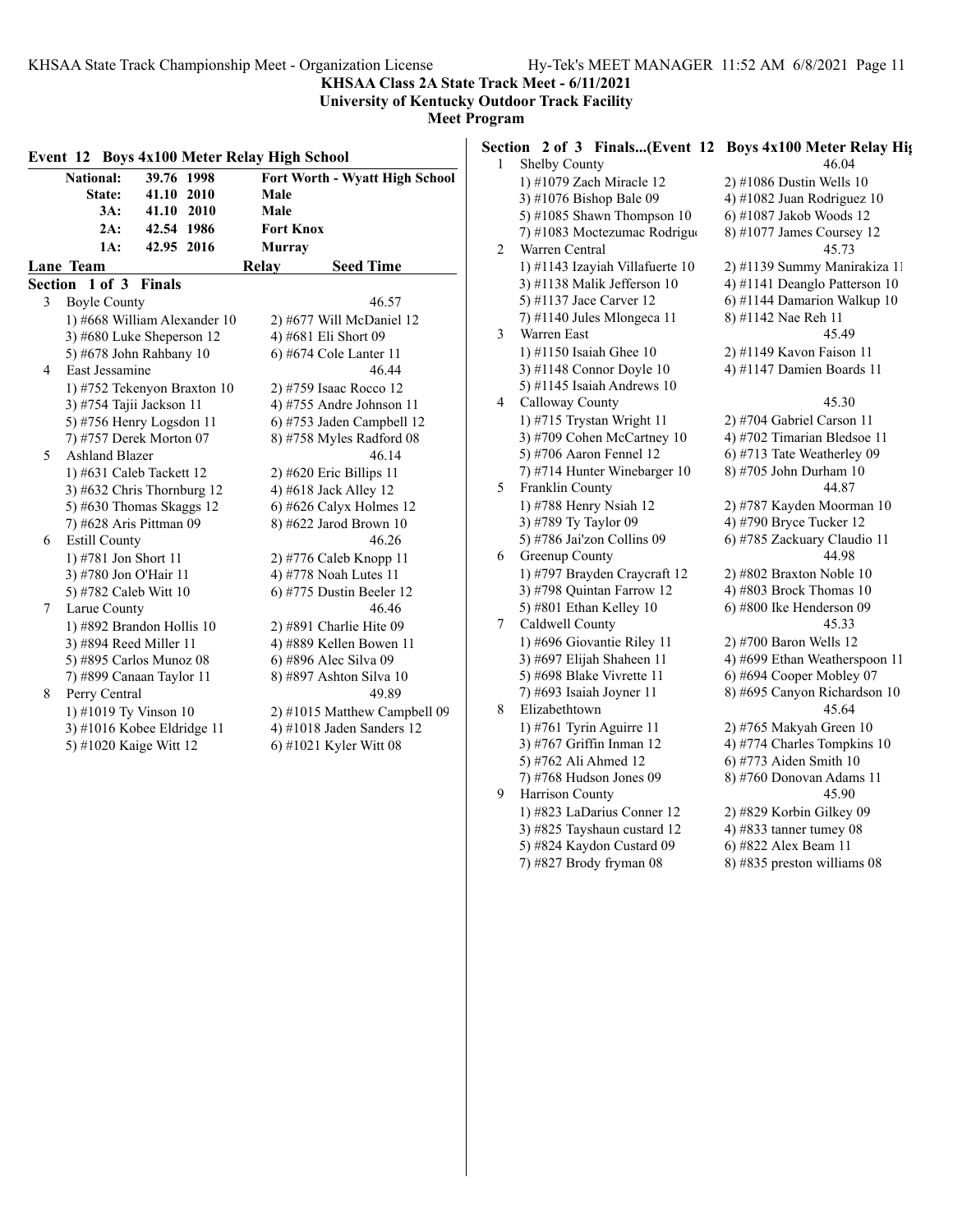**University of Kentucky Outdoor Track Facility**

**Meet Program**

#### **Section 3 of 3 Finals**

1 Highlands 44.76 1) #860 Isaac Surrey 11 2) #841 Jake Fahlbusch 12 3) #850 George King 11  $\qquad \qquad$  4) #840 Jake Dedeker 11 5) #858 Kyle Schnelle 09 6) #839 Devlin Cassidy 12 7) #853 Charlie Moore 12 8) #854 Aiden Nevels 10 2 Rowan County 44.66 1) #1037 Rocky Miller 11 2) #1036 Brien Hill 12 3) #1041 Landin Raines 11  $\qquad$  4) #1035 Louis Hayes 10 5) #1046 Cole Wallace 12 6) #1038 Ashton Nicholas 11 7) #1032 Joshua Drake 09 3 Mercer County 44.42 1) #948 Jalen Lukitsch 12 2) #938 Brayden Dunn 11 3) #952 Brady Peavler 11 4) #935 Beau Brown 10 5) #954 Riley Peavler 11 6) #953 Jackson Peavler 11 7) #939 Denim Griffieth 09 8) #943 Zeyden Jackson 11 4 Glasgow 44.25 1) #796 Carter McKeever 12 2) #795 Jamarri Mack 12 3) #793 Rico Crowder 09 4) #794 Jay Long 12 5 Corbin 43.88 1) #734 Treyveon Longmire 11  $\qquad$  2) #737 Dylan Massengill 12 3) #732 Boston Hardesty 12 4) #738 Evan McCrickard 12 5) #745 Tye Stevens 10 6) #739 Connor Messer 09 7) #747 Kyle Webb 11 8) #741 Hunter Newberry 10 6 John Hardin 44.17 1) #876 Markell Chatman 12 2) #878 Malakai Nation 12 3) #884 Kadon Wilson 12 4) #885 Kelvion Wilson 12 5) #881 Jamal Smith 11 6) #882 Jybari Springs 12 7) #880 Devon Rogers 11 8) #877 Brendan Nagle 09 7 Paducah Tilghman 44.31 1) #992 Luke Birdsong 11 2) #1003 Joemari Starks 10 3) #1005 Brian Thomas 12  $\qquad \qquad$  4) #1001 Paul McKnight 09 5) #995 Kamari Coleman 12 6) #1009 javeon williams 12 7) #1010 Dale Young 11 8 Holmes 44.60 1) #867 Curtez Hill 10 2) #873 Mayne White 09 3) #865 Tayquan Calloway 12 4) #872 Abdul Salaah 12 5) #864 Josiah Burton 10 6) #871 Dahnahe Richmond 09 7) #866 Kayden Crowell 09 8) #874 Damarcus Winn 10 9 North Oldham 44.75 1) #971 Preston Boone 11 2) #991 Blake Wetzel 11 3)  $\#987$  Owen Ruggles 11 4)  $\#976$  Jackson Felts 12 5) #989 Alejandro Tapia-Reyna 6) #973 Clark Catchot 10

7) #977 Alex Hope 12 8) #981 Dawson Nagle 09

| Event 13 Girls 400 Meter Dash High School |                  |                   |                       |      |    |                          |                  |  |
|-------------------------------------------|------------------|-------------------|-----------------------|------|----|--------------------------|------------------|--|
|                                           | <b>National:</b> |                   | 50.74                 | 2000 |    | <b>Monique Henderson</b> |                  |  |
|                                           |                  | State:            | 54.60                 | 2014 |    | Kianna Gray              |                  |  |
|                                           |                  | 3A:               | 54.60 2014            |      |    | Kianna Gray              |                  |  |
|                                           |                  | 2A:               | 55.46 1995            |      |    | <b>Shekera Weston</b>    |                  |  |
|                                           |                  | 1A:               | 55.91 2018            |      |    | <b>Saleia Porter</b>     |                  |  |
|                                           | <b>Lane Name</b> |                   |                       |      |    | Yr School                | <b>Seed Time</b> |  |
| Section                                   |                  | 1 of 3            | <b>Finals</b>         |      |    |                          |                  |  |
| 3                                         |                  | 252 Sarah Baker   |                       |      | 09 | <b>Estill County</b>     | 1:06.23          |  |
| 4                                         |                  |                   | 127 Campbell Roby     |      |    | 12 Bardstown             | 1:04.10          |  |
| 5                                         |                  | 324 Haley Zell    |                       |      |    | 10 Highlands             | 1:03.80          |  |
| 6                                         |                  | 408 Avery Sims    |                       |      |    | 10 Mason County          | 1:04.08          |  |
| 7                                         |                  | 165 Bailey Moore  |                       |      |    | 08 Butler County         | 1:04.18          |  |
| 8                                         |                  |                   | 484 Chelsey Napier    |      |    | 12 Perry Central         | 1:09.54          |  |
|                                           |                  |                   | Section 2 of 3 Finals |      |    |                          |                  |  |
| $\mathbf{1}$                              |                  |                   | 235 Jansen Cockerham  |      |    | 10 Elizabethtown         | 1:03.77          |  |
| $\overline{c}$                            |                  | 499 Allie Martin  |                       |      |    | 11 Rockcastle Co.        | 1:03.52          |  |
| 3                                         |                  | 428 Teigh Yeast   |                       |      |    | 07 Mercer County         | 1:03.42          |  |
| $\overline{4}$                            |                  | 176 Elle Carson   |                       |      |    | 12 Calloway Count        | 1:03.21          |  |
| 5                                         |                  | 582 DeDe Barbee   |                       |      |    | 12 Trigg County          | 1:02.35          |  |
| 6                                         |                  | 161 Emma Jackson  |                       |      |    | 11 Boyle County          | 1:02.64          |  |
| 7                                         |                  | 130 MaTija Yocum  |                       |      |    | 12 Bardstown             | 1:03.26          |  |
| 8                                         |                  |                   | 109 Lillian Sebastian |      |    | 11 Ashland Blazer        | 1:03.43          |  |
| 9                                         |                  |                   | 365 Sophee Opalka     |      |    | 10 Lex. Catholic         | 1:03.65          |  |
| Section                                   |                  |                   | 3 of 3 Finals         |      |    |                          |                  |  |
| 1                                         |                  | 501 Ella Besant   |                       |      |    | 10 Rowan County          | 1:01.71          |  |
| $\overline{c}$                            |                  | 147 Tori Young    |                       |      |    | 11 Bourbon County        | 1:01.34          |  |
| 3                                         |                  |                   | 205 Mia Schoenbeck    |      |    | 10 Christian Acad.       | 1:00.70          |  |
| $\overline{4}$                            |                  | 319 Laney Smith   |                       |      |    | 09 Highlands             | 59.58            |  |
| 5                                         |                  |                   | 429 Timberlynn Yeast  |      |    | 10 Mercer County         | 56.98            |  |
| 6                                         |                  | 457 Sarah Rankin  |                       |      |    | 12 North Oldham          | 59.49            |  |
| 7                                         |                  | 368 Monica Seitz  |                       |      |    | 12 Lex. Catholic         | 1:00.01          |  |
| 8                                         |                  | 500 Emma Watson   |                       |      |    | 10 Rockcastle Co.        | 1:01.29          |  |
| 9                                         |                  | 612 Carson Graves |                       |      |    | 12 Western Hills         | 1:01.62          |  |
|                                           |                  |                   |                       |      |    |                          |                  |  |

#### **Event 14 Boys 400 Meter Dash High School**

|   |                              |            |    | ິ                    |                       |                  |  |
|---|------------------------------|------------|----|----------------------|-----------------------|------------------|--|
|   | <b>National:</b>             | 45.19 2015 |    |                      | <b>Michael Norman</b> |                  |  |
|   | State:                       | 47.09 2015 |    | William Allen        |                       |                  |  |
|   | 3A:                          | 47.09 2015 |    | William Allen        |                       |                  |  |
|   | 2A:                          | 48.23 1985 |    | <b>Shawn Jackson</b> |                       |                  |  |
|   | 1A:                          | 48.40 1980 |    | <b>James Jones</b>   |                       |                  |  |
|   | <b>Lane Name</b>             |            |    | Yr School            |                       | <b>Seed Time</b> |  |
|   | <b>Section 1 of 3 Finals</b> |            |    |                      |                       |                  |  |
| 3 | 745 Tye Stevens              |            |    | 10 Corbin            |                       | 54.13            |  |
| 4 | 760 Donovan Adams            |            |    | 11 Elizabethtown     |                       | 54.09            |  |
| 5 | 780 Jon O'Hair               |            |    | 11 Estill County     |                       | 53.78            |  |
| 6 | 1031 Aj Barker               |            |    | 11 Rowan County      |                       | 53.86            |  |
| 7 | 739 Connor Messer            |            | 09 | Corbin               |                       | 54.10            |  |
| 8 | 851 Alex Lacourt             |            | 10 | Highlands            |                       | 54.13            |  |
|   |                              |            |    |                      |                       |                  |  |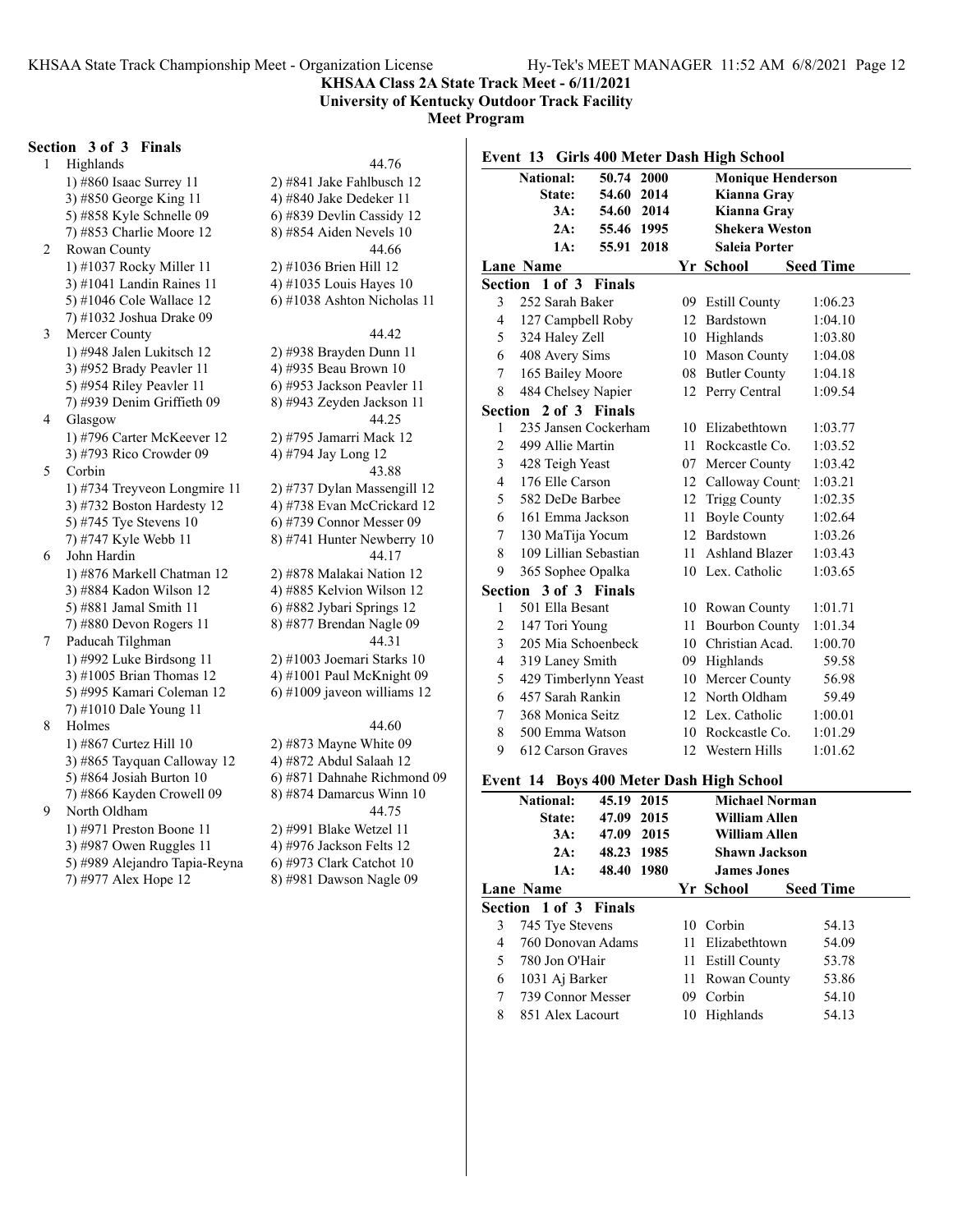**University of Kentucky Outdoor Track Facility**

**Meet Program**

## **Section 2 of 3 Finals**

| 1                        | 946 Jonah Lewis              | 11 | Mercer County        | 53.73 |
|--------------------------|------------------------------|----|----------------------|-------|
| 2                        | 692 Wyatt Stratton           | 12 | <b>Butler County</b> | 53.50 |
| 3                        | 881 Jamal Smith              | 11 | John Hardin          | 53.36 |
| 4                        | 915 Hunter Foster            | 10 | Lex. Catholic        | 52.83 |
| $\overline{\phantom{0}}$ | 998 Jackson Goodwin          | 12 | Paducah Tilghma      | 52.71 |
| 6                        | 698 Blake Vivrette           | 11 | Caldwell County      | 52.75 |
| 7                        | 1057 Dougie Oborne           | 11 | <b>Russell</b>       | 53.25 |
| 8                        | 1020 Kaige Witt              | 12 | Perry Central        | 53.47 |
| 9                        | 929 Alix Flinders            | 11 | <b>Mason County</b>  | 53.56 |
|                          | <b>Section 3 of 3 Finals</b> |    |                      |       |
| 1                        | 1153 Braden Nelson           | 10 | Webster County       | 52.66 |
| $\mathfrak{D}$           | 974 Andrew Chesser           | 10 | North Oldham         | 52.43 |
| 3                        | 1105 Noah Rogers             | 12 | Taylor County        | 51.35 |
| 4                        | 990 Skylar Taylor            | 11 | North Oldham         | 51.18 |
| 5                        | 861 Jake Welch               | 11 | Highlands            | 50.23 |
| 6                        | 937 Noah Davis               | 12 | Mercer County        | 50.64 |
| 7                        | 706 Aaron Fennel             | 12 | Calloway Count       | 51.22 |
| 8                        | 1012 Garett Jack             | 12 | Pendleton Count      | 51.99 |
| 9                        | 1108 Connor Bagby            |    | 12 Thomas Nelson     | 52.58 |
|                          |                              |    |                      |       |

# **Event 15 Girls 300 Meter Hurdles High School**

|                | <b>National:</b><br>39.98<br>2001<br><b>Lashinda Demus</b> |                        |                |                       |                  |  |  |
|----------------|------------------------------------------------------------|------------------------|----------------|-----------------------|------------------|--|--|
|                | 43.00 1995<br>State:                                       |                        |                | Shonna Johnson        |                  |  |  |
|                | 3A:                                                        | 43.00 1995             | Shonna Johnson |                       |                  |  |  |
|                | 2A:                                                        | 44.77 2013             |                | <b>Abby Wiggins</b>   |                  |  |  |
|                | 1A:                                                        | 44.56 2004             |                | <b>LeShea Preston</b> |                  |  |  |
|                | <b>Lane Name</b>                                           |                        |                | Yr School             | <b>Seed Time</b> |  |  |
|                | Section 1 of 3 Finals                                      |                        |                |                       |                  |  |  |
| 3              | 252 Sarah Baker                                            |                        |                | 09 Estill County      | 58.64            |  |  |
| $\overline{4}$ | 297 Isabel Bankemper                                       |                        | 12             | Highlands             | 52.94            |  |  |
| 5              | 186 Sydney Naber                                           |                        | 10             | Calloway Count        | 52.55            |  |  |
| 6              | 460 Kiersa Atnip                                           |                        |                | 10 Paducah Tilghma    | 52.58            |  |  |
| 7              | 473 Kauri Whitfield                                        |                        |                | 12 Paducah Tilghma    | 53.14            |  |  |
| 8              | 477 Jaycie Eversole                                        |                        | 10             | Perry Central         | 1:00.35          |  |  |
|                | Section 2 of 3 Finals                                      |                        |                |                       |                  |  |  |
| 1              | 276 Caroline Murphy                                        |                        | 10             | Glasgow               | 52.13            |  |  |
| $\overline{c}$ |                                                            | 561 Shawnacee Thompson | 11             | Shelby County         | 51.65            |  |  |
| 3              | 204 Ella Mast                                              |                        | 09             | Christian Acad.       | 51.30            |  |  |
| $\overline{4}$ | 135 Ashleigh Gambill                                       |                        |                | 09 Bourbon County     | 51.02            |  |  |
| 5              | 610 Tayanah Woods                                          |                        |                | 09 Warren East        | 50.59            |  |  |
| 6              | 279 Mekenzie Cornett                                       |                        |                | 12 Harlan County      | 50.99            |  |  |
| 7              | 426 Harlee Settles                                         |                        | 12             | Mercer County         | 51.26            |  |  |
| 8              | 253 Erin Pease                                             |                        | 10             | <b>Fleming County</b> | 51.56            |  |  |
| 9              | 438 Audrey Larue                                           |                        | 11             | Nelson County         | 51.65            |  |  |
|                | Section 3 of 3 Finals                                      |                        |                |                       |                  |  |  |
| 1              | 443 Makiyah Allen                                          |                        | 11.            | North Oldham          | 50.33            |  |  |
| $\overline{c}$ | 289 Makenna Dennie                                         |                        | 09             | Harrison County       | 49.98            |  |  |
| 3              | 112 Tate Blincoe                                           |                        |                | 09 Bardstown          | 48.58            |  |  |
| $\overline{4}$ | 142 Bethany Simpson                                        |                        |                | 09 Bourbon County     | 47.90            |  |  |
| 5              | 200 Jenna Doezema                                          |                        | 11             | Christian Acad.       | 47.46            |  |  |
| 6              | 406 Rachel Payne                                           |                        | 12             | <b>Mason County</b>   | 47.76            |  |  |
| 7              | 451 Asia Franzel                                           |                        |                | 12 North Oldham       | 48.52            |  |  |
| 8              | 422 Jai Maria Piazza                                       |                        |                | 10 Mercer County      | 48.74            |  |  |
| 9              | 259 Laken Ellis                                            |                        | 12             | Franklin County       | 50.20            |  |  |

|                                                   | Event 16 Boys 300 Meter Hurdles High School              |                                          |      |                        |       |  |  |  |  |
|---------------------------------------------------|----------------------------------------------------------|------------------------------------------|------|------------------------|-------|--|--|--|--|
|                                                   | 35.02<br><b>National:</b><br>2009<br><b>Reggie Wyatt</b> |                                          |      |                        |       |  |  |  |  |
|                                                   | State:                                                   | 2010<br>37.83                            |      | <b>Brandon Bagley</b>  |       |  |  |  |  |
|                                                   | <b>Brandon Bagley</b><br>3A:<br>37.83<br>2010            |                                          |      |                        |       |  |  |  |  |
|                                                   | 2A:                                                      | 2018<br>38.21                            |      | <b>Aaron Johnson</b>   |       |  |  |  |  |
|                                                   | 1A:<br>38.37<br>2013<br><b>Khalil Maynard</b>            |                                          |      |                        |       |  |  |  |  |
| Yr School<br><b>Lane Name</b><br><b>Seed Time</b> |                                                          |                                          |      |                        |       |  |  |  |  |
| Section                                           | 1 of 3                                                   | <b>Finals</b>                            |      |                        |       |  |  |  |  |
| 3                                                 | 776 Caleb Knopp                                          |                                          | 11   | <b>Estill County</b>   | 46.03 |  |  |  |  |
| $\overline{\mathcal{L}}$                          | 649 Jack Huckabee                                        |                                          |      | 12 Bourbon County      | 45.35 |  |  |  |  |
| 5                                                 | 800 Ike Henderson                                        |                                          |      | 09 Greenup County      | 44.52 |  |  |  |  |
| 6                                                 | 1104 Zane Parker                                         |                                          | 11.  | <b>Taylor County</b>   | 44.81 |  |  |  |  |
| 7                                                 | 750 David Hutchinson                                     |                                          | 11   | East Carter            | 45.42 |  |  |  |  |
| 8                                                 | 1026 Collin Ramey                                        |                                          | 11.  | Pike Central           | 50.61 |  |  |  |  |
|                                                   | Section 2 of 3 Finals                                    |                                          |      |                        |       |  |  |  |  |
| 1                                                 | 1093 Wade Hutt                                           |                                          | 10   | <b>Spencer County</b>  | 44.51 |  |  |  |  |
| $\overline{c}$                                    | 878 Malakai Nation                                       |                                          | 12   | John Hardin            | 44.39 |  |  |  |  |
| 3                                                 | 820 Matt Yeary                                           |                                          | 11.  | Harlan County          | 43.85 |  |  |  |  |
| $\overline{\mathcal{L}}$                          | 709 Cohen McCartney                                      |                                          |      | 10 Calloway Count      | 43.60 |  |  |  |  |
| 5                                                 | 916 Xavier Henderson                                     |                                          |      | 11 Lex. Catholic       | 42.94 |  |  |  |  |
| 6                                                 | 882 Jybari Springs                                       |                                          |      | 12 John Hardin         | 43.54 |  |  |  |  |
| 7                                                 |                                                          | 734 Treyveon Longmire                    |      | 11 Corbin<br>43.69     |       |  |  |  |  |
| 8                                                 | 1054 Matthew Jones                                       |                                          |      | 12 Russell             | 44.31 |  |  |  |  |
| 9                                                 | 1085 Shawn Thompson                                      |                                          | 10   | Shelby County          | 44.49 |  |  |  |  |
|                                                   | Section 3 of 3 Finals                                    |                                          |      |                        |       |  |  |  |  |
| 1                                                 | 788 Henry Nsiah                                          |                                          |      | 12 Franklin County     | 42.89 |  |  |  |  |
| $\overline{c}$                                    | 715 Trystan Wright                                       |                                          | 11 - | Calloway Count         | 42.02 |  |  |  |  |
| 3                                                 | 944 James Johnston                                       |                                          |      | 12 Mercer County       | 41.94 |  |  |  |  |
| 4                                                 | 913 Andrew Finley                                        |                                          |      | 11 Lex. Catholic       | 41.27 |  |  |  |  |
| 5                                                 | 975 Hayden Cox                                           |                                          |      | 12 North Oldham        | 40.63 |  |  |  |  |
| 6                                                 | 948 Jalen Lukitsch                                       |                                          |      | 12 Mercer County       | 40.68 |  |  |  |  |
| 7                                                 | 1087 Jakob Woods                                         |                                          |      | 12 Shelby County       | 41.39 |  |  |  |  |
| 8                                                 | 822 Alex Beam                                            |                                          |      | 11 Harrison County     | 41.95 |  |  |  |  |
| 9                                                 | 684 Landon Binion                                        |                                          |      | 12 Butler County       | 42.72 |  |  |  |  |
|                                                   |                                                          | Event 17 Girls 800 Meter Run High School |      |                        |       |  |  |  |  |
|                                                   | <b>National:</b>                                         | 2:02.04 2011                             |      | <b>Amy Weissenbach</b> |       |  |  |  |  |
|                                                   | State:                                                   | 2018<br>2:11.06                          |      | Phoebe McCowan         |       |  |  |  |  |

|    | <b>National:</b>      | 2:02.04 2011     |     | <b>Amy Weissenbach</b> |                  |
|----|-----------------------|------------------|-----|------------------------|------------------|
|    | <b>State:</b>         | 2:11.06 2018     |     | <b>Phoebe McCowan</b>  |                  |
|    | 3A:                   | 2:11.06 2018     |     | <b>Phoebe McCowan</b>  |                  |
|    | 2A:                   | 2:14.66 2014     |     | Gabriella Karas        |                  |
|    |                       | 1A: 2:14.50 1993 |     | Maureen Egan           |                  |
|    | Lane Name             |                  |     | Yr School              | <b>Seed Time</b> |
|    | Section 1 of 2 Finals |                  |     |                        |                  |
| 1A | 507 Kaycee Moore      |                  |     | 11 Rowan County        | 2:29.96          |
| 1B | 353 Heidi Bentley     |                  |     | 09 Letcher Central     | 2:49.66          |
| 2A | 611 Emma Campbell     |                  |     | 11 Western Hills       | 2:30.81          |
| 3A | 396 Paige Decker      |                  |     | 10 Mason County        | 2:31.03          |
| 4A | 417 Abby Dean         |                  |     | 12 Mercer County       | 2:31.03          |
| 5A | 570 Madison Bertram   |                  |     | 09 Taylor County       | 2:32.70          |
| 6A | 223 Riley Brown       |                  | 11. | East Carter            | 2:34.45          |
| 7A | 444 Reese Bramer      |                  |     | 09 North Oldham        | 2:35.93          |
| 8A | 587 Ainsley Beaven    |                  |     | 11 Union County        | 2:38.47          |
| 9А | 479 MaKenna Gayheart  |                  |     | 11 Perry Central       | 2:47.65          |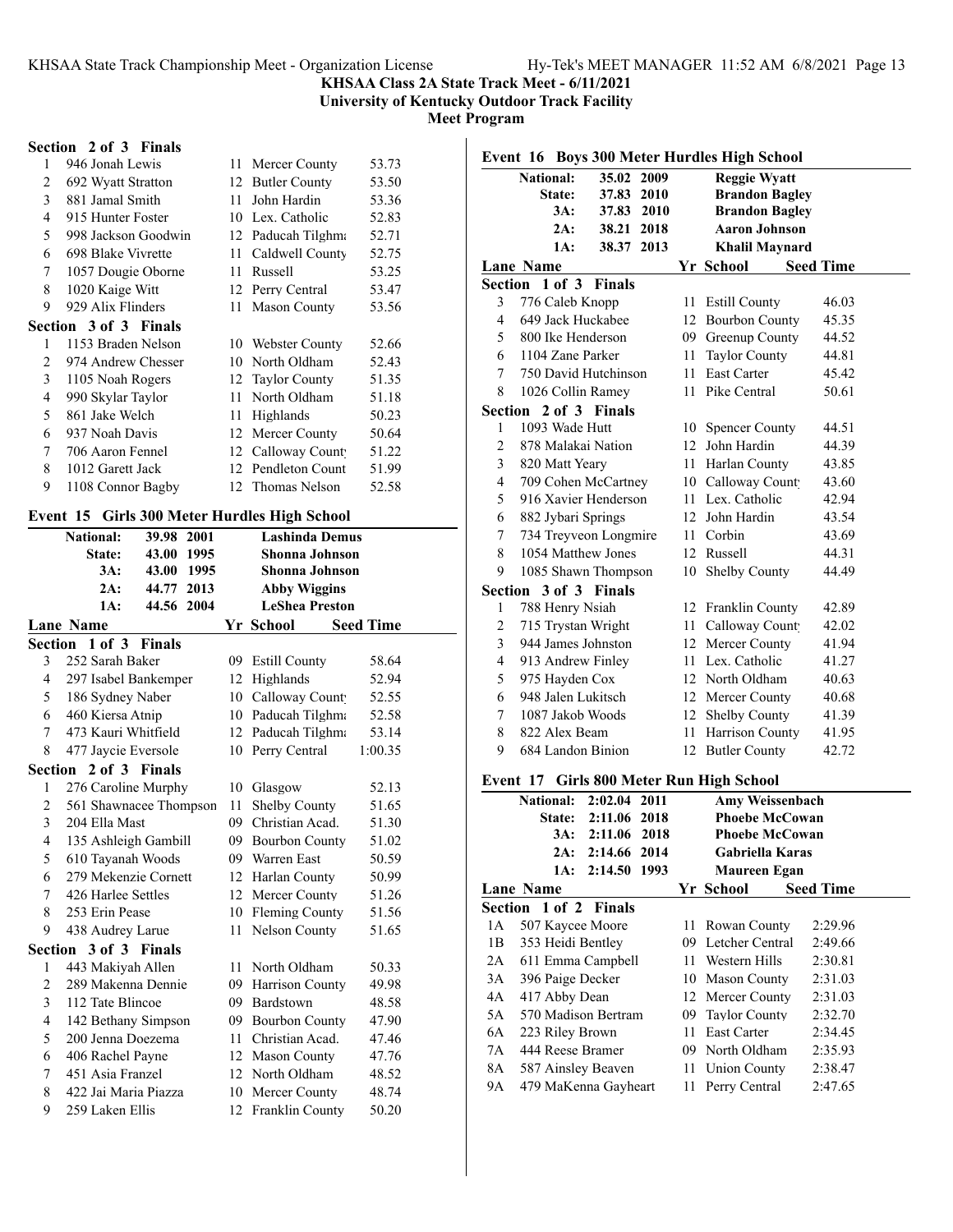**University of Kentucky Outdoor Track Facility**

**Meet Program**

## **Section 2 of 2 Finals**

| 1 A            | 498 Alexis Dotson       | 09. | Rockcastle Co.        | 2:16.63 |
|----------------|-------------------------|-----|-----------------------|---------|
| 1B             | 207 Kaylee Wilson       |     | 12 Christian Acad.    | 2:27.37 |
| 2A             | 379 Lucy Singleton      |     | 12 Lincoln County     | 2:18.48 |
| 2B             | 309 Alyssa Harris       | 10  | Highlands             | 2:27.82 |
| 3A             | 137 Kylie Hernandez     | 10  | <b>Bourbon County</b> | 2:20.54 |
| 3B             | 106 Aubree Hay          |     | 10 Ashland Blazer     | 2:27.94 |
| 4A             | 155 Sophia Newsome      | 11  | <b>Boyd County</b>    | 2:24.14 |
| 4 <sub>B</sub> | 432 Christiana Brittian |     | 11 Nelson County      | 2:28.81 |
| 5A             | 364 Amelia Monohan      |     | 10 Lex. Catholic      | 2:24.32 |
| 5B             | 237 Annelise Gardner    |     | 10 Elizabethtown      | 2:29.43 |
| 6A             | 146 Jocey Young         | 11. | <b>Bourbon County</b> | 2:24.63 |
| 7A             | 371 Abigail Bastin      |     | 07 Lincoln County     | 2:25.02 |
| 8A             | 191 Ainsley Smith       |     | 12 Calloway Count     | 2:26.88 |
| 9А             | 203 Anne Marie Krebs    | 10  | Christian Acad.       | 2:26.96 |

## **Event 18 Boys 800 Meter Run High School**

|               | 1:46.45 1996<br><b>National:</b> |    | <b>Michael Granville</b> |                  |
|---------------|----------------------------------|----|--------------------------|------------------|
|               | 1:49.96 2012<br>State:           |    | <b>Tretez Kinnaird</b>   |                  |
|               | 3A:<br>1:49.96 2012              |    | <b>Tretez Kinnaird</b>   |                  |
|               | 2A:<br>1:54.06<br>2008           |    | <b>Thomas Canary</b>     |                  |
|               | 1:54.47<br>1981<br>1A:           |    | <b>Sam Love</b>          |                  |
|               | <b>Lane Name</b>                 |    | Yr School                | <b>Seed Time</b> |
| Section       | $1$ of $2$<br><b>Finals</b>      |    |                          |                  |
| 1A            | 986 Brendan Ruggles              |    | 09 North Oldham          | 2:06.04          |
| $1\mathrm{B}$ | 902 Trevor Branham               |    | 12 Letcher Central       | 2:18.43          |
| 2A            | 890 Chase Hines                  | 11 | Larue County             | 2:06.29          |
| 3A            | 1012 Garett Jack                 |    | 12 Pendleton Count       | 2:06.94          |
| 4A            | 963 Dakota Brady                 |    | 12 Nelson County         | 2:07.11          |
| 5A            | 710 Landon McCartney             |    | 10 Calloway Count        | 2:07.20          |
| 6A            | 729 Andon Asher                  | 11 | Corbin                   | 2:07.66          |
| 7A            | 1134 Gerrick Sheffer             |    | 11 Union County          | 2:07.80          |
| 8A            | 645 jaden commodore              |    | 10 Bourbon County        | 2:08.42          |
| 9Α            | 908 Javier Polly                 | 11 | Letcher Central          | 2:16.19          |
| Section       | 2 of 2 Finals                    |    |                          |                  |
| 1A            | 1173 JB Terrill                  | 11 | <b>Boyd County</b>       | 1:56.61          |
| 1B            | 1103 Dalton Nunn                 | 12 | <b>Taylor County</b>     | 2:04.09          |
| 2A            | 1048 Davis Brown                 | 11 | Russell                  | 1:57.60          |
| 2B            | 1160 Joshua Downey               |    | 12 Western Hills         | 2:04.31          |
| 3A            | 743 Sean Simons                  | 11 | Corbin                   | 2:00.17          |
| 3B            | 972 Joseph Boyd                  |    | 12 North Oldham          | 2:05.02          |
| 4A            | 815 Caleb Rigney                 |    | 12 Harlan County         | 2:01.11          |
| 4B            | 1157 Garrett West                |    | 10 Webster County        | 2:05.50          |
| 5A            | 842 Thomas Gray-Torsell          | 11 | Highlands                | 2:01.63          |
| 5B            | 652 Jesus Mendoza-solis          |    | 08 Bourbon County        | 2:05.55          |
| 6A            | 1066 Justin Stearns              |    | 12 Russell County        | 2:01.82          |
| 7A            | 1113 Lane Hoyes                  | 11 | Thomas Nelson            | 2:02.32          |
| 8A            | 843 Will Griffith                |    | 12 Highlands             | 2:02.42          |
| <b>9A</b>     | 923 Carson Adams                 | 12 | <b>Mason County</b>      | 2:03.85          |

|                | <b>National:</b>      | 22.52         | 2003 |    | <b>Allyson Felix</b>                   |                  |
|----------------|-----------------------|---------------|------|----|----------------------------------------|------------------|
|                | State:                | 24.09 2014    |      |    | Kianna Gray                            |                  |
|                | 3A:                   | 24.09 2014    |      |    | Kianna Gray                            |                  |
|                | 2A:                   | 24.86 1996    |      |    | <b>Shekera Weston</b>                  |                  |
|                | 2A:                   | 24.86 1998    |      |    | <b>Danielle Carruthers</b>             |                  |
|                | $1A$ :                | 24.82         | 2007 |    | <b>Sharika Smith</b>                   |                  |
|                | <b>Lane Name</b>      |               |      |    | Yr School                              | <b>Seed Time</b> |
|                | Section 1 of 3        | <b>Finals</b> |      |    |                                        |                  |
| 3              | 485 Brooklynn Sandlin |               |      |    | 07 Perry Central                       | 28.93            |
| 4              | 467 Diamond Gray      |               |      |    | 10 Paducah Tilghma                     | 27.85            |
| 5              | 445 Ryan Bramer       |               |      |    | 12 North Oldham                        | 27.66            |
| 6              | 130 MaTija Yocum      |               |      |    | 12 Bardstown                           | 27.72            |
| 7              | 134 MaKayla Felty     |               |      |    | 11 Bourbon County                      | 27.92            |
| 8              | 480 Zoe Holbrook      |               |      |    | 11 Perry Central                       | 29.64            |
| Section        | 2 of 3 Finals         |               |      |    |                                        |                  |
| 1              | 595 Jaida Tooley      |               |      |    | 12 Warren Central                      | 27.54            |
| 2              | 164 Molly Wise        |               |      |    | 11 Boyle County                        | 27.47            |
| 3              | 319 Laney Smith       |               |      |    | 09 Highlands                           | 27.41            |
| $\overline{4}$ | 368 Monica Seitz      |               |      |    | 12 Lex. Catholic                       | 27.11            |
| 5              | 500 Emma Watson       |               |      |    | 10 Rockcastle Co.                      | 27.01            |
| 6              | 205 Mia Schoenbeck    |               |      |    | 10 Christian Acad.                     | 27.10            |
| 7              | 171 Tamia Walker      |               |      |    | 12 Caldwell County                     | 27.27            |
| 8              | 272 Maryonna Bradley  |               |      |    | 11 Glasgow                             | 27.47            |
| 9              | 254 Kalynn Pease      |               |      |    | 08 Fleming County                      | 27.53            |
| Section        | 3 of 3 Finals         |               |      |    |                                        |                  |
| 1              | 326 Antaya Epps       |               |      |    | 10 Holmes                              | 26.96            |
| 2              | 526 Shaelyn Steele    |               |      |    | 09 Russell                             | 26.80            |
| 3              | 109 Lillian Sebastian |               |      |    | 11 Ashland Blazer                      | 26.48            |
| 4              | 429 Timberlynn Yeast  |               |      |    | 10 Mercer County                       | 25.94            |
| 5              | 615 Madelyn Muller    |               |      |    | 11 Western Hills                       | 25.64            |
| 6              | 260 Shavi Kennedy     |               |      |    | 11 Franklin County                     | 25.83            |
| 7              | 468 Massie Harris     |               |      |    | 11 Paducah Tilghma                     | 26.45            |
| 8              | 178 McKenzie Davis    |               |      |    | 11 Calloway Count                      | 26.80            |
| 9              | 391 Karis Applegate   |               |      | 11 | Mason County                           | 26.91            |
| Event 20       |                       |               |      |    | <b>Boys 200 Meter Dash High School</b> |                  |
|                | <b>National:</b>      | 20.13         | 1985 |    | <b>Roy Martin</b>                      |                  |

|   | <b>National:</b>       | 20.13 1985 | <b>Roy Martin</b>       |                  |  |
|---|------------------------|------------|-------------------------|------------------|--|
|   | State:                 | 20.73 2019 | <b>Langston Jackson</b> |                  |  |
|   | 3A:                    | 20.73 2019 | <b>Langston Jackson</b> |                  |  |
|   | 2A:                    | 21.53 1995 | <b>Josh Ellis</b>       |                  |  |
|   | 1A:                    | 21.67 2019 | <b>Isiah Pantiere</b>   |                  |  |
|   | <b>Lane Name</b>       |            | Yr School               | <b>Seed Time</b> |  |
|   | Section 1 of 3 Finals  |            |                         |                  |  |
| 3 | 737 Dylan Massengill   |            | 12 Corbin               | 23.64            |  |
| 4 | 1149 Kavon Faison      |            | 11 Warren East          | 23.56            |  |
| 5 | 700 Baron Wells        |            | 12 Caldwell County      | 23.50            |  |
| 6 | 1141 Deanglo Patterson |            | 10 Warren Central       | 23.51            |  |
| 7 | 937 Noah Davis         |            | 12 Mercer County        | 23.61            |  |
| 8 | 872 Abdul Salaah       |            | 12 Holmes               | 23.66            |  |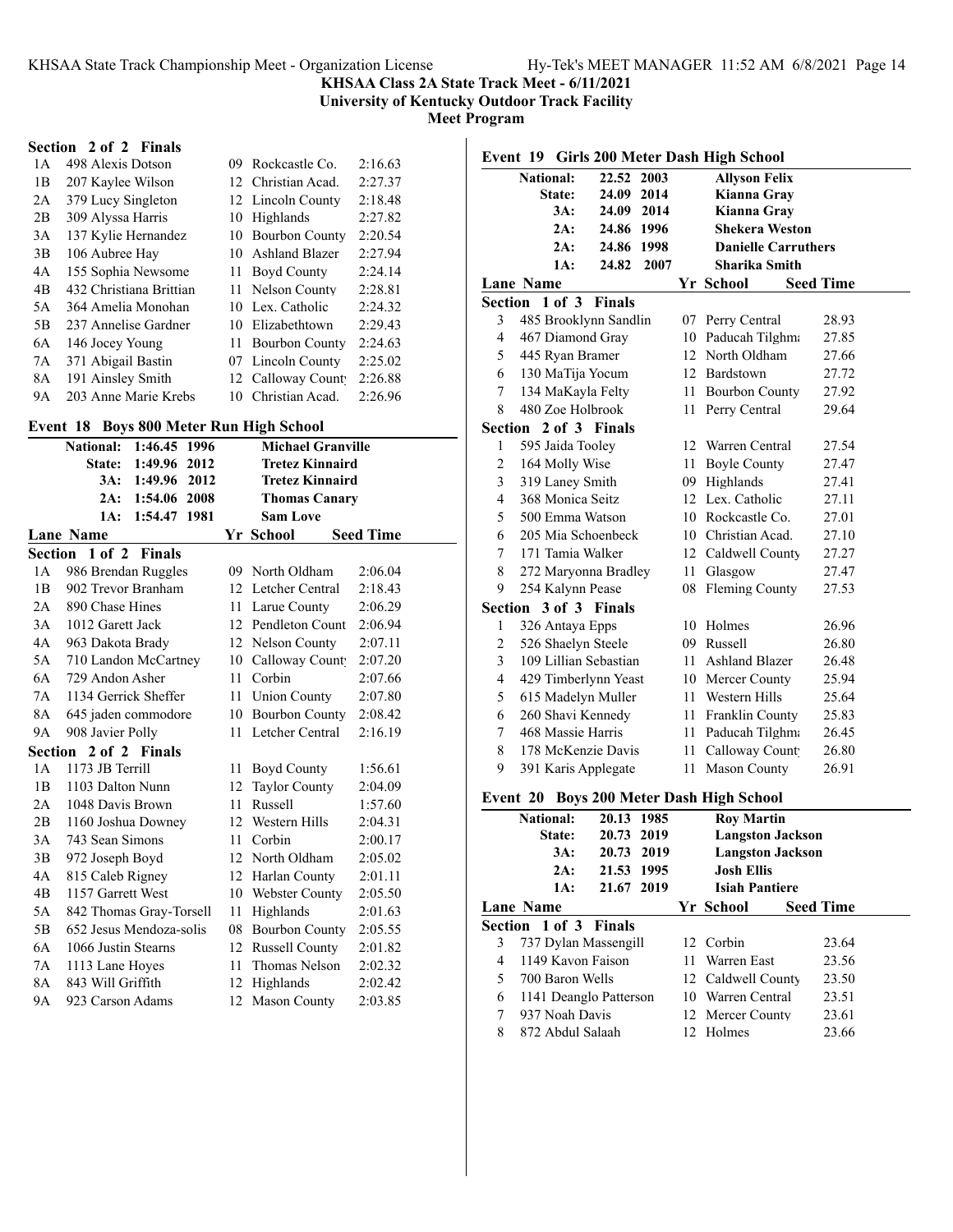**University of Kentucky Outdoor Track Facility**

**Meet Program**

## **Section 2 of 3 Finals**

| 1                        | 1057 Dougie Oborne           |     | 11 Russell             | 23.47 |
|--------------------------|------------------------------|-----|------------------------|-------|
| 2                        | 680 Luke Sheperson           | 12  | <b>Boyle County</b>    | 23.31 |
| 3                        | 790 Bryce Tucker             | 12  | <b>Franklin County</b> | 23.16 |
| 4                        | 795 Jamarri Mack             | 12  | Glasgow                | 23.12 |
| $\overline{\phantom{0}}$ | 867 Curtez Hill              | 10  | Holmes                 | 23.03 |
| 6                        | 1020 Kaige Witt              |     | 12 Perry Central       | 23.09 |
| 7                        | 991 Blake Wetzel             | 11  | North Oldham           | 23.12 |
| 8                        | 1035 Louis Hayes             | 10  | Rowan County           | 23.18 |
| 9                        | 889 Kellen Bowen             | 11  | Larue County           | 23.39 |
|                          | <b>Section 3 of 3 Finals</b> |     |                        |       |
| 1                        | 1029 Larry Shifflet          |     | 10 Powell County       | 23.02 |
| 2                        | 1030 Nikolas Chasteen        | 12  | Rockcastle Co.         | 22.82 |
| 3                        | 861 Jake Welch               | 11  | Highlands              | 22.66 |
| 4                        | 935 Beau Brown               | 10  | Mercer County          | 22.59 |
| 5                        | 1125 JaQuellus Martin        | 12  | Trigg County           | 22.46 |
| 6                        | 992 Luke Birdsong            | 11  | Paducah Tilghma        | 22.50 |
| 7                        | 885 Kelvion Wilson           | 12  | John Hardin            | 22.62 |
| 8                        | 977 Alex Hope                | 12. | North Oldham           | 22.74 |
| 9                        | 706 Aaron Fennel             |     | 12 Calloway Count      | 22.91 |
|                          |                              |     |                        |       |

# **Event 21 Girls 3200 Meter Run High School**

|                | <b>National:</b><br>9:47.88<br>2018 |    | <b>Katelyn Touhy</b>        |                  |
|----------------|-------------------------------------|----|-----------------------------|------------------|
|                | <b>State: 10:35.36</b><br>2017      |    | Michaela Reinhart           |                  |
|                | 3A: 10:39.56<br>2004                |    | <b>Maddie Schueler</b>      |                  |
|                | 2A: 10:35.36 2017                   |    | Michaela Reinhart           |                  |
|                | 1A: 10:55.11<br>2015                |    | <b>Caroline Gosser</b>      |                  |
|                | <b>Lane Name</b>                    |    | Yr School                   | <b>Seed Time</b> |
|                | Section 1 of 1 Finals               |    |                             |                  |
| 1A             | 199 Addi Dewey                      | 11 | Christian Acad.             | 11:39.96         |
| 1B             | 454 Janna Leef                      | 12 | North Oldham                | 12:30.06         |
| 1 <sup>C</sup> | 572 Makenna Jenson                  | 10 | <b>Taylor County</b>        | 13:02.97         |
| 2A             | 545 Maddie Strong                   | 09 | Scott                       | 11:42.99         |
| 2B             | 452 Rachel Gaynor                   |    | 12 North Oldham             | 12:32.39         |
| 2C             | 291 Madison Hunt                    |    | 07 Harrison County 13:05.89 |                  |
| 3A             | 316 Maggie Schroeder                |    | 12 Highlands                | 11:46.46         |
| 3B             | 151 Sami Govey                      | 07 | Boyd County                 | 12:32.87         |
| 3C             | 605 Emma McGuffey                   | 11 | Warren East                 | 13:10.94         |
| 4A             | 360 Cate Conklin                    |    | 09 Lex. Catholic            | 11:58.18         |
| 4B             | 105 Hope Harris                     |    | 11 Ashland Blazer           | 12:34.23         |
| 4C             | 175 Drake Calhoon                   |    | 10 Calloway Count           | 13:44.20         |
| 5A             | 504 Autumn Egleston                 |    | 09 Rowan County             | 12:05.40         |
| 5B             | 143 Ximena Tamariz                  |    | 12 Bourbon County 12:34.65  |                  |
| 5C             | 355 Heather Crawford                |    | 08 Letcher Central          | 15:02.15         |
| 6A             | 416 Clayra Darnell                  | 10 | Mercer County               | 12:07.06         |
| 6B             | 194 Abby Vaughn                     | 10 | Casey County                | 12:51.97         |
| 6C             | 354 Hannah Boggs                    | 12 | Letcher Central             | 15:10.87         |
| 7A             | 201 Brooke Greenwell                |    | 08 Christian Acad.          | 12:07.31         |
| 7B             | 154 Havannah Kirk                   | 12 | <b>Boyd County</b>          | 12:52.09         |
| 8A             | 403 Elizabeth Lavinder              | 10 | <b>Mason County</b>         | 12:12.33         |
| 8B             | 471 Madeline Strenge                |    | 12 Paducah Tilghm: 12:58.80 |                  |
| 9Α             | 392 Alyssa Bisotti                  | 11 | <b>Mason County</b>         | 12:23.70         |
| 9 <sub>B</sub> | 139 Madi Perraut                    | 12 | Bourbon County 13:02.85     |                  |
|                |                                     |    |                             |                  |

|                |                       |                       |      |     | Event 22 Boys 3200 Meter Run High School |                  |
|----------------|-----------------------|-----------------------|------|-----|------------------------------------------|------------------|
|                | <b>National:</b>      | 8:34.23               | 2008 |     | <b>German Fernandez</b>                  |                  |
|                |                       | <b>State: 9:07.17</b> | 2013 |     | <b>Jacob Thomson</b>                     |                  |
|                |                       | 3A: 9:12.19           | 2003 |     | <b>Bobby Curtis</b>                      |                  |
|                | 2A:                   | 9:26.40 1983          |      |     | <b>Mike Wilson</b>                       |                  |
|                | 1A:                   | 9:07.17               | 2013 |     | <b>Jacob Thomson</b>                     |                  |
|                | Lane Name             |                       |      |     | Yr School                                | <b>Seed Time</b> |
| Section        |                       | 1 of 1 Finals         |      |     |                                          |                  |
| 1 A            | 982 Adam Patel        |                       |      | 09. | North Oldham                             | 9:50.75          |
| 1B             | 743 Sean Simons       |                       |      | 11  | Corbin                                   | 10:16.46         |
| 1C             | 848 Sam Hopper        |                       |      | 10  | Highlands                                | 10:36.97         |
| 2A             | 642 Caden Miracle     |                       |      | 10  | <b>Bell County</b>                       | 9:51.11          |
| 2B             | 722 Tommy Ott         |                       |      | 11  | Christian Acad.                          | 10:17.40         |
| 2C             | 711 Daniel Puckett    |                       |      | 10  | Calloway Count 10:38.15                  |                  |
| 3A             | 746 Austin Terrell    |                       |      | 12  | Corbin                                   | 9:54.96          |
| 3B             | 667 Cayden Adams      |                       |      | 11  | <b>Boyle County</b>                      | 10:19.48         |
| 3C             | 1151 Trevor Baker     |                       |      | 11  | <b>Webster County</b>                    | 10:38.54         |
| 4A             | 1170 Griffin Staude   |                       |      | 12  | Western Hills                            | 9:57.29          |
| 4B             | 1121 Ethan Vance      |                       |      | 12  | Thomas Nelson                            | 10:21.68         |
| 4C             | 662 Mason Newsome     |                       |      | 09  | Boyd County                              | 10:48.67         |
| 5A             | 1113 Lane Hoyes       |                       |      | 11  | Thomas Nelson                            | 9:57.80          |
| 5B             | 638 Riku Sugie        |                       |      | 08  | Bardstown                                | 10:21.74         |
| 5C             | 1024 Tyler Hughes     |                       |      | 11  | Pike Central                             | 12:04.58         |
| 6A             | 636 Eli Hill          |                       |      | 11  | Bardstown                                | 10:09.97         |
| 6B             | 857 Malcolm Robertson |                       |      | 09  | Highlands                                | 10:24.53         |
| 6C             | 1028 Ian McCoy        |                       |      |     | 10 Powell County                         | 12:11.64         |
| 7A             | 984 Ethan Ransdell    |                       |      | 11  | North Oldham                             | 10:14.01         |
| 7B             | 963 Dakota Brady      |                       |      |     | 12 Nelson County                         | 10:29.51         |
| 8A             | 918 David Reinhart    |                       |      | 11  | Lex. Catholic                            | 10:14.54         |
| 8B             | 1042 Jonah Stanley    |                       |      | 12  | Rowan County                             | 10:33.35         |
| 9Α             | 1161 Jon Eades        |                       |      | 10  | Western Hills                            | 10:16.39         |
| 9 <sub>B</sub> | 877 Brendan Nagle     |                       |      | 09  | John Hardin                              | 10:33.91         |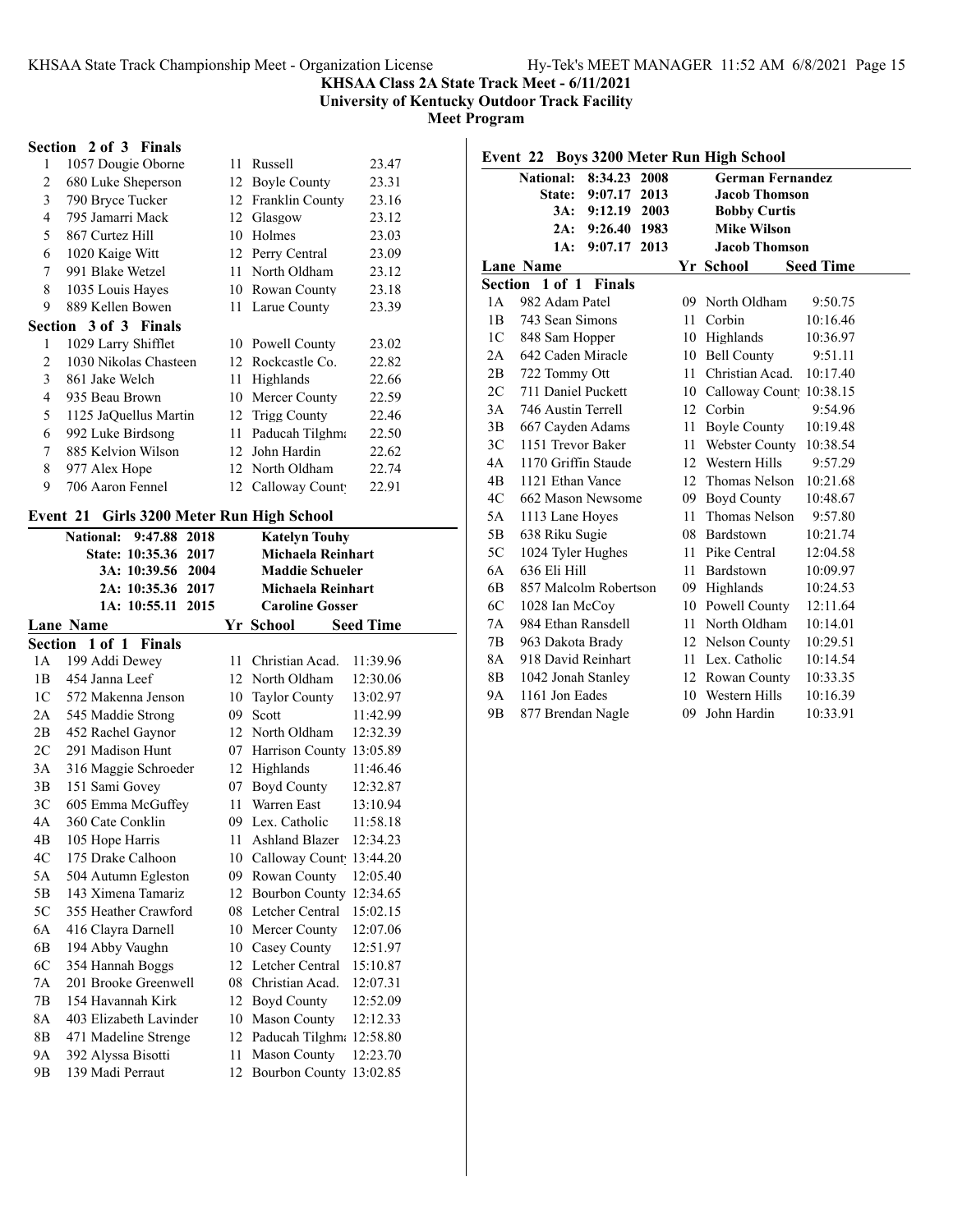**KHSAA Class 2A State Track Meet - 6/11/2021**

**University of Kentucky Outdoor Track Facility Meet Program**

|   | Event 23 Girls 4x400 Meter Relay High School |                             |
|---|----------------------------------------------|-----------------------------|
|   | <b>National:</b><br>3:35.49 2004             | <b>Long Beach Poly</b>      |
|   | State: 3:52.97 1984                          | <b>Ballard</b>              |
|   | 3A: 3:52.97 1984                             | <b>Ballard</b>              |
|   | 3:56.07 2019<br>2A:                          | <b>Mercer County</b>        |
|   | 1A:<br>3:58.87 1982                          | <b>Fort Campbell</b>        |
|   | <b>Lane Team</b>                             | <b>Seed Time</b><br>Relay   |
|   | Section 1 of 3 Finals                        |                             |
| 3 | Perry Central                                | 4:51.27                     |
|   | 1) #480 Zoe Holbrook 11                      | 2) #475 Paige Asher 09      |
|   | 3) #484 Chelsey Napier 12                    | 4) #476 Kylee Delph 08      |
|   | 5) #479 MaKenna Gayheart 11                  | 6) #482 Khaci Jett 12       |
|   | 7) #483 Khyli Jett 10                        | 8) #477 Jaycie Eversole 10  |
| 4 | <b>Spencer County</b>                        | 4:37.78                     |
|   | 1) #569 Hayley Wethington 11                 | 2) #568 Nia Stahler 11      |
|   | 3) #564 Shaylee Childress 11                 | 4) #567 Alli Manley 12      |
|   | 5) #565 Brynn Cooper 11                      |                             |
| 5 | <b>Boyle County</b>                          | 4:34.61                     |
|   | 1) #158 Kamryn Gessin 09                     | $2)$ #161 Emma Jackson 11   |
|   | 3) #162 Zoe Robbins $10$                     | 4) #163 Annabelle Tarter 10 |
|   | 5) #164 Molly Wise 11                        | 6) #159 sharon heist 07     |
| 6 | <b>Shelby County</b>                         | 4:36.22                     |
|   | 1) #563 Jaci Woods 10                        | 2) #554 Azana McDuffus 08   |
|   | 3) #552 Jocelyn Johnson 07                   | 4) #561 Shawnacee Thompson  |
|   | 5) #548 Cassie Dale 08                       | 6) #547 Gianna Camera 07    |
|   | 7) #555 Jayla Pruitt 12                      | 8) #556 Maddie Reed 09      |
| 7 | Scott                                        | 4:37.99                     |
|   | 1) #530 Laney Coleman 12                     | $2)$ #545 Maddie Strong 09  |
|   | 3) #536 Dyllan Hasler 11                     | 4) #541 Ansley Lindloff 08  |
|   | 5) #538 Brooke Hoffman 12                    | 6) #537 Samantha Hirsh 09   |
|   | 7) #542 Kennedy Mechlin 09                   | 8) #544 Ellie Stratman 09   |
| 8 | Letcher Central                              | 4:59.74                     |
|   | 1) #353 Heidi Bentley 09                     | 2) #356 Alli Goins 11       |
|   | 3) #357 Kelsey Goins 09                      | 4) #358 Hope Roark 09       |
|   | 5) #354 Hannah Boggs 12                      |                             |

**Section 2 of 3 Finals...(Event 23 Girls 4x400 Meter Relay Hig** 1 Larue County 4:31.71 1) #344 Jada Hunter-Hays 12 2) #343 Laila Gross 11 3) #352 Ella Tucker 07 4) #341 Mia Dennis 08 5) #349 Claire McFelia 09  $\qquad$  6) #350 Destiny Montgomery 0 7) #340 Shalee Blecher 10 8) #351 Isabella Rivera 09 2 Rowan County 4:28.79 1) #507 Kaycee Moore 11 2) #513 Kristen Roberts 12 3) #514 Rachel Whelan 09 4) #501 Ella Besant 10 5) #509 Skylar Perry 09 6) #511 Madison Raines 10 7) #510 Sophie Price 09 8) #502 Katie Chandler 09 3 Boyd County 4:26.30 1) #148 Abby Baldridge 10 2) #155 Sophia Newsome 11 3) #157 Lexie Sworski 10 4) #150 Taylor Crawford 10 5) #149 Hannah Bevins 11 6) #151 Sami Govey 07 7) #156 Emma Steel 10 8) #152 Emily Harrington 11 4 John Hardin 4:24.29 1) #337 Kiara Tucker 10 2) #330 Quiona Clay 11 3) #331 Janiya Drain 10 4) #338 Laila Williams 08 5) #329 Destiny Clark 12 6) #336 Nevaeh Poynter 11 7) #334 Larkin Morgan 08 8) #332 Ava Ferguson 09 5 Trigg County 4:20.41 1) #584 Fatu Crain 10 2) #586 Alliyah Thomas 10 3) #585 Iyana Grubbs 11 4) #582 DeDe Barbee 12 6 Elizabethtown 4:20.67 1) #240 Adelyn Inman 09 2) #245 Emma Musgrave 10 3) #237 Annelise Gardner 10  $\qquad$  4) #235 Jansen Cockerham 10 5) #248 Langley Wallace  $09 \qquad 6$  #241 Alyssa Jones 10 7) #250 Madison Wortmann 10 8) #239 Yesenia Hernandez 11 7 Bardstown 4:25.30 1) #120 Kaylie Hurst 11 2) #129 Rowan Walls 08 3) #116 Nariyah Crowe  $08 \t 4$ ) #127 Campbell Roby 12 5) #112 Tate Blincoe 09 6) #130 MaTija Yocum 12 7) #119 Kaia Grabbert 10 8) #115 Miyah Courtney 07

- 8 Paducah Tilghman 4:28.61 1) #469 Olivia Ladd 10 2) #467 Diamond Gray 10 3) #466 Dasia Garland 10 4) #473 Kauri Whitfield 12 5) #460 Kiersa Atnip 10 6) #464 Alicia Durfee 10 9 Nelson County 4:30.37 1) #438 Audrey Larue 11 2) #441 Macy Runner 10 3) #435 Claire Dossett 11  $\qquad \qquad$  4) #437 Maggie Higdon 10 5) #439 Bella Luce 09 6) #436 Jenna Dossett 11
	- 7) #440 Michelle Mingus 12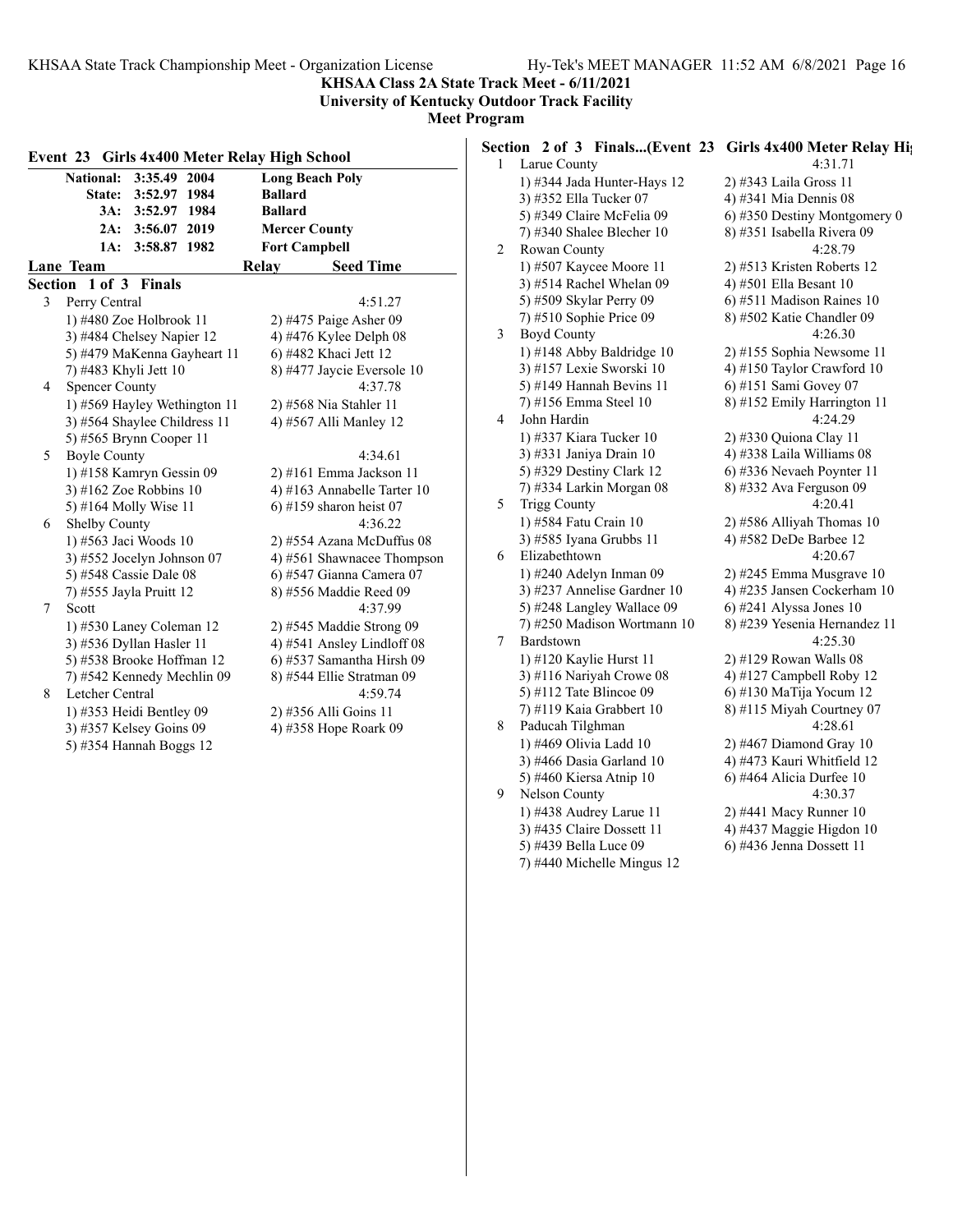#### **University of Kentucky Outdoor Track Facility Meet Program**

#### **Section 3 of 3 Finals**

1 Mason County 4:19.00 1) #394 Morgan Carpenter 10 2) #406 Rachel Payne 12 3) #396 Paige Decker 10 4) #408 Avery Sims 10 5) #404 Hadley Maher 10 6) #407 Sarah Payne 08 7) #395 Alexis Decker 10 8) #393 Jennifer Buttery 09 2 North Oldham 4:16.27 1) #457 Sarah Rankin 12 2) #445 Ryan Bramer 12 3) #444 Reese Bramer 09 4) #451 Asia Franzel 12 5) #458 Emily Stephens 12 6) #447 Brynn Cole 11 7) #448 Hannah Everett 11 8) #459 Elle Turner 10 3 Western Hills 4:14.15 1) #611 Emma Campbell 11 2) #612 Carson Graves 12 3) #614 Emily Harrod 11  $\qquad \qquad$  4) #615 Madelyn Muller 11 5) #613 Allison Harrod 12 6) #616 Colleen Shaffer 11 4 Highlands 4:09.76 1) #309 Alyssa Harris 10 2) #319 Laney Smith 09 3) #324 Haley Zell 10 4) #321 Jordan Stuempel 12 5) #310 Renee Hyder 10 6) #305 Kate Fausz 08 7) #304 Anne Exterkamp 11 8) #316 Maggie Schroeder 12 5 Bourbon County 4:07.00 1) #142 Bethany Simpson 09 2) #137 Kylie Hernandez 10 3) #131 Katie Boshears 11  $\qquad$  4) #147 Tori Young 11 5) #146 Jocey Young 11 6) #135 Ashleigh Gambill 09 7) #145 Jennifer Wilson 11 8) #134 MaKayla Felty 11 6 Lex. Catholic 4:09.65 1) #368 Monica Seitz 12 2) #365 Sophee Opalka 10 3) #364 Amelia Monohan 10 4) #363 Nina Jazdzewski 12 5) #359 Joanna Bryant 07 7 Mercer County 4:11.13 1) #426 Harlee Settles 12 2) #422 Jai Maria Piazza 10 3) #428 Teigh Yeast 07 4) #429 Timberlynn Yeast 10 5) #417 Abby Dean 12 6) #415 Erin Darland 12 7) #421 Katie R. Lewis 09 8) #423 Ralasia Piazza 07 8 Christian Acad. 4:14.50 1) #199 Addi Dewey 11 2) #200 Jenna Doezema 11 3) #203 Anne Marie Krebs 10 <br>5) #205 Mia Schoenbeck 10 <br>6) #207 Kaylee Wilson 12 5) #205 Mia Schoenbeck 10 7) #204 Ella Mast 09 8) #201 Brooke Greenwell 08 9 Calloway County 4:18.40

1) #186 Sydney Naber 10 2) #176 Elle Carson 12 3) #179 Madison Futrell  $08 \t 4$ ) #191 Ainsley Smith 12 5) #185 Lexi McClure 08 6) #173 Olivia Anderson 09 7) #177 Jaycee Crouch 08 8) #190 Addi Schumacher 10

|   | $\overline{\text{National}}$ :<br>$3:07.40$ 1985<br>3:16.78 1985<br><b>State:</b> | <b>Hawthorne High School</b><br><b>Eastern</b> |
|---|-----------------------------------------------------------------------------------|------------------------------------------------|
|   | 3A:<br>3:16.78 1985                                                               | Eastern                                        |
|   | 2A:<br>3:19.43 1988                                                               | Paducah Tilghman                               |
|   | 3:21.40 1982<br>1A:                                                               | <b>Trigg County</b>                            |
|   | Lane Team                                                                         | Relay<br><b>Seed Time</b>                      |
|   | <b>Section 1 of 3 Finals</b>                                                      |                                                |
| 3 | <b>Estill County</b>                                                              | 3:51.44                                        |
|   | 1) #776 Caleb Knopp 11                                                            | 2) #782 Caleb Witt 10                          |
|   | 3) #781 Jon Short 11                                                              | 4) #775 Dustin Beeler 12                       |
|   | 5) #780 Jon O'Hair 11                                                             |                                                |
| 4 | Harlan County                                                                     | 3:46.92                                        |
|   | 1) #820 Matt Yeary 11                                                             | $2)$ #815 Caleb Rigney 12                      |
|   | 3) #813 Cooper Mchargue 10                                                        | 4) #807 Austin Crain 10                        |
|   | 5) #810 Logan Hensley 09                                                          | 6) #814 Hunter Mefford 12                      |
|   | 7) #812 Luke Kelly 08                                                             | 8) #808 Hunter Crain 10                        |
| 5 | Rowan County                                                                      | 3:46.49                                        |
|   | 1) #1041 Landin Raines 11                                                         | 2) #1043 Carlos Suarez 11                      |
|   | 3) #1042 Jonah Stanley 12                                                         | 4) #1031 Aj Barker 11                          |
|   | 5) #1033 Trad Egleston 12                                                         | 6) #1038 Ashton Nicholas 11                    |
|   | 7) #1036 Brien Hill 12                                                            | 8) #1044 George Thacker 11                     |
| 6 | Mason County                                                                      | 3:46.92                                        |
|   | 1) #923 Carson Adams 12                                                           | 2) #926 Asher Braughton 12                     |
|   | 3) #932 Colton Riggs 12                                                           | 4) #929 Alix Flinders 11                       |
|   | 5) #931 Austin Moreland 10                                                        | $(6)$ #934 Tyler Thompson 11                   |
|   | 7) #924 C.J. Arthur 08                                                            | 8) #927 Mathew Chambers 12                     |
| 7 | Western Hills                                                                     | 3:46.97                                        |
|   | 1) #1160 Joshua Downey 12                                                         | $2)$ #1165 Matthias Jones 09                   |
|   | 3) #1168 Grant Parsley 09                                                         | 4) #1170 Griffin Staude 12                     |
|   | 5) #1167 Jeffery Parker 12                                                        | $6$ ) #1171 Dillon Withers 12                  |
|   | 7) #1169 Navier Starks 11                                                         | 8) #1159 Aiden Carter 11                       |
| 8 | Letcher Central                                                                   | 4:02.36                                        |
|   | 1) #908 Javier Polly 11                                                           | 2) #902 Trevor Branham 12                      |
|   | 3) #910 Seth Terry 12                                                             | 4) #903 Peyton Combs 09                        |

7) #909 Gavin Ramsey 07

5) #907 Pierce Osborne 09 6) #900 Kadan Barnett 12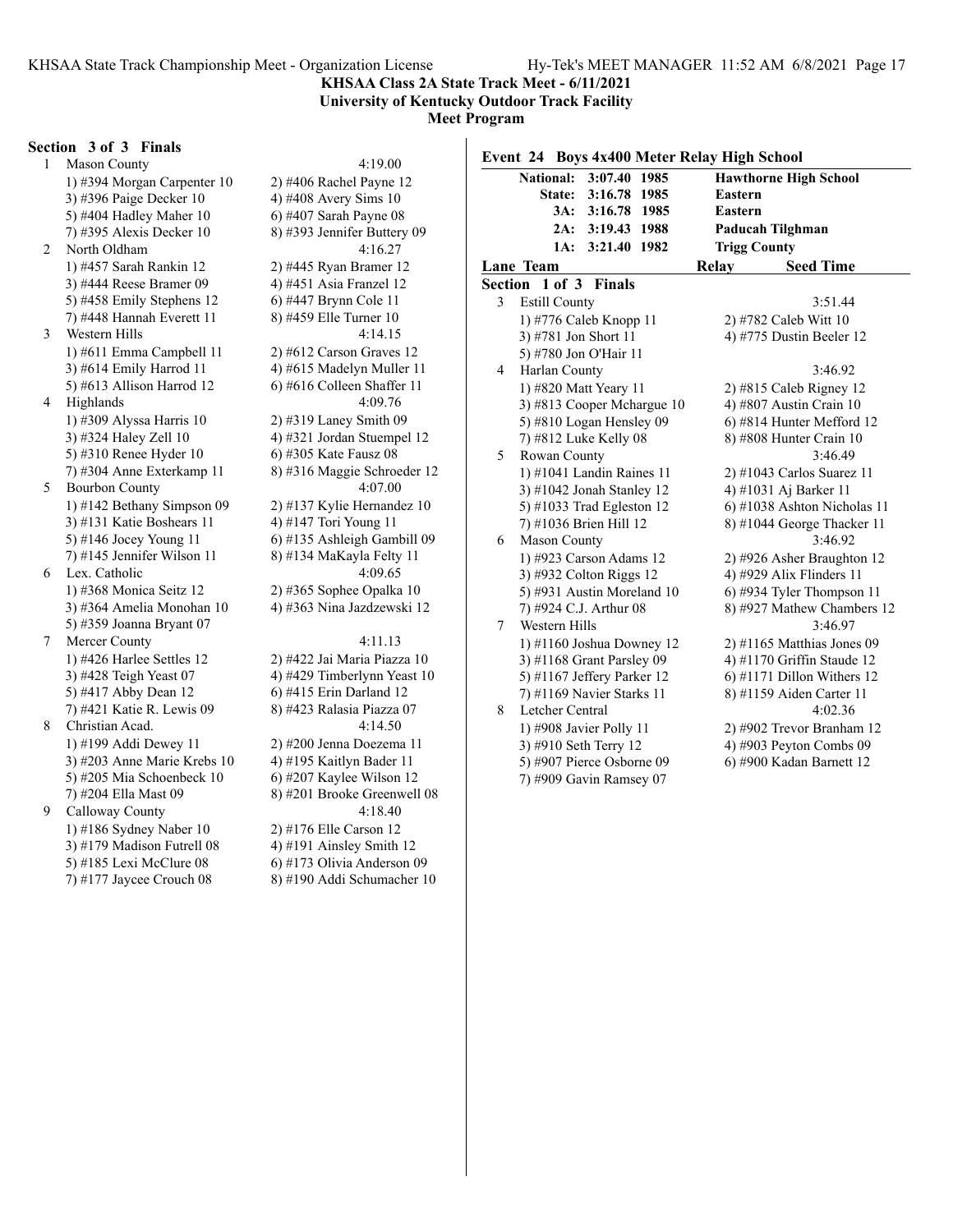**KHSAA Class 2A State Track Meet - 6/11/2021 University of Kentucky Outdoor Track Facility Meet Program**

#### **Section 2 of 3 Finals**

1 Russell County 3:45.36 1) #1064 Tyler Lulek 12 2) #1067 Clayton Trosper 10 3) #1062 Blake Bolin 10  $\qquad \qquad$  4) #1066 Justin Stearns 12 5) #1068 Braxton Walters 09  $\qquad$  6) #1063 Colton Feese 10 2 Thomas Nelson 3:44.86 1) #1108 Connor Bagby 12 2) #1114 Jackson Hughes 12 5) #1119 Wyatt Roswell 11 6) #1113 Lane Hoyes 11 7) #1107 Grant Amshoff 12 8) #1121 Ethan Vance 12 3 Elizabethtown 3:44.49 1) #774 Charles Tompkins 10 2) #760 Donovan Adams 11 3) #767 Griffin Inman 12 4) #766 Logan Helton 11 5) #761 Tyrin Aguirre 11 6) #768 Hudson Jones 09 7) #764 Alex Curto 10 8) #772 Jonah Shirts 11 4 Christian Acad. 3:41.64 1) #727 Carter Vinson 08 2) #725 Evan Surran 12 3) #721 Payton Nunn 11 4) #723 Matt Rosenbaum 10 5) #724 Josh Schroering 10 6) #722 Tommy Ott 11 7) #726 Cameron Tapp 12 8) #718 Caden Hauser 11 5 Shelby County 3:39.91 1) #1087 Jakob Woods 12 2) #1079 Zach Miracle 12 3) #1086 Dustin Wells 10  $\qquad$  4) #1076 Bishop Bale 09

- 6 Paducah Tilghman 3:40.93 1) #1004 Jake Taylor 12 2) #994 Bishop Christ 12 3)  $\#1003$  Joemari Starks 10  $\qquad \qquad$  4)  $\#998$  Jackson Goodwin 12 5) #1002 Myles Middleton 11 6) #1007 kylen ware 12
- 3) #1128 Riley Thompson 09  $\qquad$  4) #1127 Ryan Simpson 12
- 8 Bourbon County 3:44.61 1) #652 Jesus Mendoza-solis  $08 \times 2$ ) #654 John Perraut 10 3) #645 jaden commodore 10  $\qquad$  4) #653 Andrew Perraut 10 5) #651 Conner McKinzie 11 6) #646 Miles Ezell 10 7) #644 Bryson Carr 07 8) #648 Cam Goodwin 10
- 9 Union County 3:45.33 1) #1135 Noah Thompson 12 2) #1130 Rylen George 09 3) #1131 Ian Hines 09 4) #1134 Gerrick Sheffer 11 5) #1133 Kanye Pollard 10 6) #1132 Duncan Mills 09

3)  $\#1120$  Colton Spalding 09  $\qquad$  4)  $\#1117$  Jackson Middleton 11 5) #1082 Juan Rodriguez 10 6) #1085 Shawn Thompson 10 7) #1080 Ethan Perry 10 8) #1088 Max Young 10 7 Trigg County 3:42.32 1) #1125 JaQuellus Martin 12 2) #1123 Austin Cavanaugh 10 **Section 3 of 3 Finals...(Event 24 Boys 4x400 Meter Relay Hig** 1 Corbin 3:38.36 1) #745 Tye Stevens 10 2) #739 Connor Messer 09 3) #743 Sean Simons 11 4) #738 Evan McCrickard 12 5) #747 Kyle Webb 11 6) #742 Clem Sell 10 7) #741 Hunter Newberry 10 8) #729 Andon Asher 11 2 Butler County 3:35.19 1) #686 Bowen Kirby 12 2) #684 Landon Binion 12 3) #691 Trey Stovall 11  $\qquad \qquad$  4) #692 Wyatt Stratton 12 5) #688 Josh Morris 12 3 Boyd County 3:34.45 1) #658 Gavin Brock 11 2) #659 Grant Chaffin 11 3) #660 Hudson Cox 10  $(4)$  #1173 JB Terrill 11 5) #662 Mason Newsome  $09 \t\t 6$ ) #664 Waylon Smith 11 7) #661 Spenser Elswick 11 8) #665 Adam Sworski 09 4 Mercer County 3:30.94 1) #948 Jalen Lukitsch 12 2) #954 Riley Peavler 11 3) #944 James Johnston 12 4) #937 Noah Davis 12 5) #946 Jonah Lewis 11 6) #960 Collin Warren 10 7) #961 Donavan Wright 10 8) #942 Zaryn Jackson 10 5 North Oldham 3:24.64 1) #979 James Masters 12 2) #987 Owen Ruggles 11 3) #974 Andrew Chesser 10 4) #990 Skylar Taylor 11 5) #986 Brendan Ruggles 09 6) #988 Micah Steineker 10 7) #991 Blake Wetzel 11 8) #989 Alejandro Tapia-Reyna 6 Taylor County 3:30.59 1) #1106 Carson Watson 12 2) #1103 Dalton Nunn 12 3) #1100 Ethan Coghill 12  $\qquad \qquad$  4) #1105 Noah Rogers 12 5) #1104 Zane Parker 11 6) #1099 Will Blair 10 7 Highlands 3:31.68 1) #842 Thomas Gray-Torsell 1 2) #861 Jake Welch 11 3) #843 Will Griffith  $12$  4) #854 Aiden Nevels  $10$ 5) #851 Alex Lacourt 10 6) #845 Ben Hack 09 7) #852 Conner Mohr 09 8) #850 George King 11 8 John Hardin 3:35.07 1) #881 Jamal Smith 11 2) #878 Malakai Nation 12 3) #880 Devon Rogers 11 4) #882 Jybari Springs 12 5) #884 Kadon Wilson 12 6) #876 Markell Chatman 12 7) #877 Brendan Nagle 09 8) #883 Charlie Tucker 11 9 Russell 3:36.72 1) #1047 Riley Anger 11 2) #1060 Nate Sabotchick 11 3) #1057 Dougie Oborne 11  $\qquad \qquad$  4) #1048 Davis Brown 11 5) #1054 Matthew Jones 12 6) #1049 Andre Crews 09 7)  $\#1051$  Isaiah Hammond 09 8)  $\#1056$  Cooper McClelland 0'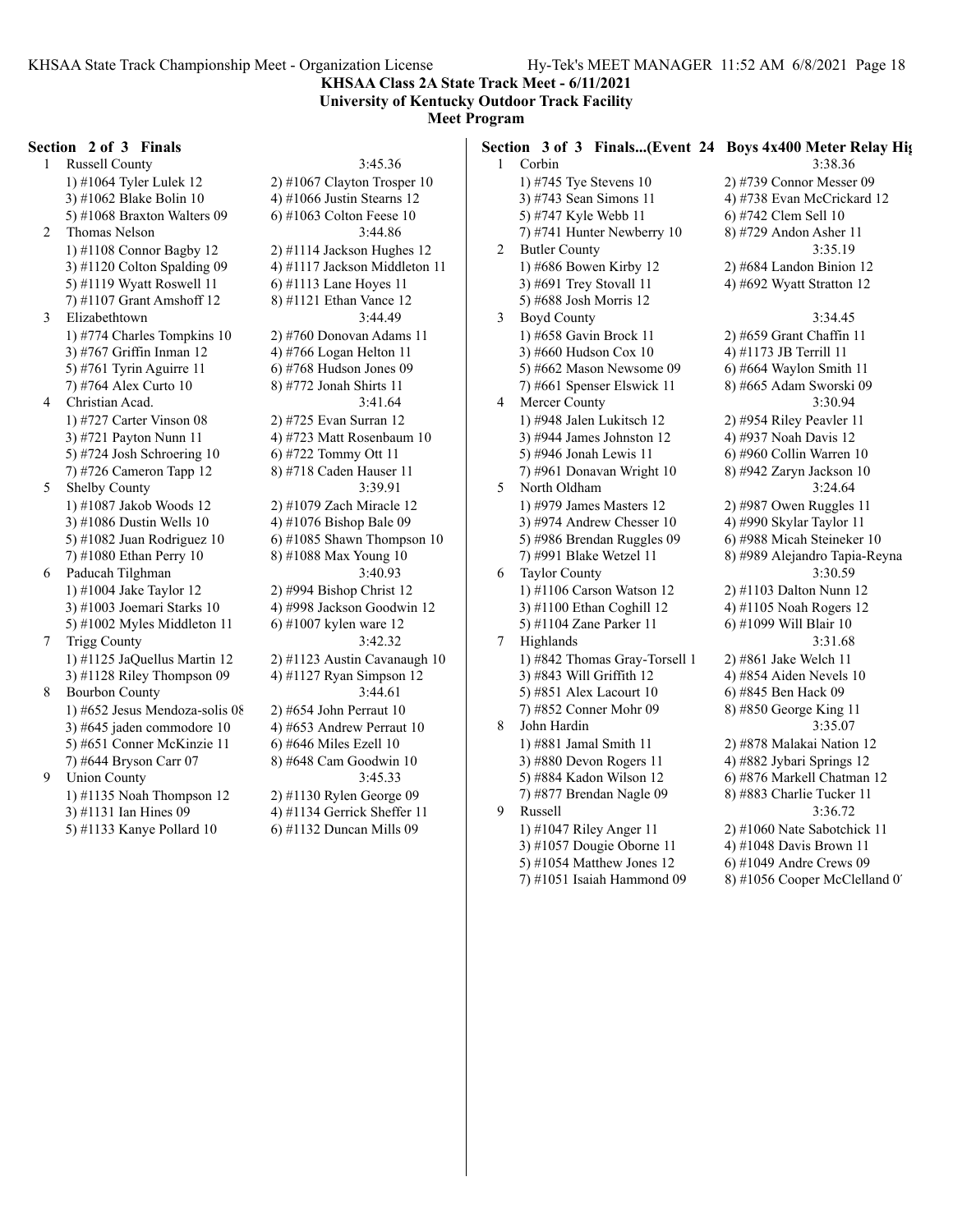**KHSAA Class 2A State Track Meet - 6/11/2021**

**University of Kentucky Outdoor Track Facility**

**Meet Program**

| <b>Event 25 Girls Shot Put High School</b> |                                           |                        |      |    |                             |                  |  |
|--------------------------------------------|-------------------------------------------|------------------------|------|----|-----------------------------|------------------|--|
|                                            | National: 57-01.25 2017                   |                        |      |    | Alyssa Wilson               |                  |  |
|                                            |                                           | State: 43-07.25 1994   |      |    | <b>Carla Prewitt</b>        |                  |  |
|                                            |                                           | 3A: 43-07.25 1994      |      |    | <b>Carla Prewitt</b>        |                  |  |
|                                            |                                           | 2A: 42-10.50 2006      |      |    | Pam Bell                    |                  |  |
|                                            | 1A:                                       | 40-04 1999             |      |    | <b>Shelley Mayes</b>        |                  |  |
| Pos                                        | Name                                      |                        |      |    | Yr School                   | <b>Seed Mark</b> |  |
|                                            | Flight 1 of 2 Finals                      |                        |      |    |                             |                  |  |
| 1                                          | 231 Linzey Napier                         |                        |      |    | 10 East Jessamine           | 27-08.00         |  |
| $\overline{c}$                             | 420 Lindsay Jessie                        |                        |      |    | 10 Mercer County            | 27-08.50         |  |
| 3                                          | 376 Suzan Johnson                         |                        |      |    | 12 Lincoln County 27-10.50  |                  |  |
| 4                                          | 255 Lexi Williams                         |                        |      |    | 10 Fleming County 27-11.75  |                  |  |
| 5                                          | 339 Maddie Cornett                        |                        |      |    | 11 Knott Central            | 28-00.00         |  |
| 6                                          | 174 Lydia Bell                            |                        |      |    | 09 Calloway Count 28-00.00  |                  |  |
| 7                                          | 497 Jessalyn Burton                       |                        |      |    | 12 Rockcastle Co.           | 28-03.00         |  |
| 8                                          |                                           | 257 Rebecca Bloemer    |      |    | 10 Franklin County 28-05.00 |                  |  |
| 9                                          | 114 Asia Cooper                           |                        |      |    | 12 Bardstown                | 28-09.25         |  |
| 10                                         | 546 Nevaeh Acklin                         |                        |      |    | 09 Shelby County            | 28-10.25         |  |
| 11                                         | 119 Kaia Grabbert                         |                        |      |    | 10 Bardstown                | 28-10.50         |  |
| 12                                         |                                           | 108 Emma Latherow      |      |    | 12 Ashland Blazer           | 28-11.00         |  |
| Flight                                     |                                           | 2 of 2 Finals          |      |    |                             |                  |  |
| 1                                          |                                           | 588 Timberlie Sachse   |      |    | 11 Waggener                 | 29-02.00         |  |
| $\overline{c}$                             | 571 Kylee Farmer                          |                        |      |    | 09 Taylor County            | 29-03.25         |  |
| 3                                          | 373 Germani Crosby                        |                        |      |    | 07 Lincoln County 29-05.00  |                  |  |
| 4                                          | 266 Kaydin Alexander                      |                        |      |    | 11 Franklin-Simpso 30-02.75 |                  |  |
| 5                                          | 606 Kaylee Miller                         |                        |      |    | 11 Warren East              | 30-11.25         |  |
| 6                                          | 328 Sarah Keown                           |                        |      |    | 12 Hopkins Central 31-01.00 |                  |  |
| 7                                          |                                           | 599 Caroline Forrester |      |    | 12 Warren East              | 31-03.00         |  |
| 8                                          | 285 Taylor Lunsford                       |                        |      |    | 10 Harlan County            | 31-11.00         |  |
| 9                                          | 322 Rylee Swope                           |                        |      |    | 10 Highlands                | 32-00.00         |  |
| 10                                         | 383 Haley Barnett                         |                        |      |    | 12 Magoffin County 32-08.50 |                  |  |
| 11                                         | 262 Jaden Oldham                          |                        |      |    | 11 Franklin County 33-02.00 |                  |  |
| 12                                         | 160 Hennessy Ison                         |                        |      |    | 11 Boyle County             | 38-00.00         |  |
|                                            | <b>Event 26 Boys Shot Put High School</b> |                        |      |    |                             |                  |  |
|                                            | <b>National:</b>                          | 77-00                  | 1979 |    | <b>Michael Carter</b>       |                  |  |
|                                            | <b>State:</b>                             | 67-00 1969             |      |    | <b>Jesse Stuart</b>         |                  |  |
|                                            |                                           | 3A: 63-09.50           | 2018 |    | <b>Bryan Hudson</b>         |                  |  |
|                                            |                                           | 2A: 65-07.50           | 2003 |    | <b>Andy Fryman</b>          |                  |  |
|                                            | 1A:                                       | 67-00 1969             |      |    | <b>Jesse Stuart</b>         |                  |  |
| Pos                                        | Name                                      |                        |      |    | Yr School                   | <b>Seed Mark</b> |  |
|                                            | Flight 1 of 2                             | <b>Finals</b>          |      |    |                             |                  |  |
| 1                                          | 777 Dyllon Long                           |                        |      | 12 | <b>Estill County</b>        | 37-11.75         |  |
| $\overline{c}$                             | 779 Bailey Muncy                          |                        |      | 11 | <b>Estill County</b>        | 38-02.00         |  |
| 3                                          |                                           | 1095 Christian Milburn |      | 12 | <b>Spencer County</b>       | 39-11.00         |  |
| $\overline{4}$                             |                                           | 1078 Nicholas Johnson  |      | 11 | Shelby County               | 41-01.75         |  |
| 5                                          | 914 Blake Foster                          |                        |      |    | 10 Lex. Catholic            | 41-04.50         |  |
| 6                                          | 634 Nathan Festervan                      |                        |      | 11 | Bardstown                   | 41-06.50         |  |
| 7                                          | 708 Luke Johnson                          |                        |      | 11 | Calloway Count 41-11.00     |                  |  |
| 8                                          | 1052 David Harless                        |                        |      |    | 09 Russell                  | 42-02.50         |  |
| 9                                          |                                           | 799 Trenton Hannah     |      | 11 | Greenup County 42-08.00     |                  |  |
| 10                                         | 1040 Blake Perry                          |                        |      | 11 | Rowan County                | 42-08.25         |  |
| 11                                         | 898 Ethan Sullivan                        |                        |      |    | 10 Larue County             | 43-03.50         |  |
| 12                                         |                                           | 753 Jaden Campbell     |      |    | 12 East Jessamine           | 43-09.50         |  |

|  |  |  | Flight 2 of 2 Finals(Event 26 Boys Shot Put High School) |  |
|--|--|--|----------------------------------------------------------|--|
|  |  |  |                                                          |  |

|    | 875 Kaden Groves    | 11 Hopkins Central 43-11.25 |              |
|----|---------------------|-----------------------------|--------------|
| 2  | 647 Cade Goebel     | 11 Bourbon County 44-00.25  |              |
| 3  | 1164 James Hixon    | 12 Western Hills            | 44-05.50     |
| 4  | 635 Tyler Hall      | 12 Bardstown                | 46-01.50     |
| 5  | 1101 Hunter Coslow  | 11 Taylor County            | $46 - 02.50$ |
| 6  | 955 Lleyton Penn    | 10 Mercer County            | 46-03.00     |
| 7  | 671 Caleb Edminston | 12 Boyle County             | 47-09.50     |
| 8  | 792 Bennett Sparks  | 11 Garrard County           | 49-01.00     |
| 9  | 805 Hunter Blevins  | 12 Harlan County            | 49-02.00     |
| 10 | 673 Andrew Hardwick | 10 Boyle County             | 50-02.00     |
| 11 | 922 Ethan Rice      | 11 Marion County            | 50-09.00     |
| 12 | 855 Harrison Pawsat | 12 Highlands                | 52-05.50     |

# **Event 27 Girls Discus Throw High School**

| - - -<br>Ship Discus Throw High School |                                 |      |                          |                  |  |  |  |
|----------------------------------------|---------------------------------|------|--------------------------|------------------|--|--|--|
|                                        | <b>National:</b><br>191-06 2012 |      | <b>Shelby Vaughan</b>    |                  |  |  |  |
|                                        | 142-02<br>State:                | 2015 | <b>Lilli Popovich</b>    |                  |  |  |  |
|                                        | 134-06 1981<br>3A:              |      | <b>Gabrielle Sweeney</b> |                  |  |  |  |
|                                        | 2A:<br>142-02 2015              |      | <b>Lilli Popovich</b>    |                  |  |  |  |
|                                        | 125-09 2011<br>1A:              |      | <b>Brianna McCarthy</b>  |                  |  |  |  |
| Pos                                    | Name                            |      | Yr School                | <b>Seed Mark</b> |  |  |  |
|                                        | Flight 1 of 2<br><b>Finals</b>  |      |                          |                  |  |  |  |
| 1                                      | 496 Dakara Cooper               |      | 11 Powell County         | 79-04            |  |  |  |
| $\overline{2}$                         | 506 Kaitlyn Mckenzie            | 11 - | Rowan County             | 79-04            |  |  |  |
| 3                                      | 462 jaelynn carver smith        |      | 12 Paducah Tilghma       | 79-10            |  |  |  |
| 4                                      | 283 Kelly Beth Hoskins          |      | 12 Harlan County         | 80-09            |  |  |  |
| 5                                      | 251 Haley Angel                 |      | 10 Estill County         | 81-04            |  |  |  |
| 6                                      | 607 Laila Sells                 |      | 11 Warren East           | 81-06            |  |  |  |
| 7                                      | 606 Kaylee Miller               |      | 11 Warren East           | 82-04            |  |  |  |
| 8                                      | 244 Anna Meredith               |      | 09 Elizabethtown         | 82-07            |  |  |  |
| 9                                      | 383 Haley Barnett               |      | 12 Magoffin County       | 83-09            |  |  |  |
| 10                                     | 581 Grace Thompson              |      | 12 Thomas Nelson         | 85-03            |  |  |  |
| 11                                     | 446 Anna Grace Castor           |      | 12 North Oldham          | 85-03            |  |  |  |
| 12                                     | 588 Timberlie Sachse            | 11   | Waggener                 | 85-06            |  |  |  |
|                                        | Flight 2 of 2 Finals            |      |                          |                  |  |  |  |
| 1                                      | 497 Jessalyn Burton             |      | 12 Rockcastle Co.        | 85-06            |  |  |  |
| 2                                      | 290 Kirsten Griggs              |      | 11 Harrison County       | 86-08            |  |  |  |
| 3                                      | 160 Hennessy Ison               |      | 11 Boyle County          | $87 - 11$        |  |  |  |
| $\overline{4}$                         | 546 Nevaeh Acklin               |      | 09 Shelby County         | $90 - 03$        |  |  |  |
| 5                                      | 277 Lindsey Browning            |      | 11 Harlan County         | $90 - 11$        |  |  |  |
| 6                                      | 376 Suzan Johnson               |      | 12 Lincoln County        | 91-00            |  |  |  |
| 7                                      | 418 Kendall Edelen              |      | 12 Mercer County         | 92-07            |  |  |  |
| 8                                      | 370 Kat Woodall                 |      | 10 Lex. Catholic         | 93-00            |  |  |  |
| 9                                      | 322 Rylee Swope                 |      | 10 Highlands             | 94-01            |  |  |  |
| 10                                     | 257 Rebecca Bloemer             |      | 10 Franklin County       | 98-09            |  |  |  |
| 11                                     | 108 Emma Latherow               |      | 12 Ashland Blazer        | 102-03           |  |  |  |
| 12                                     | 328 Sarah Keown                 | 12   | Hopkins Central          | 102-04           |  |  |  |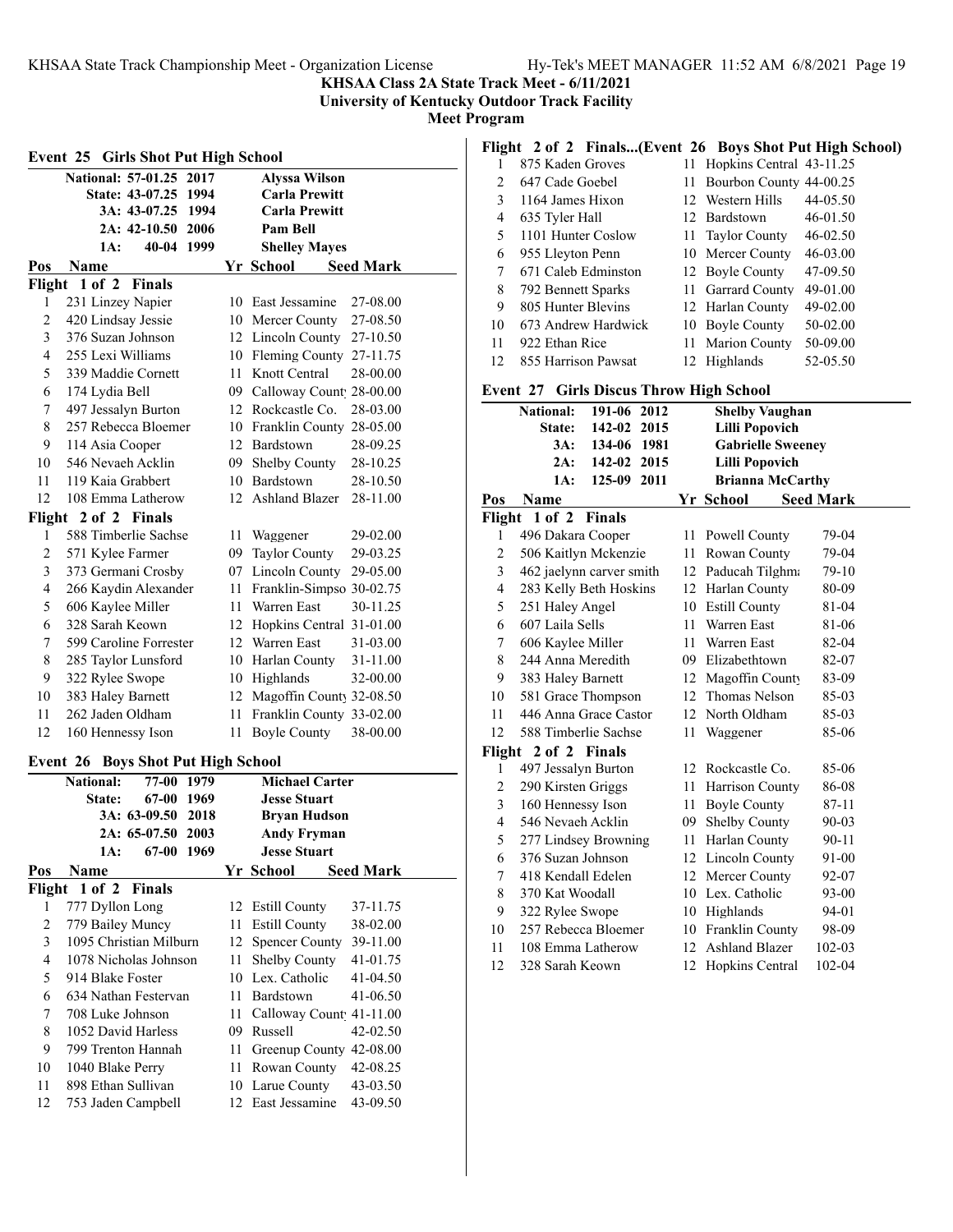**KHSAA Class 2A State Track Meet - 6/11/2021**

**University of Kentucky Outdoor Track Facility**

**Meet Program**

| <b>Event 28 Boys Discus Throw High School</b> |                         |                   |      |    |                                    |                  |
|-----------------------------------------------|-------------------------|-------------------|------|----|------------------------------------|------------------|
|                                               | <b>National:</b>        | 236-06            | 2009 |    | <b>Mason Finley</b>                |                  |
|                                               | <b>State:</b>           | 194-11            | 2003 |    | <b>Andy Fryman</b>                 |                  |
|                                               | 3A:                     | 193-01 2010       |      |    | <b>Kyle Jenkins</b>                |                  |
|                                               | 2A:                     | 194-11 2003       |      |    | <b>Andy Fryman</b>                 |                  |
|                                               | 1A:                     | 185-02 1984       |      |    | <b>John Poehlein</b>               |                  |
| Pos                                           | Name                    |                   |      |    | Yr School                          | <b>Seed Mark</b> |
| Flight                                        | $1$ of $2$              | Finals            |      |    |                                    |                  |
| 1                                             | 875 Kaden Groves        |                   |      | 11 | Hopkins Central                    | 106-00           |
| $\overline{c}$                                | 708 Luke Johnson        |                   |      |    | 11 Calloway Count                  | 106-06           |
| 3                                             | 779 Bailey Muncy        |                   |      |    | 11 Estill County                   | 108-08           |
| 4                                             | 1078 Nicholas Johnson   |                   |      |    | 11 Shelby County                   | 109-05           |
| 5                                             | 904 Luke Goins          |                   |      |    | 12 Letcher Central                 | 110-10           |
| 6                                             | 1095 Christian Milburn  |                   |      |    | 12 Spencer County                  | 111-06           |
| 7                                             | 837 Jaxson Shoulders    |                   |      |    | 10 Hart County                     | 116-10           |
| 8                                             | 804 Connor Blevins      |                   |      |    | 10 Harlan County                   | 117-10           |
| 9                                             | 663 Cole Sexton         |                   |      |    | 11 Boyd County                     | 119-05           |
| 10                                            | 1112 Korian Hardin      |                   |      |    | 12 Thomas Nelson                   | 120-07           |
| 11                                            | 834 Tennessee Turner    |                   |      |    | 12 Harrison County                 | 123-04           |
| 12                                            | 955 Lleyton Penn        |                   |      |    | 10 Mercer County                   | 123-04           |
| Flight                                        | 2 of 2 Finals           |                   |      |    |                                    |                  |
| 1                                             | 627 Jack Latherow       |                   |      |    | 12 Ashland Blazer                  | 124-00           |
| $\overline{c}$                                | 1102 Joey Holloway      |                   |      |    | 11 Taylor County                   | 124-02           |
| 3                                             | 626 Calyx Holmes        |                   |      |    | 12 Ashland Blazer                  | 128-10           |
| $\overline{4}$                                | 635 Tyler Hall          |                   |      |    | 12 Bardstown                       | 129-06           |
| 5                                             | 1101 Hunter Coslow      |                   |      |    | 11 Taylor County                   | 131-04           |
| 6                                             | 799 Trenton Hannah      |                   |      |    | 11 Greenup County                  | 132-05           |
| 7                                             | 1164 James Hixon        |                   |      |    | 12 Western Hills                   | 134-02           |
| 8                                             | 670 Cooper Brummett     |                   |      |    | 10 Boyle County                    | 135-04           |
| 9                                             | 753 Jaden Campbell      |                   |      |    | 12 East Jessamine                  | 139-01           |
| 10                                            | 673 Andrew Hardwick     |                   |      |    | 10 Boyle County                    | 145-04           |
| 11                                            | 855 Harrison Pawsat     |                   |      |    | 12 Highlands                       | 145-07           |
| 12                                            | 922 Ethan Rice          |                   |      | 11 | <b>Marion County</b>               | 157-05           |
| Event 29                                      |                         |                   |      |    | <b>Girls Long Jump High School</b> |                  |
|                                               | National: 22-01.75 1976 |                   |      |    | <b>Kathy McMillan</b>              |                  |
|                                               | State:                  | 20-04 1975        |      |    | <b>Maxine Graham</b>               |                  |
|                                               |                         | 3A: 19-09.25      | 2016 |    | <b>Alexis Gibbons</b>              |                  |
|                                               |                         | 2A: 18-06.50 2012 |      |    | <b>Brianne Brown</b>               |                  |
|                                               | 1A:                     | 20-04 1975        |      |    | <b>Maxine Graham</b>               |                  |
| Pos                                           | Name                    |                   |      |    | Yr School                          | <b>Seed Mark</b> |
| Flight                                        | $1$ of $2$              | <b>Finals</b>     |      |    |                                    |                  |
| 1                                             | 384 Alison Cantrell     |                   |      | 10 | Magoffin County 14-01.00           |                  |
| $\overline{c}$                                | 481 Abigail Hudson      |                   |      | 12 | Perry Central                      | 15-02.00         |
| 3                                             | 230 Emilea Moore        |                   |      |    | 09 East Jessamine                  | 15-02.50         |
| $\overline{4}$                                | 438 Audrey Larue        |                   |      | 11 | Nelson County                      | 15-03.00         |
| 5                                             | 110 Emily Trogdon       |                   |      |    | 12 Ashland Blazer                  | 15-04.00         |
| 6                                             | 419 Bella Garrett       |                   |      |    | 12 Mercer County                   | 15-04.75         |
| 7                                             | 171 Tamia Walker        |                   |      |    | 12 Caldwell County 15-06.00        |                  |
| 8                                             | 596 Yapembe Yagabo      |                   |      |    | 09 Warren Central                  | 15-06.25         |
| 9                                             | 459 Elle Turner         |                   |      | 10 | North Oldham                       | 15-07.50         |
| 10                                            | 466 Dasia Garland       |                   |      |    | 10 Paducah Tilghma 15-08.25        |                  |
| 11                                            | 254 Kalynn Pease        |                   |      | 08 | Fleming County                     | 15-09.00         |
| 12                                            | 439 Bella Luce          |                   |      | 09 | Nelson County                      | 15-09.50         |

# **Flight 2 of 2 Finals...(Event 29 Girls Long Jump High Schoo**

| . . |                       |    |                             |          |
|-----|-----------------------|----|-----------------------------|----------|
|     | 221 Maddie Jo Russell | 09 | Corbin                      | 15-10.25 |
| 2   | 165 Bailey Moore      |    | 08 Butler County            | 16-01.00 |
| 3   | 499 Allie Martin      |    | 11 Rockcastle Co.           | 16-01.00 |
| 4   | 410 Lexi Young        |    | 07 Mason County             | 16-05.50 |
| 5   | 398 Kenzi Gulley      |    | 08 Mason County             | 16-06.25 |
| 6   | 164 Molly Wise        |    | 11 Boyle County             | 16-09.50 |
| 7   | 555 Jayla Pruitt      |    | 12 Shelby County            | 16-11.50 |
| 8   | 615 Madelyn Muller    |    | 11 Western Hills            | 17-00.25 |
| 9   | 261 Taylor Manley     |    | 12 Franklin County 17-03.50 |          |
| 10  | 598 Amiyah Carter     | 09 | Warren East                 | 17-05.00 |
| 11  | 461 Jaaliyah Biggers  |    | 11 Paducah Tilghm: 18-03.25 |          |
| 12  | 268 Emma Lawrence     |    | 12 Garrard County 18-11.00  |          |

# **Event 30 Boys Long Jump High School**

|                | етент эл ноуз цонд эшир гиди эсноог |    |                             |                  |
|----------------|-------------------------------------|----|-----------------------------|------------------|
|                | <b>National: 26-04.75</b><br>1989   |    | <b>James Stallworth</b>     |                  |
|                | <b>State: 24-00.50</b><br>1985      |    | <b>William White</b>        |                  |
|                | 3A: 24-00.50<br>1985                |    | <b>William White</b>        |                  |
|                | 2A: 23-08.25 2007                   |    | <b>Chrys Jones</b>          |                  |
|                | 23-11 1990<br>1A:                   |    | <b>Corey Smith</b>          |                  |
| Pos            | Name                                |    | Yr School                   | <b>Seed Mark</b> |
| Flight         | 1 of 2 Finals                       |    |                             |                  |
| 1              | 1020 Kaige Witt                     |    | 12 Perry Central            | 17-08.75         |
| $\overline{c}$ | 981 Dawson Nagle                    |    | 09 North Oldham             | 18-03.25         |
| 3              | 639 Rudy Blackwell                  |    | 10 Belfry                   | 18-04.00         |
| 4              | 1149 Kavon Faison                   |    | 11 Warren East              | 19-01.50         |
| 5              | 803 Brock Thomas                    |    | 10 Greenup County 19-02.50  |                  |
| 6              | 1171 Dillon Withers                 |    | 12 Western Hills            | 19-03.25         |
| 7              | 917 Ryder McCraith                  |    | 10 Lex. Catholic            | 19-03.25         |
| 8              | 1000 Camden Marshall                |    | 12 Paducah Tilghm: 19-05.00 |                  |
| 9              | 1110 Stone Boone                    |    | 12 Thomas Nelson            | 19-05.25         |
| 10             | 788 Henry Nsiah                     |    | 12 Franklin County 19-05.25 |                  |
| 11             | 791 Chase Burkhart                  | 11 | Garrard County              | 19-08.75         |
| 12             | 1085 Shawn Thompson                 |    | 10 Shelby County            | 19-09.50         |
| Flight         | 2 of 2 Finals                       |    |                             |                  |
| 1              | 794 Jay Long                        | 12 | Glasgow                     | 19-11.50         |
| $\overline{2}$ | 1011 Coen Fuller                    | 11 | Pendleton Count 20-01.50    |                  |
| 3              | 997 Landen Fitzgerald               |    | 12 Paducah Tilghm: 20-03.00 |                  |
| 4              | 680 Luke Sheperson                  |    | 12 Boyle County             | 20-04.50         |
| 5              | 632 Chris Thornburg                 |    | 12 Ashland Blazer           | 20-05.00         |
| 6              | 888 Connor Baker                    |    | 12 Larue County             | 20-05.25         |
| 7              | 889 Kellen Bowen                    |    | 11 Larue County             | 20-11.50         |
| 8              | 734 Treyveon Longmire               | 11 | Corbin                      | 21-02.25         |
| 9              | 633 Avery Bell                      |    | 11 Bardstown                | 21-03.00         |
| 10             | 949 Matthew Mays                    |    | 11 Mercer County            | 21-05.00         |
| 11             | 860 Isaac Surrey                    | 11 | Highlands                   | 21-05.50         |
| 12             | 1106 Carson Watson                  | 12 | <b>Taylor County</b>        | 21-06.25         |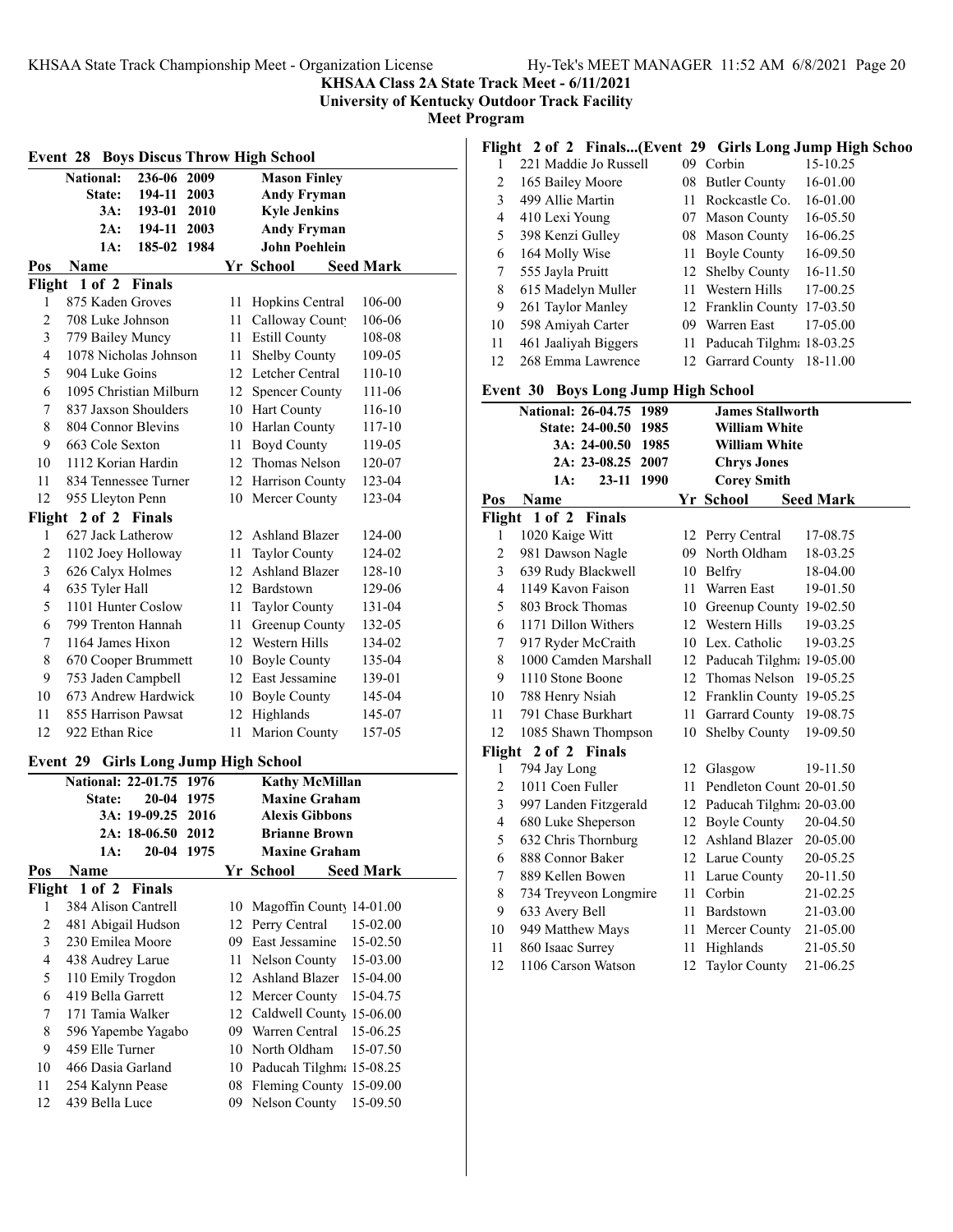**KHSAA Class 2A State Track Meet - 6/11/2021**

**University of Kentucky Outdoor Track Facility**

**Meet Program**

| <b>Girls Triple Jump High School</b><br>Event 31 |                                                               |                                             |      |                        |                             |                  |  |  |  |
|--------------------------------------------------|---------------------------------------------------------------|---------------------------------------------|------|------------------------|-----------------------------|------------------|--|--|--|
|                                                  | <b>National: 44-02.25</b><br><b>Ychlindria Spears</b><br>2001 |                                             |      |                        |                             |                  |  |  |  |
|                                                  | <b>State:</b>                                                 | 40-07                                       | 2019 | <b>Sophie Galloway</b> |                             |                  |  |  |  |
|                                                  | 3A:                                                           | $40 - 07$                                   | 2019 |                        | <b>Sophie Galloway</b>      |                  |  |  |  |
|                                                  |                                                               | 2A: 38-03.25 2012                           |      |                        | Michaela Hunter             |                  |  |  |  |
|                                                  |                                                               | 1A: 39-03.25 2007                           |      |                        | <b>Sharika Smith</b>        |                  |  |  |  |
| Pos                                              | Name                                                          |                                             |      |                        | Yr School                   | <b>Seed Mark</b> |  |  |  |
| Flight                                           |                                                               | 1 of 2 Finals                               |      |                        |                             |                  |  |  |  |
| 1                                                | 356 Alli Goins                                                |                                             |      | 11                     | Letcher Central             | 28-01.00         |  |  |  |
| $\overline{c}$                                   | 299 Emmie Brewer                                              |                                             |      |                        | 11 Highlands                | 29-03.75         |  |  |  |
| 3                                                | 197 Megan Bobnar                                              |                                             |      |                        | 09 Christian Acad.          | 30-08.50         |  |  |  |
| 4                                                | 481 Abigail Hudson                                            |                                             |      |                        | 12 Perry Central            | 30-08.75         |  |  |  |
| 5                                                | 412 Aaliyah Alcorn                                            |                                             |      |                        | 09 Mercer County            | 30-09.75         |  |  |  |
| 6                                                | 583 Riley Brame                                               |                                             |      |                        | 09 Trigg County             | 31-03.00         |  |  |  |
| 7                                                | 229 Reece Evans                                               |                                             |      |                        | 10 East Jessamine           | 31-05.00         |  |  |  |
| 8                                                | 183 Sayde Lowe                                                |                                             |      |                        | 09 Calloway Count 31-07.00  |                  |  |  |  |
| 9                                                | 439 Bella Luce                                                |                                             |      |                        | 09 Nelson County            | 31-07.25         |  |  |  |
| 10                                               | 187 Ella Phillips                                             |                                             |      |                        | 12 Calloway Count 31-07.50  |                  |  |  |  |
| 11                                               | 401 Cece Hiatt                                                |                                             |      |                        | 08 Mason County             | 31-09.50         |  |  |  |
| 12                                               | 253 Erin Pease                                                |                                             |      |                        | 10 Fleming County 31-10.00  |                  |  |  |  |
|                                                  | Flight 2 of 2 Finals                                          |                                             |      |                        |                             |                  |  |  |  |
| 1                                                | 600 Jillian Harrell                                           |                                             |      |                        | 12 Warren East              | 31-11.00         |  |  |  |
| $\overline{c}$                                   | 286 Kassydee Owens                                            |                                             |      |                        | 12 Harlan County            | 32-00.00         |  |  |  |
| 3                                                | 589 Mia Cardillo                                              |                                             |      |                        | 11 Warren Central           | 32-02.50         |  |  |  |
| 4                                                | 456 Cami Morgan                                               |                                             |      |                        | 10 North Oldham             | 32-05.00         |  |  |  |
| 5                                                | 499 Allie Martin                                              |                                             |      |                        | 11 Rockcastle Co.           | 32-08.75         |  |  |  |
| 6                                                | 419 Bella Garrett                                             |                                             |      |                        | 12 Mercer County            | 33-04.50         |  |  |  |
| 7                                                | 164 Molly Wise                                                |                                             |      |                        | 11 Boyle County             | 34-08.25         |  |  |  |
| 8                                                | 466 Dasia Garland                                             |                                             |      |                        | 10 Paducah Tilghm: 35-07.00 |                  |  |  |  |
| 9                                                | 555 Jayla Pruitt                                              |                                             |      |                        | 12 Shelby County            | 35-07.25         |  |  |  |
| 10                                               | 461 Jaaliyah Biggers                                          |                                             |      |                        | 11 Paducah Tilghm: 35-08.00 |                  |  |  |  |
| 11                                               | 261 Taylor Manley                                             |                                             |      |                        | 12 Franklin County 36-04.75 |                  |  |  |  |
| 12                                               | 268 Emma Lawrence                                             |                                             |      |                        | 12 Garrard County 40-00.25  |                  |  |  |  |
| Event 32                                         |                                                               | <b>Boys Triple Jump High School</b>         |      |                        |                             |                  |  |  |  |
|                                                  | National: 52-10.50 1980                                       |                                             |      |                        | <b>Charles Mayfield</b>     |                  |  |  |  |
|                                                  |                                                               | State: 50-02.50 2007                        |      |                        | <b>Chrys Jones</b>          |                  |  |  |  |
|                                                  |                                                               | 3A: 49-02.75                                | 2017 |                        | <b>Darian Clyburn</b>       |                  |  |  |  |
|                                                  |                                                               | 2A: 50-02.50                                | 2007 |                        | <b>Chrys Jones</b>          |                  |  |  |  |
|                                                  | 1A:                                                           | 48-06 2006                                  |      |                        | <b>Chrys Jones</b>          |                  |  |  |  |
| Pos                                              | Name                                                          |                                             |      |                        | Yr School                   | <b>Seed Mark</b> |  |  |  |
| Flight                                           |                                                               | 1 of 2 Finals                               |      |                        |                             |                  |  |  |  |
| 1                                                | 775 Dustin Beeler                                             |                                             |      | 12                     | <b>Estill County</b>        | 36-10.50         |  |  |  |
| 2<br>3                                           |                                                               | 1082 Juan Rodriguez<br>750 David Hutchinson |      | 10<br>11               | Shelby County               | 37-02.25         |  |  |  |
| $\overline{4}$                                   |                                                               |                                             |      |                        | East Carter                 | 37-07.00         |  |  |  |
|                                                  |                                                               | 818 Gavon Spurlock                          |      |                        | 10 Harlan County            | 37-08.00         |  |  |  |
| 5                                                |                                                               | 917 Ryder McCraith                          |      |                        | 10 Lex. Catholic            | 37-11.00         |  |  |  |
| 6                                                | 921 Alex Hibbens                                              |                                             |      |                        | 10 Magoffin County 38-02.00 |                  |  |  |  |
| 7                                                | 1011 Coen Fuller                                              |                                             |      | 11                     | Pendleton Count 38-06.50    |                  |  |  |  |
| 8                                                | 784 Logan Pinkley                                             |                                             |      | 11                     | Fleming County 38-08.50     |                  |  |  |  |
| 9                                                | 881 Jamal Smith                                               |                                             |      | 11                     | John Hardin                 | 38-08.75         |  |  |  |
| 10                                               | 641 Aaron Dean                                                |                                             |      |                        | 12 Bell County              | 39-00.75         |  |  |  |
| 11                                               | 1150 Isaiah Ghee                                              |                                             |      |                        | 10 Warren East              | 39-01.00         |  |  |  |
| 12                                               | 733 Brady Lanham                                              |                                             |      | 09                     | Corbin                      | 39-08.00         |  |  |  |

**Flight 2 of 2 Finals...(Event 32 Boys Triple Jump High Schoo**

|    | 791 Chase Burkhart   | 11 Garrard County           | 39-08.50     |
|----|----------------------|-----------------------------|--------------|
| 2  | 1138 Malik Jefferson | 10 Warren Central           | 39-08.50     |
| 3  | 741 Hunter Newberry  | 10 Corbin                   | 40-08.00     |
| 4  | 1085 Shawn Thompson  | 10 Shelby County            | $40-10.25$   |
| 5  | 633 Avery Bell       | 11 Bardstown                | $41 - 05.00$ |
| 6  | 888 Connor Baker     | 12 Larue County 41-06.50    |              |
| 7  | 823 LaDarius Conner  | 12 Harrison County 41-08.25 |              |
| 8  | 950 Thaddeus Mays    | 10 Mercer County 41-09.00   |              |
| 9  | 860 Isaac Surrey     | 11 Highlands 41-09.50       |              |
| 10 | 1006 Jerome Tyler    | 12 Paducah Tilghm: 42-03.00 |              |
| 11 | 1000 Camden Marshall | 12 Paducah Tilghm: 42-11.75 |              |
| 12 | 949 Matthew Mays     | 11 Mercer County 43-02.25   |              |

## **Event 33 Girls High Jump High School**

|                | $\frac{1}{2}$<br>National: 6-04.50 2015 |    | Vashti Cunningham    |                  |
|----------------|-----------------------------------------|----|----------------------|------------------|
|                | 5-10.50 2000<br><b>State:</b>           |    | <b>Kelley Bowman</b> |                  |
|                | 3A:<br>5-10.25 1982                     |    | <b>Robin Gard</b>    |                  |
|                | 2A:<br>5-10 1982                        |    | <b>Sharon Ottens</b> |                  |
|                | $5 - 10.50$<br>2000<br>1A:              |    | <b>Kelley Bowman</b> |                  |
| Pos            | Name                                    |    | Yr School            | <b>Seed Mark</b> |
| Flight         | $1$ of $1$<br>Finals                    |    |                      |                  |
| 1              | 173 Olivia Anderson                     |    | 09 Calloway Count    | $4 - 02.00$      |
| $\overline{c}$ | 356 Alli Goins                          | 11 | Letcher Central      | 4-04.00          |
| 3              | 486 Mayci Schlichter                    | 12 | Perry Central        | $4 - 04.00$      |
| $\overline{4}$ | 189 Alec Rodgers                        |    | 08 Calloway Count    | 4-06.00          |
| 5              | 441 Macy Runner                         |    | 10 Nelson County     | 4-08.00          |
| 6              | 453 Natalie Gross                       |    | 11 North Oldham      | 4-08.00          |
| 7              | 102 Josie Bevins                        |    | 12 Ashland Blazer    | 4-08.00          |
| $\,$ 8 $\,$    | 459 Elle Turner                         |    | 10 North Oldham      | 4-08.00          |
| 9              | 254 Kalynn Pease                        |    | 08 Fleming County    | 4-08.00          |
| 10             | 553 Paris Klemz                         |    | 12 Shelby County     | 4-08.00          |
| 11             | 221 Maddie Jo Russell                   |    | 09 Corbin            | 4-08.00          |
| 12             | 506 Kaitlyn Mckenzie                    | 11 | Rowan County         | 4-08.00          |
| 13             | 411 Kendall Kidd                        | 11 | McCreary Centra      | 4-08.00          |
| 14             | 610 Tayanah Woods                       |    | 09 Warren East       | 4-08.00          |
| 15             | 198 Ella Daniels                        |    | 09 Christian Acad.   | $4 - 10.00$      |
| 16             | 410 Lexi Young                          |    | 07 Mason County      | $4 - 10.00$      |
| 17             | 406 Rachel Payne                        |    | 12 Mason County      | 4-10.00          |
| 18             | 596 Yapembe Yagabo                      |    | 09 Warren Central    | $4 - 10.00$      |
| 19             | 306 Ellie Fecher                        | 12 | Highlands            | $4 - 10.00$      |
| 20             | 119 Kaia Grabbert                       | 10 | Bardstown            | $4 - 10.00$      |
| 21             | 223 Riley Brown                         | 11 | <b>East Carter</b>   | 5-00.00          |
| 22             | 142 Bethany Simpson                     |    | 09 Bourbon County    | 5-00.00          |
| 23             | 366 Kate Regard                         |    | 10 Lex. Catholic     | 5-00.00          |
| 24             | 601 Natalie Harrell                     | 11 | Warren East          | 5-00.00          |
| 25             | 276 Caroline Murphy                     |    | 10 Glasgow           | 5-02.00          |
| 26             | 595 Jaida Tooley                        | 12 | Warren Central       | 5-04.00          |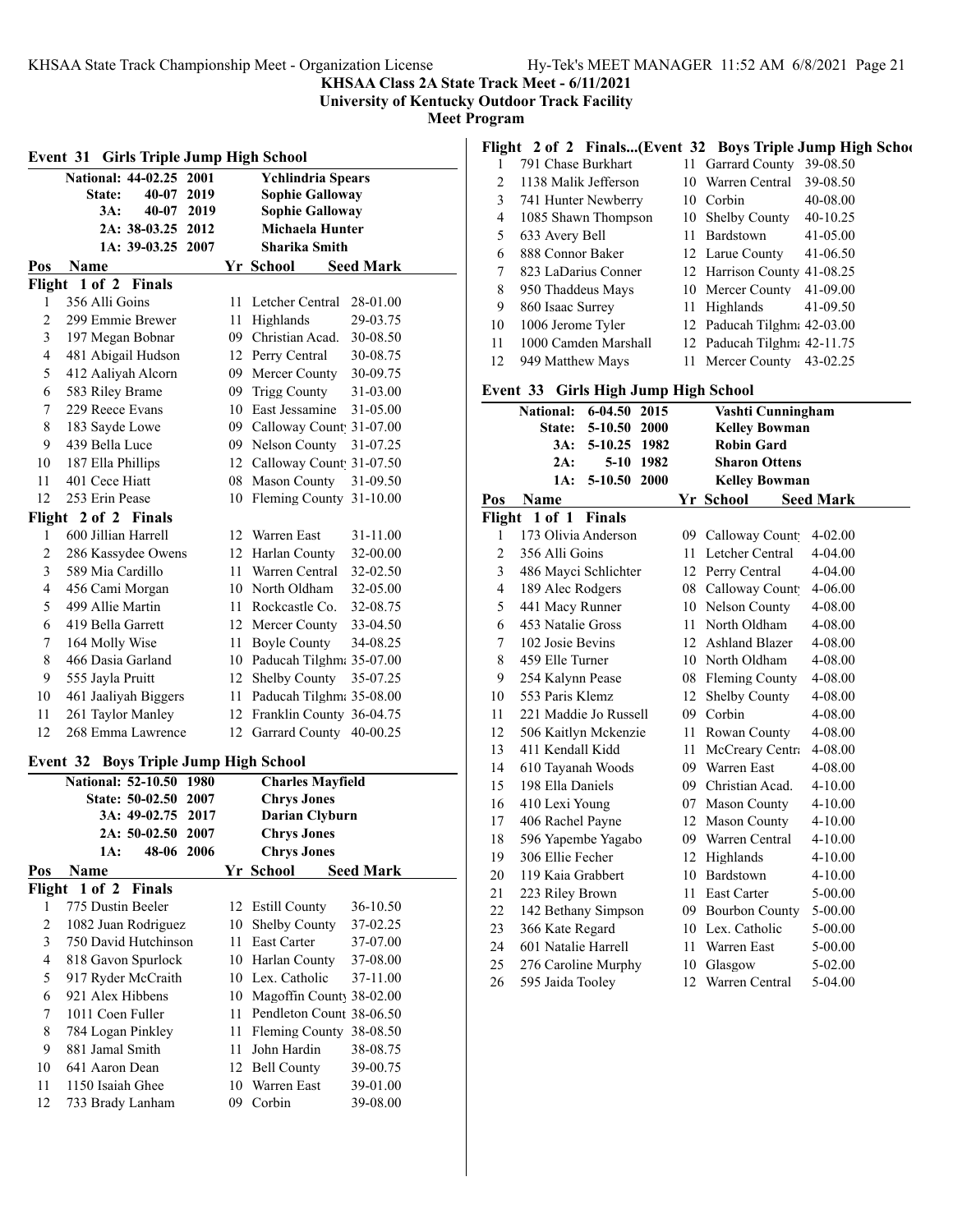## **KHSAA Class 2A State Track Meet - 6/11/2021**

**University of Kentucky Outdoor Track Facility**

**Meet Program**

| Event 34 Boys High Jump High School |                          |               |      |    |                       |                  |
|-------------------------------------|--------------------------|---------------|------|----|-----------------------|------------------|
|                                     | <b>National:</b>         | $7 - 06$      | 2017 |    | <b>Vernon Turner</b>  |                  |
|                                     | State:                   | $6 - 11.25$   | 1997 |    | <b>Matt Reecer</b>    |                  |
|                                     | 3A:                      | $6 - 11.25$   | 1997 |    | <b>Matt Reecer</b>    |                  |
|                                     | 2A:                      | $6 - 10.75$   | 1988 |    | <b>Tom Noe</b>        |                  |
|                                     | 2A:                      | $6 - 10.75$   | 2012 |    | <b>Tyler Bray</b>     |                  |
|                                     | 1A:                      | $6 - 10.25$   | 1984 |    | J.B. Brown            |                  |
| Pos                                 | Name                     |               |      |    | Yr School             | <b>Seed Mark</b> |
| Flight                              | $1$ of $1$               | <b>Finals</b> |      |    |                       |                  |
| 1                                   | 781 Jon Short            |               |      | 11 | <b>Estill County</b>  | 5-04.00          |
| $\overline{2}$                      | 1136 Keion Darden        |               |      | 10 | Waggener              | 5-04.00          |
| 3                                   | 783 Landon Johnson       |               |      | 09 | <b>Fleming County</b> | 5-06.00          |
| $\overline{4}$                      | 622 Jarod Brown          |               |      | 10 | <b>Ashland Blazer</b> | 5-06.00          |
| 5                                   | 751 Kanyon Kozee         |               |      | 11 | <b>East Carter</b>    | 5-06.00          |
| 6                                   | 1076 Bishop Bale         |               |      | 09 | Shelby County         | 5-06.00          |
| 7                                   | 1073 Aiden Obanion       |               |      | 12 | Scott                 | 5-06.00          |
| 8                                   | 943 Zeyden Jackson       |               |      | 11 | Mercer County         | 5-06.00          |
| 9                                   | 928 Chad Clark-Roberts   |               |      |    | 10 Mason County       | 5-06.00          |
| 10                                  | 1053 Tyler Harless       |               |      |    | 12 Russell            | 5-08.00          |
| 11                                  | 1138 Malik Jefferson     |               |      |    | 10 Warren Central     | 5-08.00          |
| 12                                  | 803 Brock Thomas         |               |      | 10 | Greenup County        | 5-08.00          |
| 13                                  | 1154 Ryan Roland         |               |      | 12 | Webster County        | 5-08.00          |
| 14                                  | 969 Conner Spalding      |               |      | 11 | Nelson County         | 5-08.00          |
| 15                                  | 728 Gavin Acosta         |               |      | 11 | Corbin                | 5-08.00          |
| 16                                  | 886 Devon Butcher        |               |      | 10 | Knox Central          | 5-08.00          |
| 17                                  | 1017 Hatch Napier        |               |      | 11 | Perry Central         | 5-08.00          |
| 18                                  | 1102 Joey Holloway       |               |      | 11 | <b>Taylor County</b>  | 5-08.00          |
| 19                                  | 915 Hunter Foster        |               |      |    | 10 Lex. Catholic      | 5-10.00          |
| 20                                  | 880 Devon Rogers         |               |      | 11 | John Hardin           | 5-10.00          |
| 21                                  | 698 Blake Vivrette       |               |      | 11 | Caldwell County       | 5-10.00          |
| 22                                  | 893 Aidan Hunter-William |               |      | 11 | Larue County          | 5-10.00          |
| 23                                  | 1110 Stone Boone         |               |      | 12 | Thomas Nelson         | 5-10.00          |
| 24                                  | 649 Jack Huckabee        |               |      | 12 | <b>Bourbon County</b> | 5-10.00          |
| 25                                  | 888 Connor Baker         |               |      | 12 | Larue County          | 5-10.00          |
| 26                                  | 860 Isaac Surrey         |               |      | 11 | Highlands             | 5-11.00          |
| 27                                  | 1000 Camden Marshall     |               |      | 12 | Paducah Tilghma       | 6-00.00          |
| 28                                  | 1145 Isaiah Andrews      |               |      |    | 10 Warren East        | $6 - 00.00$      |
| 29                                  | 791 Chase Burkhart       |               |      | 11 | <b>Garrard County</b> | $6 - 02.00$      |
| 30                                  | 633 Avery Bell           |               |      | 11 | Bardstown             | $6 - 04.00$      |

| <b>National:</b><br>State:<br>3A:<br>2A:<br>1A: | 14-04 2017<br>13-03 2017<br>$13 - 03$<br>12-03 2019<br>$12 - 01$ | 2017                                                                                                                                                                                                                                                                                                                                          |                                                                                                                                                                | <b>Rachel Baxter</b><br><b>Jaci Bickett</b> |                                                                                                                                                                                |                                                                                                                                  |
|-------------------------------------------------|------------------------------------------------------------------|-----------------------------------------------------------------------------------------------------------------------------------------------------------------------------------------------------------------------------------------------------------------------------------------------------------------------------------------------|----------------------------------------------------------------------------------------------------------------------------------------------------------------|---------------------------------------------|--------------------------------------------------------------------------------------------------------------------------------------------------------------------------------|----------------------------------------------------------------------------------------------------------------------------------|
|                                                 |                                                                  |                                                                                                                                                                                                                                                                                                                                               |                                                                                                                                                                |                                             |                                                                                                                                                                                |                                                                                                                                  |
|                                                 |                                                                  |                                                                                                                                                                                                                                                                                                                                               |                                                                                                                                                                |                                             |                                                                                                                                                                                |                                                                                                                                  |
|                                                 |                                                                  |                                                                                                                                                                                                                                                                                                                                               |                                                                                                                                                                | <b>Jaci Bickett</b>                         |                                                                                                                                                                                |                                                                                                                                  |
|                                                 |                                                                  |                                                                                                                                                                                                                                                                                                                                               |                                                                                                                                                                | Raegan Franklin                             |                                                                                                                                                                                |                                                                                                                                  |
|                                                 |                                                                  | 2019                                                                                                                                                                                                                                                                                                                                          |                                                                                                                                                                | <b>Grace Turner</b>                         |                                                                                                                                                                                |                                                                                                                                  |
|                                                 |                                                                  |                                                                                                                                                                                                                                                                                                                                               |                                                                                                                                                                |                                             |                                                                                                                                                                                |                                                                                                                                  |
| 1 of 1                                          |                                                                  |                                                                                                                                                                                                                                                                                                                                               |                                                                                                                                                                |                                             |                                                                                                                                                                                |                                                                                                                                  |
|                                                 |                                                                  |                                                                                                                                                                                                                                                                                                                                               |                                                                                                                                                                |                                             | $6 - 00.00$                                                                                                                                                                    |                                                                                                                                  |
|                                                 |                                                                  |                                                                                                                                                                                                                                                                                                                                               |                                                                                                                                                                |                                             | $6 - 06.00$                                                                                                                                                                    |                                                                                                                                  |
|                                                 |                                                                  |                                                                                                                                                                                                                                                                                                                                               | 10                                                                                                                                                             |                                             | $6 - 06.00$                                                                                                                                                                    |                                                                                                                                  |
|                                                 |                                                                  |                                                                                                                                                                                                                                                                                                                                               |                                                                                                                                                                |                                             | $6 - 06.00$                                                                                                                                                                    |                                                                                                                                  |
|                                                 |                                                                  |                                                                                                                                                                                                                                                                                                                                               | 12                                                                                                                                                             | Corbin                                      | $7 - 00.00$                                                                                                                                                                    |                                                                                                                                  |
|                                                 |                                                                  |                                                                                                                                                                                                                                                                                                                                               | 10                                                                                                                                                             | <b>Boyd County</b>                          | 7-00.00                                                                                                                                                                        |                                                                                                                                  |
|                                                 |                                                                  |                                                                                                                                                                                                                                                                                                                                               | 11                                                                                                                                                             | Highlands                                   | 7-00.00                                                                                                                                                                        |                                                                                                                                  |
|                                                 |                                                                  |                                                                                                                                                                                                                                                                                                                                               | 10                                                                                                                                                             |                                             | 7-00.00                                                                                                                                                                        |                                                                                                                                  |
|                                                 |                                                                  |                                                                                                                                                                                                                                                                                                                                               |                                                                                                                                                                |                                             | 7-06.00                                                                                                                                                                        |                                                                                                                                  |
|                                                 |                                                                  |                                                                                                                                                                                                                                                                                                                                               | 08                                                                                                                                                             | <b>Mason County</b>                         | 7-06.00                                                                                                                                                                        |                                                                                                                                  |
|                                                 |                                                                  |                                                                                                                                                                                                                                                                                                                                               |                                                                                                                                                                | Nelson County                               | 7-06.00                                                                                                                                                                        |                                                                                                                                  |
|                                                 |                                                                  |                                                                                                                                                                                                                                                                                                                                               | 10                                                                                                                                                             |                                             | 7-06.00                                                                                                                                                                        |                                                                                                                                  |
|                                                 |                                                                  |                                                                                                                                                                                                                                                                                                                                               |                                                                                                                                                                |                                             | 8-00.00                                                                                                                                                                        |                                                                                                                                  |
|                                                 |                                                                  |                                                                                                                                                                                                                                                                                                                                               |                                                                                                                                                                |                                             | 8-00.00                                                                                                                                                                        |                                                                                                                                  |
|                                                 |                                                                  |                                                                                                                                                                                                                                                                                                                                               | 10                                                                                                                                                             | <b>Mason County</b>                         | 8-00.00                                                                                                                                                                        |                                                                                                                                  |
|                                                 |                                                                  |                                                                                                                                                                                                                                                                                                                                               |                                                                                                                                                                |                                             | 8-06.00                                                                                                                                                                        |                                                                                                                                  |
|                                                 |                                                                  |                                                                                                                                                                                                                                                                                                                                               |                                                                                                                                                                | <b>Shelby County</b>                        | 8-06.00                                                                                                                                                                        |                                                                                                                                  |
|                                                 |                                                                  |                                                                                                                                                                                                                                                                                                                                               |                                                                                                                                                                |                                             | $9 - 00.00$                                                                                                                                                                    |                                                                                                                                  |
|                                                 |                                                                  |                                                                                                                                                                                                                                                                                                                                               |                                                                                                                                                                |                                             | $9 - 00.00$                                                                                                                                                                    |                                                                                                                                  |
|                                                 |                                                                  |                                                                                                                                                                                                                                                                                                                                               | 10                                                                                                                                                             | Christian Acad.                             | 9-06.00                                                                                                                                                                        |                                                                                                                                  |
|                                                 |                                                                  |                                                                                                                                                                                                                                                                                                                                               | 12                                                                                                                                                             |                                             | 10-00.00                                                                                                                                                                       |                                                                                                                                  |
|                                                 |                                                                  |                                                                                                                                                                                                                                                                                                                                               | 11                                                                                                                                                             | North Oldham                                | 10-06.00                                                                                                                                                                       |                                                                                                                                  |
|                                                 |                                                                  |                                                                                                                                                                                                                                                                                                                                               |                                                                                                                                                                |                                             | 11-00.00                                                                                                                                                                       |                                                                                                                                  |
|                                                 | Name<br>Flight                                                   | <b>Finals</b><br>186 Sydney Naber<br>278 Taylor Clem<br>180 Eowyn Gesler<br>209 Lupe Campos<br>156 Emma Steel<br>253 Erin Pease<br>407 Sarah Payne<br>384 Alison Cantrell<br>288 Abby Vitatoe<br>132 Kayla Brainard<br>118 Sophia Downs<br>556 Maddie Reed<br>580 Carly Spalding<br>202 Brianna Isa<br>451 Asia Franzel<br>448 Hannah Everett | 315 Sophia Scherrer<br>314 Mckenna Pinkston<br>212 Lauren Faulkner<br>440 Michelle Mingus<br>394 Morgan Carpenter<br>138 Anna Hunsinger<br>363 Nina Jazdzewski |                                             | Yr School<br>10<br>09 Harlan County<br>09 Highlands<br>12 Corbin<br>12<br>12 Harlan County<br>12 Bardstown<br>09<br>11<br>12 Thomas Nelson<br>North Oldham<br>12 Lex. Catholic | <b>Seed Mark</b><br>Calloway Count<br>Calloway Count<br>Fleming County<br>Magoffin County<br>09 Bourbon County<br>Bourbon County |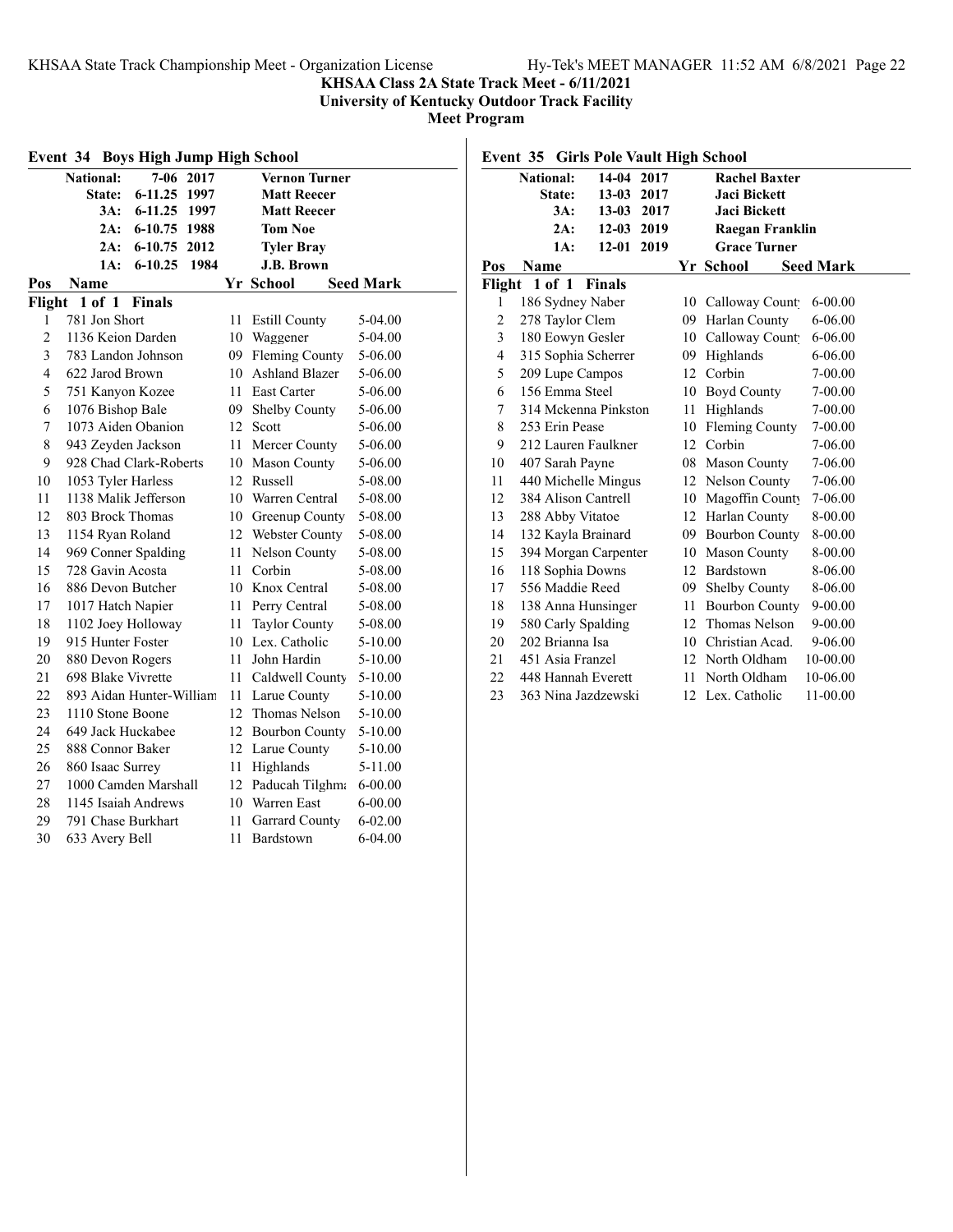## **KHSAA Class 2A State Track Meet - 6/11/2021**

**University of Kentucky Outdoor Track Facility**

**Meet Program**

| <b>Event 36 Boys Pole Vault High School</b> |                                   |    |                          |                  |  |
|---------------------------------------------|-----------------------------------|----|--------------------------|------------------|--|
|                                             | <b>National: 19-05.50</b><br>2018 |    | <b>Armand Duplantis</b>  |                  |  |
|                                             | $16 - 00$<br>2003<br>State:       |    | <b>Chip Heuser</b>       |                  |  |
|                                             | $16 - 00$<br>3A:<br>2003          |    | <b>Chip Heuser</b>       |                  |  |
|                                             | 2A: 15-02.25<br>2018              |    | <b>Clayton Franklin</b>  |                  |  |
|                                             | 1A: 14-07.25<br>2015              |    | <b>Connor Messer</b>     |                  |  |
| Pos                                         | Name                              |    | Yr School                | <b>Seed Mark</b> |  |
| Flight                                      | $1$ of $1$<br><b>Finals</b>       |    |                          |                  |  |
| 1                                           | 1021 Kyler Witt                   | 08 | Perry Central            | 6-06.00          |  |
| $\overline{2}$                              | 1081 Gus Reed                     | 07 | Shelby County            | 7-06.00          |  |
| 3                                           | 996 rafael dabu                   | 12 | Paducah Tilghma          | 8-00.00          |  |
| $\overline{4}$                              | 744 Dylan Stacy                   | 10 | Corbin                   | 8-06.00          |  |
| 5                                           | 736 Eligha Martin                 | 11 | Corbin                   | 8-06.00          |  |
| 6                                           | 1109 Sawyer Boone                 | 11 | Thomas Nelson            | 8-06.00          |  |
| 7                                           | 877 Brendan Nagle                 | 09 | John Hardin              | $9 - 00.00$      |  |
| 8                                           | 1146 Trent Arterburn              |    | 09 Warren East           | $9 - 00.00$      |  |
| 9                                           | 814 Hunter Mefford                | 12 | Harlan County            | 9-06.00          |  |
| 10                                          | 847 Myles Harris                  | 09 | Highlands                | 9-06.00          |  |
| 11                                          | 1010 Dale Young                   | 11 | Paducah Tilghm: 10-00.00 |                  |  |
| 12                                          | 1111 Justice Edlin                | 10 | Thomas Nelson            | 10-06.00         |  |
| 13                                          | 856 Rilen Pinkston                | 09 | Highlands                | 10-06.00         |  |
| 14                                          | 676 Alex Lockhart                 | 11 | <b>Boyle County</b>      | 10-06.00         |  |
| 15                                          | 921 Alex Hibbens                  | 10 | Magoffin County          | 11-00.00         |  |
| 16                                          | 950 Thaddeus Mays                 | 10 | Mercer County            | 11-00.00         |  |
| 17                                          | 637 Jayden Rogers                 |    | 12 Bardstown             | 11-00.00         |  |
| 18                                          | 925 A j Barrett                   | 10 | <b>Mason County</b>      | 11-00.00         |  |
| 19                                          | 1084 Griffyn Spencer              | 12 | <b>Shelby County</b>     | 11-06.00         |  |
| 20                                          | 656 Tayvon Snowden                | 09 | Bourbon County 11-06.00  |                  |  |
| 21                                          | 650 Hunter Lunsford               | 09 | Bourbon County 12-00.00  |                  |  |
| 22                                          | 887 Logan Lambo                   | 11 | Knox Central             | 12-06.00         |  |
| 23                                          | 959 Bryce Walton                  | 12 | Mercer County            | 12-06.00         |  |
| 24                                          | 630 Thomas Skaggs                 | 12 | <b>Ashland Blazer</b>    | 12-07.00         |  |

|     | State: 88-08.50 2016    |     | T. Lindsey/Drake   |                             |
|-----|-------------------------|-----|--------------------|-----------------------------|
|     | 3A: 88-08.50<br>2016    |     | T. Lindsey/Drake   |                             |
|     | $2A: 78-00.50$<br>2016  |     |                    | C. Anderson/Jager           |
|     | 1A: 69-10.25 2016       |     | J. Fields/Renfro   |                             |
| Pos | <b>Name</b>             |     | Yr School          | <b>Seed Mark</b>            |
|     | Flight 1 of 1 Finals    |     |                    |                             |
| 1   | 1071 Kyle Holland       | M12 | Scott              | 27-05.50                    |
| 2   | 535 Kaitlyn Grome       | W11 | Scott              | ND                          |
| 3   | 181 Kaylee Jackson      |     |                    | W12 Calloway Count 28-02.25 |
| 4   | 184 Rylee McCallon      | W11 | Calloway Count     | ND                          |
| 5   | 1074 Tanner Walden      | M11 | Scott              | 28-07.50                    |
| 6   | 527 Yuvia Alvarez       | W11 | Scott              | ND                          |
| 7   | 712 Kyle Ricci          |     |                    | M08 Calloway Count 29-07.50 |
| 8   | 707 Aiden Grooms        |     | M09 Calloway Count | <b>ND</b>                   |
| 9   | 307 Kaitlyn Gonzales    |     | W12 Highlands      | 31-11.50                    |
| 10  | 298 Addie Bracken       |     | W12 Highlands      | <b>ND</b>                   |
| 11  | 701 Matthew Adams       |     |                    | M09 Calloway Count 33-03.00 |
| 12  | 193 Althea Walker       | W11 | Calloway Count     | ND                          |
| 13  | 1069 TJ Heming          | M11 | Scott              | 33-08.00                    |
| 14  | 528 Elaina Beil         | W12 | Scott              | ND                          |
| 15  | 1070 Caleb Holland      | M12 | Scott              | 34-06.00                    |
| 16  | 529 Maggie Chastang     | W11 | Scott              | ND                          |
| 17  | 859 Jacob Shickler      |     | M12 Highlands      | 34-09.00                    |
| 18  | 863 Vance Wiggins       |     | M10 Highlands      | ND                          |
| 19  | 1075 Trenton Walden     | M10 | Scott              | 35-00.50                    |
| 20  | 533 Kyndell Frazier     | W11 | Scott              | ND                          |
| 21  | 327 Brittany McMullin   |     | W12 Holmes         | 40-00.00                    |
| 22  | 870 Noah Richarson      |     | M08 Holmes         | ND                          |
| 23  | 844 Matteo Gutierrez    | M11 | Highlands          | 40-02.50                    |
| 24  | 301 Priscilla Caballero | W12 | Highlands          | <b>ND</b>                   |

 1163 Morgan Hammond M11 Western Hills 50-10.50 1162 Jacob Fields M11 Western Hills ND 956 Willie Pettit M12 Mercer County 52-05.00 28 936 Byron Collier M10 Mercer County ND 474 Sam Bryant W12 Pendleton Count 60-03.50 1013 Parker Schry M12 Pendleton Count ND 806 Ethan Caldwell M11 Harlan County 71-02.00 816 Seth Robinson M10 Harlan County ND

# **Event 41 Mixed Shot Put Unified**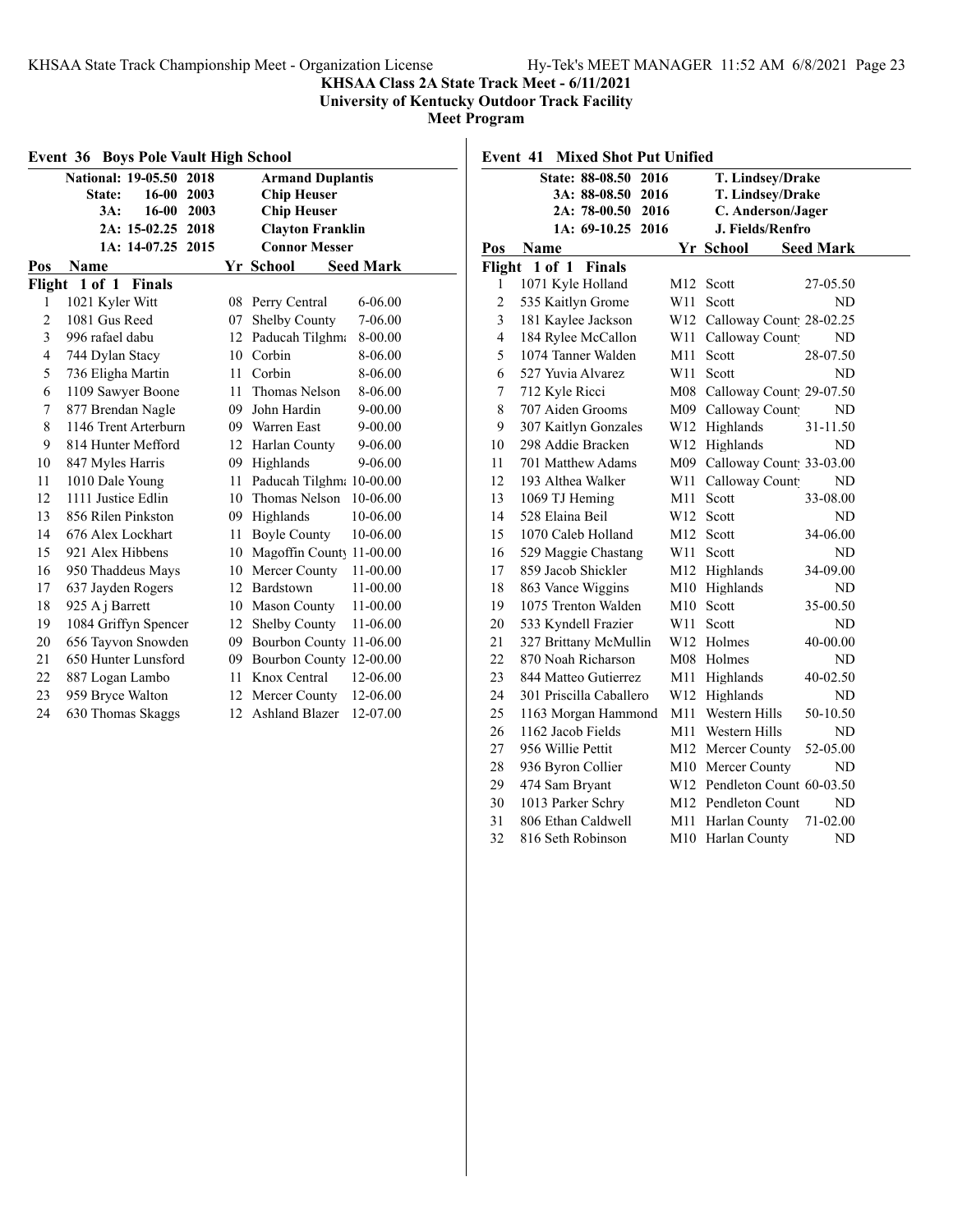**KHSAA Class 2A State Track Meet - 6/11/2021**

**University of Kentucky Outdoor Track Facility**

**Meet Program**

| Event 42<br>Mixed Long Jump Unified |                          |     |                             |                  |  |  |
|-------------------------------------|--------------------------|-----|-----------------------------|------------------|--|--|
|                                     | 33-04 2019<br>State:     |     | A. Huston/Z. Blue           |                  |  |  |
|                                     | 3A:<br>$33 - 04$<br>2019 |     | A. Huston/Z. Blue           |                  |  |  |
|                                     | $2A: 26-07.50$<br>2019   |     | L. Mathis/S. Jones          |                  |  |  |
|                                     | 1A: 31-05.75<br>2019     |     | W. Lairson/W. O'Bryan       |                  |  |  |
| Pos                                 | Name                     |     | Yr School                   | <b>Seed Mark</b> |  |  |
| Flight                              | 1 of 1<br><b>Finals</b>  |     |                             |                  |  |  |
| 1                                   | 859 Jacob Shickler       | M12 | Highlands                   | 9-09.00          |  |  |
| $\overline{c}$                      | 301 Priscilla Caballero  | W12 | Highlands                   | ND               |  |  |
| 3                                   | 1075 Trenton Walden      | M10 | Scott                       | 9-09.50          |  |  |
| $\overline{4}$                      | 533 Kyndell Frazier      | W11 | Scott                       | ND               |  |  |
| 5                                   | 307 Kaitlyn Gonzales     | W12 | Highlands                   | 9-11.50          |  |  |
| 6                                   | 302 Emma Combs           | W12 | Highlands                   | ND               |  |  |
| 7                                   | 1070 Caleb Holland       | M12 | Scott                       | 11-02.25         |  |  |
| 8                                   | 529 Maggie Chastang      | W11 | Scott                       | ND               |  |  |
| 9                                   | 1074 Tanner Walden       | M11 | Scott                       | 11-05.00         |  |  |
| 10                                  | 527 Yuvia Alvarez        | W11 | Scott                       | ND               |  |  |
| 11                                  | 327 Brittany McMullin    | W12 | Holmes                      | 11-07.50         |  |  |
| 12                                  | 325 Zyia Burton          | W09 | Holmes                      | ND               |  |  |
| 13                                  | 1071 Kyle Holland        | M12 | Scott                       | 12-06.75         |  |  |
| 14                                  | 528 Elaina Beil          | W12 | Scott                       | ND               |  |  |
| 15                                  | 712 Kyle Ricci           |     | M08 Calloway Count 13-03.00 |                  |  |  |
| 16                                  | 193 Althea Walker        | W11 | Calloway Count              | ND               |  |  |
| 17                                  | 844 Matteo Gutierrez     | M11 | Highlands                   | 16-06.50         |  |  |
| 18                                  | 863 Vance Wiggins        | M10 | Highlands                   | ND               |  |  |
| 19                                  | 701 Matthew Adams        | M09 | Calloway Count 17-03.00     |                  |  |  |
| 20                                  | 707 Aiden Grooms         | M09 | Calloway Count              | ND               |  |  |
| 21                                  | 1072 Jeremiah Jackson    | M10 | Scott                       | 17-03.50         |  |  |
| 22                                  | 535 Kaitlyn Grome        | W11 | Scott                       | ND               |  |  |
| 23                                  | 474 Sam Bryant           | W12 | Pendleton Count 19-07.50    |                  |  |  |
| 24                                  | 1013 Parker Schry        |     | M12 Pendleton Count         | ND               |  |  |
| 25                                  | 1163 Morgan Hammond      | M11 | Western Hills               | 24-03.75         |  |  |
| 26                                  | 1159 Aiden Carter        | M11 | Western Hills               | ND               |  |  |
| 27                                  | 748 Anthony Beamish      | M11 | <b>East Carter</b>          | 31-01.00         |  |  |
| 28                                  | 749 Braiden Bellew       | M10 | East Carter                 | ND               |  |  |

# **Event 42 Mixed Long Jump Unified**

|   | Event 43 Mixed 2x50 Meter Relay Unified       |               |                                   |
|---|-----------------------------------------------|---------------|-----------------------------------|
|   | 12.50 2019<br>State:                          |               | <b>Atherton</b>                   |
|   | A. Huston/I. Coleman                          |               |                                   |
|   | 3A:<br>12.50 2019                             |               | Atherton                          |
|   | A. Huston/I. Coleman                          |               |                                   |
|   | 12.91<br>2019<br>2A:                          |               | Doss                              |
|   | R. Teagle/L. Mathis                           |               |                                   |
|   | 14.28 2019<br>1A:                             |               | <b>Fulton County</b>              |
|   | <b>B. Bridges/L. Terrell</b>                  |               |                                   |
|   | Lane Team                                     | Relay         | <b>Seed Time</b>                  |
|   | Section 1 of 2 Finals                         |               |                                   |
| 3 | Scott                                         | E             | 28.51                             |
|   | 1) #1074 Tanner Walden 11                     |               | 2) #529 Maggie Chastang 11        |
| 4 | Scott                                         | B             | 20.81                             |
|   | 1) #1071 Kyle Holland 12                      |               | 2) #533 Kyndell Frazier 11        |
| 5 | Scott                                         |               | 19.13                             |
|   | 1) #1070 Caleb Holland 12                     |               | 2) #527 Yuvia Alvarez 11          |
| 6 | Calloway County                               | $\mathcal{C}$ | 19.33                             |
|   | 1) #712 Kyle Ricci 08                         |               | $2)$ #707 Aiden Grooms 09         |
| 7 | Highlands                                     | B             | 25.35                             |
|   | 1) #298 Addie Bracken 12                      |               | 2) #307 Kaitlyn Gonzales 12       |
|   | Section 2 of 2 Finals                         |               |                                   |
| 1 | Pendleton County                              |               | 18.79                             |
|   | 1) #474 Sam Bryant 12                         |               | 2) #1013 Parker Schry 12          |
| 2 | Calloway County                               |               | 18.04                             |
|   | 1) #181 Kaylee Jackson 12                     |               | 2) #184 Rylee McCallon 11         |
| 3 | East Carter                                   |               | 17.29                             |
| 4 | 1) #749 Braiden Bellew 10                     | D             | 2) #748 Anthony Beamish 11        |
|   | Scott                                         |               | 16.86                             |
| 5 | 1) #1072 Jeremiah Jackson 10<br>Western Hills |               | 2) #535 Kaitlyn Grome 11<br>14.45 |
|   | 1) #1163 Morgan Hammond 11                    |               | $2)$ #1171 Dillon Withers 12      |
| 6 | Mercer County                                 |               | 15.61                             |
|   | 1) #960 Collin Warren 10                      |               | $2)$ #956 Willie Pettit 12        |
| 7 | Calloway County                               | B             | 17.15                             |
|   | 1) #701 Matthew Adams 09                      |               | $2)$ #193 Althea Walker 11        |
| 8 | Highlands                                     | $\mathcal{C}$ | 17.74                             |
|   | 1) #863 Vance Wiggins 10                      |               | 2) #859 Jacob Shickler 12         |
| 9 | Scott                                         | $\mathcal{C}$ | 18.14                             |
|   | 1) #1069 TJ Heming 11                         |               | 2) #528 Elaina Beil 12            |